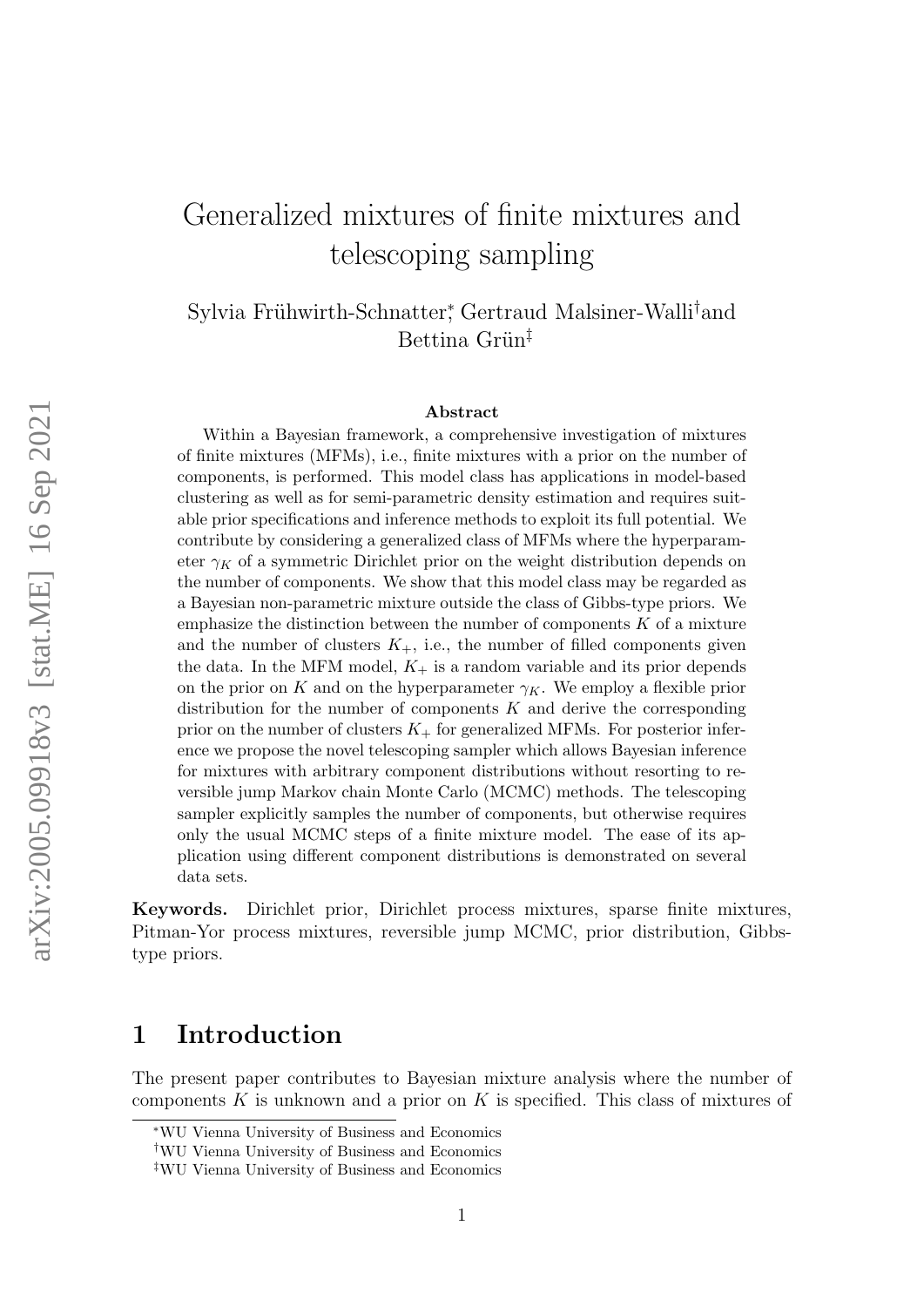finite mixtures (MFMs) has a long tradition in Bayesian mixture modeling [\(Richard](#page-28-0)[son and Green,](#page-28-0) [1997;](#page-28-0) [Nobile,](#page-28-1) [2004;](#page-28-1) [McCullagh and Yang,](#page-27-0) [2008\)](#page-27-0) and has gained recent attention by [Miller and Harrison](#page-27-1) [\(2018\)](#page-27-1); [Geng et al.](#page-26-0) [\(2019\)](#page-26-0); [Xie and Xu](#page-28-2) [\(2020\)](#page-28-2), among others.

Previously considered MFMs differ with respect to prior specifications on K and the component weights. We combine the different approaches to a *generalized MFM* model specification. We base our considerations on the crucial distinction between the number of components  $K$  in the mixture distribution and the number of clusters  $K_{+}$  in the data which is defined as the number of "filled" mixture components used to generate the observed data. This fundamental distinction between  $K$  and  $K_{+}$  has always been prevalent in Bayesian non-parametric (BNP) mixture analysis, see, e.g., the recent work by [Argiento and De Iorio](#page-25-0) [\(2019\)](#page-25-0). In applied finite mixture analysis, however, it is still common to assume that  $K$  and  $K_{+}$  are the same entity, despite earlier work by [Nobile](#page-28-1) [\(2004\)](#page-28-1), [McCullagh and Yang](#page-27-0) [\(2008\)](#page-27-0), and, more recently, [Miller and Harrison](#page-27-1) [\(2018\)](#page-27-1).

Dirichlet process mixtures (DPMs) are the most popular BNP mixture approach. Their focus naturally lies on inference on the number of clusters, with K being fixed at  $+\infty$ . For DPMs, the number of clusters grows as  $K_+ \sim \alpha \log(N)$  as the number of observations N increases. Doubt about the usefulness of DPMs for clustering has been voiced for many years and, indeed, [Miller and Harrison](#page-27-2) [\(2013\)](#page-27-2) proved inconsistency of DPMs for the number of clusters for the simple case of univariate Gaussian mixtures with unit variances. As a two-parameter alternative to DPMs, Pitman-Yor process mixtures were introduced in the BNP literature by [Pitman and Yor](#page-28-3) [\(1997\)](#page-28-3). [Malsiner-Walli et al.](#page-27-3) [\(2016,](#page-27-3) [2017\)](#page-27-4) introduced sparse finite mixtures (SFMs) in the context of applied finite mixture analysis. As shown by [De Blasi et al.](#page-26-1) [\(2015\)](#page-26-1), both model classes are closely connected. SFMs choose a fixed, clearly overfitting value of K in the spirit of [Rousseau and Mengersen](#page-28-4) [\(2011\)](#page-28-4) and a symmetric Dirichlet prior on the weight distribution with a very small hyperparameter  $\gamma_K$ . Whereas K is fixed, this choice allows the number of clusters  $K_{+}$  to be a random variable taking values smaller than K. However, the larger K, the smaller  $\gamma_K$  has to be, motivating the "dynamic" SFM introduced in Frühwirth-Schnatter and Malsiner-Walli [\(2019\)](#page-26-2), where  $\gamma_K = \alpha/K$  was chosen with  $\alpha$  being a hyperparameter independent of K.

The class of generalized MFMs we introduce in this paper is a finite mixture model with a prior on K, where the hyperparameter  $\gamma_K$  may change as a function of K. We consider two special cases of this specification. The *static* MFM uses a fixed value  $\gamma_K \equiv \gamma$ . The *dynamic* MFM uses  $\gamma_K = \alpha/K$  and can be regarded as a dynamic SFM with a prior on  $K$ . This MFM specification, considered previously in [McCullagh and Yang](#page-27-0) [\(2008\)](#page-27-0), is less common in applied finite mixture analysis than the static MFM. [McCullagh and Yang](#page-27-0) [\(2008\)](#page-27-0) conjecture that the static and dynamic versions of the MFM are quite different. We shed light on this by investigating the exchangeable partition probability function (EPPF), i.e., the prior induced on the random partition of the data [\(Pitman,](#page-28-5) [1995\)](#page-28-5) by the generalized MFM and discuss its specific form for static and dynamic MFMs. As shown in the seminal work by [Gnedin and Pitman](#page-26-3) [\(2006\)](#page-26-3), the static MFM considered in [Richardson and Green](#page-28-0) [\(1997\)](#page-28-0) and [Miller and Harrison](#page-27-1) [\(2018\)](#page-27-1) is equivalent to a BNP mixture with a Gibbstype prior on the random partitions. Based on the EPPF of the generalized MFM,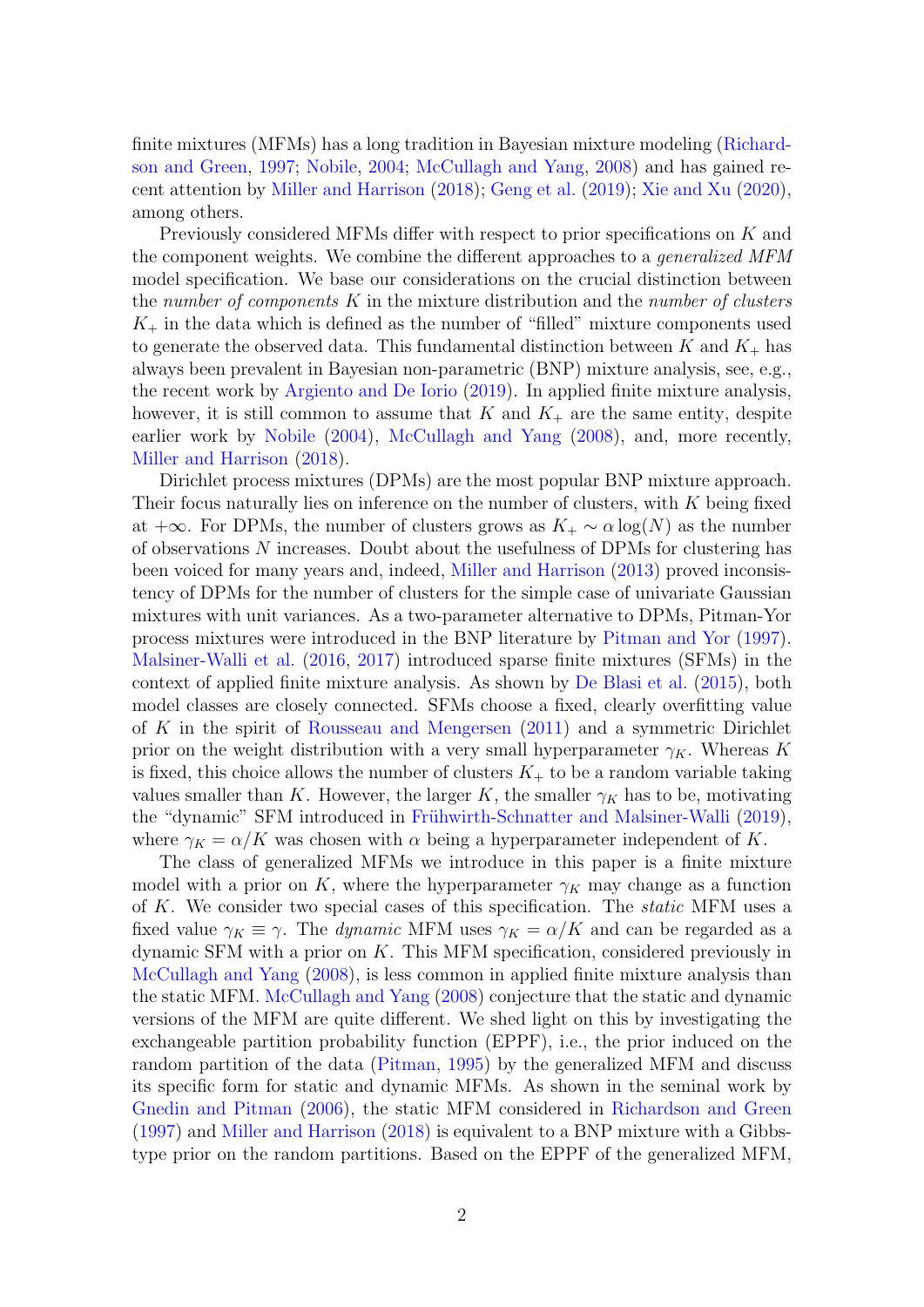we show that the static MFM is the only mixture within this class that induces a Gibbs-type prior. Any specification where the hyperparameter  $\gamma_K$  varies with  $K$  leads to a BNP mixture beyond Gibbs-type priors. We focus on the dynamic MFM where  $\gamma_K = \alpha/K$  is inversely proportional to the number of components and show that it converges to a DPM with concentration parameter  $\alpha$ , if the prior  $p(K)$ puts all mass on  $+\infty$ . Hence, while staying within the finite mixture framework, the dynamic MFM can be regarded as a "natural generalization" of the celebrated Dirichlet process prior beyond the class of Gibbs-type priors.

We propose the three-parameter beta-negative-binomial distribution as a prior on the number of components K which unifies priors proposed in [Richardson and](#page-28-0) [Green](#page-28-0) [\(1997\)](#page-28-0); [Nobile](#page-28-1) [\(2004\)](#page-28-1); [Cerquetti](#page-26-4) [\(2010\)](#page-26-4); [Miller and Harrison](#page-27-1) [\(2018\)](#page-27-1); [Grazian](#page-26-5) [et al.](#page-26-5) [\(2020\)](#page-26-5). Building on [Antoniak](#page-25-1) [\(1974\)](#page-25-1); [Nobile](#page-28-1) [\(2004\)](#page-28-1); [Gnedin and Pitman](#page-26-3)  $(2006)$ , we derive the implicitly induced prior on the number of clusters  $K_{+}$  for generalized MFMs.

A tremendous challenge for Bayesian mixtures with an unknown number of components is practical statistical inference. To this aim, [Richardson and Green](#page-28-0) [\(1997\)](#page-28-0) introduced reversible jump Markov chain Monte Carlo (RJMCMC) for static MFMs with univariate Gaussian components. Exploiting that static MFMs are Gibbs-type priors, [Miller and Harrison](#page-27-1) [\(2018\)](#page-27-1) introduced sampling techniques from BNP statistics to finite mixture analysis. Applying the Chinese restaurant process (CRP) sampler of [Jain and Neal](#page-27-5) [\(2004,](#page-27-5) [2007\)](#page-27-6), they sample the partitions and, in this way, the number of clusters  $K_{+}$  and infer the number of components K in a post-processing step by linking the distribution of K to the distribution of  $K_{+}$ .

In this paper, we introduce a novel MCMC algorithm for generalized MFMs called telescoping sampling that updates simultaneously the number of clusters  $K_{+}$ and the number of components K during sampling without resorting to RJMCMC. As opposed to CRP sampler, telescoping sampling also works outside the class of Gibbs-type priors. Sampling  $K$  only depends on the current partition of the data and is independent of the component parameters. This makes our sampler a most generic inference tool for finite mixture models with an unknown number of components which can be applied to arbitrary mixture families. Our sampler is easily implemented, for instance, for multivariate Gaussian mixtures with an unknown number of components, and thus provides an attractive alternative to RJMCMC which is challenging to tune in higher dimensions, see, e.g., [Dellaportas and Papa](#page-26-6)[georgiou](#page-26-6) [\(2006\)](#page-26-6).

The paper is structured as follows. In Section [2,](#page-3-0) we present the generalized MFM model and derive the EPPF. Section [3](#page-6-0) proposes the beta-negative-binomial as a prior on K and derives the prior on the number of clusters  $K_{+}$  for a generalized MFM. Section [4](#page-10-0) discusses connections between applied finite mixture analysis based on MFMs and BNP mixtures. Our novel MCMC sampler is presented in Section [5](#page-14-0) and is benchmarked against RJMCMC and the CRP sampler in Section [6.](#page-18-0) Additionally, MFMs with various uni- and multivariate component densities are applied both to artificial and real data of varying dimension and sample size. Section [7](#page-25-2) concludes.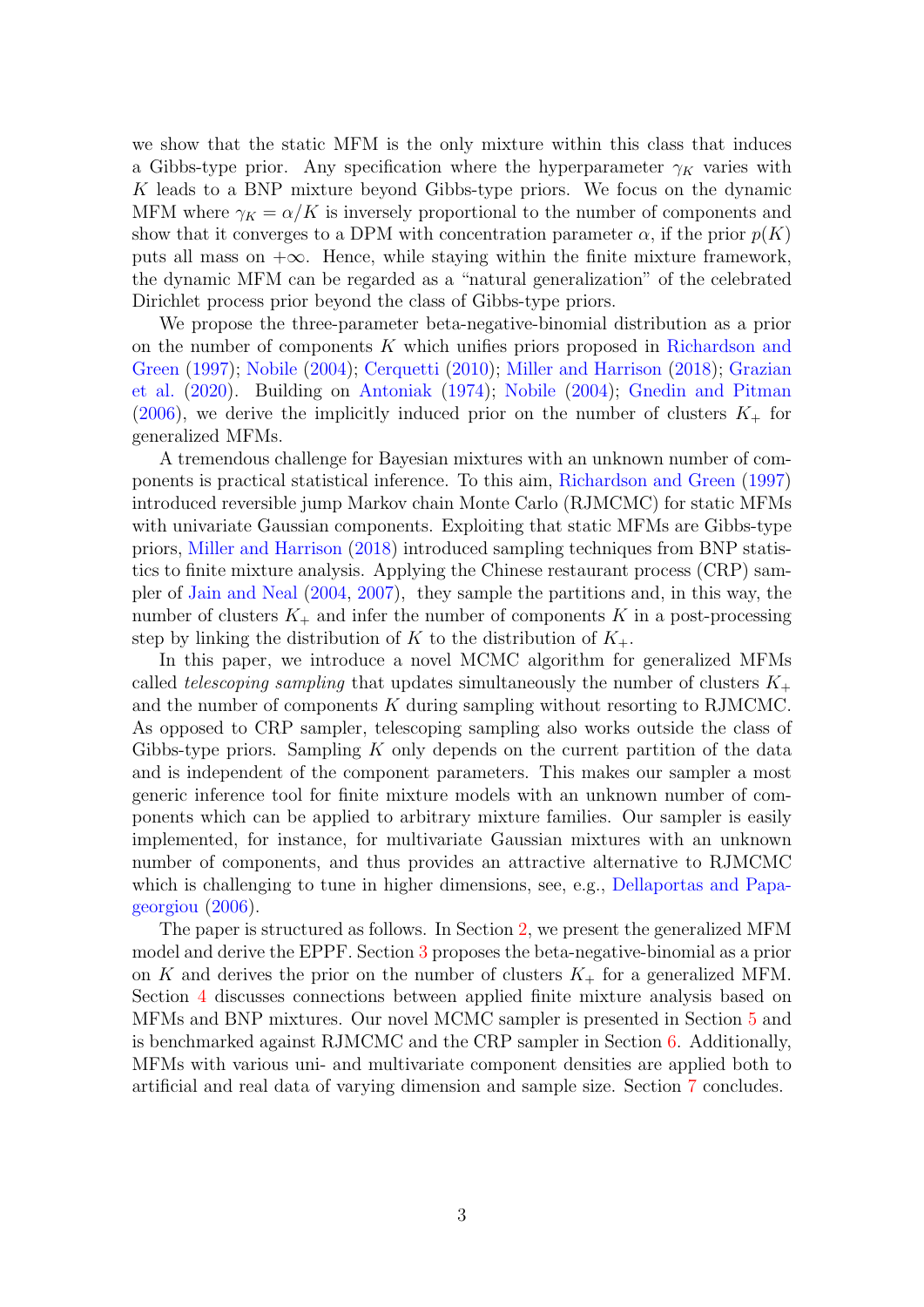## <span id="page-3-0"></span>2 Generalized mixtures of finite mixture models

### 2.1 Model formulation

Consider N observations  $y = (y_1, \ldots, y_N)$  of a uni- or multivariate continuous or discrete-valued variable. The generalized MFM is defined in a hierarchical way:

<span id="page-3-1"></span>
$$
K \sim p(K),
$$
\n
$$
\eta_1, \ldots, \eta_K | K, \gamma_K \sim \mathcal{D}_K (\gamma_K),
$$
\n
$$
\phi \sim p(\phi),
$$
\n
$$
\theta_k | \phi \sim p(\theta_k | \phi),
$$
 independently for  $k = 1, \ldots, K$ ,\n
$$
S_i | K, \eta_1, \ldots, \eta_K \sim \text{MulNom}(1; \eta_1, \ldots, \eta_K),
$$
 independently for  $i = 1, \ldots, N$ ,\n
$$
\mathbf{y}_i | K, S_i = k, \theta_k \sim f(\mathbf{y}_i | \theta_k),
$$
 independently for  $i = 1, \ldots, N$ ,

where  $S_i$  is the latent allocation variable of observation  $y_i$ , and  $f(y_i|\theta_k)$  is the para-metric density of component k. Model [\(2.1\)](#page-3-1) depends on a sequence  $\gamma = \{\gamma_K\}$  of positive numbers which defines for each  $K$  the hyperparameter of the symmetric Dirichlet prior  $\eta_K|K, \gamma_K \sim \mathcal{D}_K(\gamma_K)$  on the component weights  $\eta_K = (\eta_1, \ldots, \eta_K)$ . The component parameters  $\theta_k$  are independent conditional on the (random) hyperparameters  $\phi$ . In combination with the invariance of the symmetric Dirichlet prior the prior specification is therefore invariant to label-switching.

Model [\(2.1\)](#page-3-1) contains the finite mixture model with a prior on the number of components K studied by [Richardson and Green](#page-28-0) [\(1997\)](#page-28-0) and [Miller and Harrison](#page-27-1) [\(2018\)](#page-27-1), who termed this model a mixture of finite mixtures (MFM), as that special case where  $\gamma_K \equiv \gamma$ . As noted by [Miller and Harrison](#page-27-1) [\(2018\)](#page-27-1), assuming the same  $\gamma$ for all  $K$  is a "genuine restriction" which considerably simplifies the derivation of the implied partition distribution – a crucial ingredient to their inference algorithm. [McCullagh and Yang](#page-27-0) [\(2008\)](#page-27-0) extend this "static" MFM with constant  $\gamma$  by specifying a "dynamic" MFM where  $\gamma_K = \alpha/K$  is inversely proportional to K and depends on a hyperparameter  $\alpha$ , i.e.,  $\eta_K|K, \alpha \sim \mathcal{D}_K(\alpha/K)$ .

For a given  $K, K_+$  is defined as the number of components that generated the data, i.e.,  $K_+ = \sum_{k=1}^K I\{N_k > 0\}$ , where  $N_k = \#\{i : S_i = k\}$  counts the observations generated by component k. In the following we refer to  $K_{+}$  as the number of clusters. Including a prior  $p(K)$  leads to both  $K_+$  and K being random a priori. As opposed to the common perception that for a finite mixture  $K_{+}$  given K is deterministic and equal to K, we show in Section [3](#page-6-0) that the sequence of hyperparameters  $\gamma = \{\gamma_K\}$ has a crucial impact on the induced prior of the data partitions and the number of clusters  $K_{+}$ . For a static MFM with  $\gamma = 1$  [\(Richardson and Green,](#page-28-0) [1997;](#page-28-0) [Miller](#page-27-1) [and Harrison,](#page-27-1) [2018\)](#page-27-1), e.g., the prior expected number of clusters,  $E(K_{+}|N,\gamma=1)$ , is indeed close to  $E(K)$  for many priors  $p(K)$  with finite mean, even for small N. However, having  $\gamma_K$  decrease with increasing K induces randomness in the prior distribution of  $K_{+}$  given K, allowing for a gap between  $K_{+}$  and K for a wide range of  $\alpha$  and N values.

Under model [\(2.1\)](#page-3-1), the joint distribution of the data  $y = (y_1, \ldots, y_N)$  has a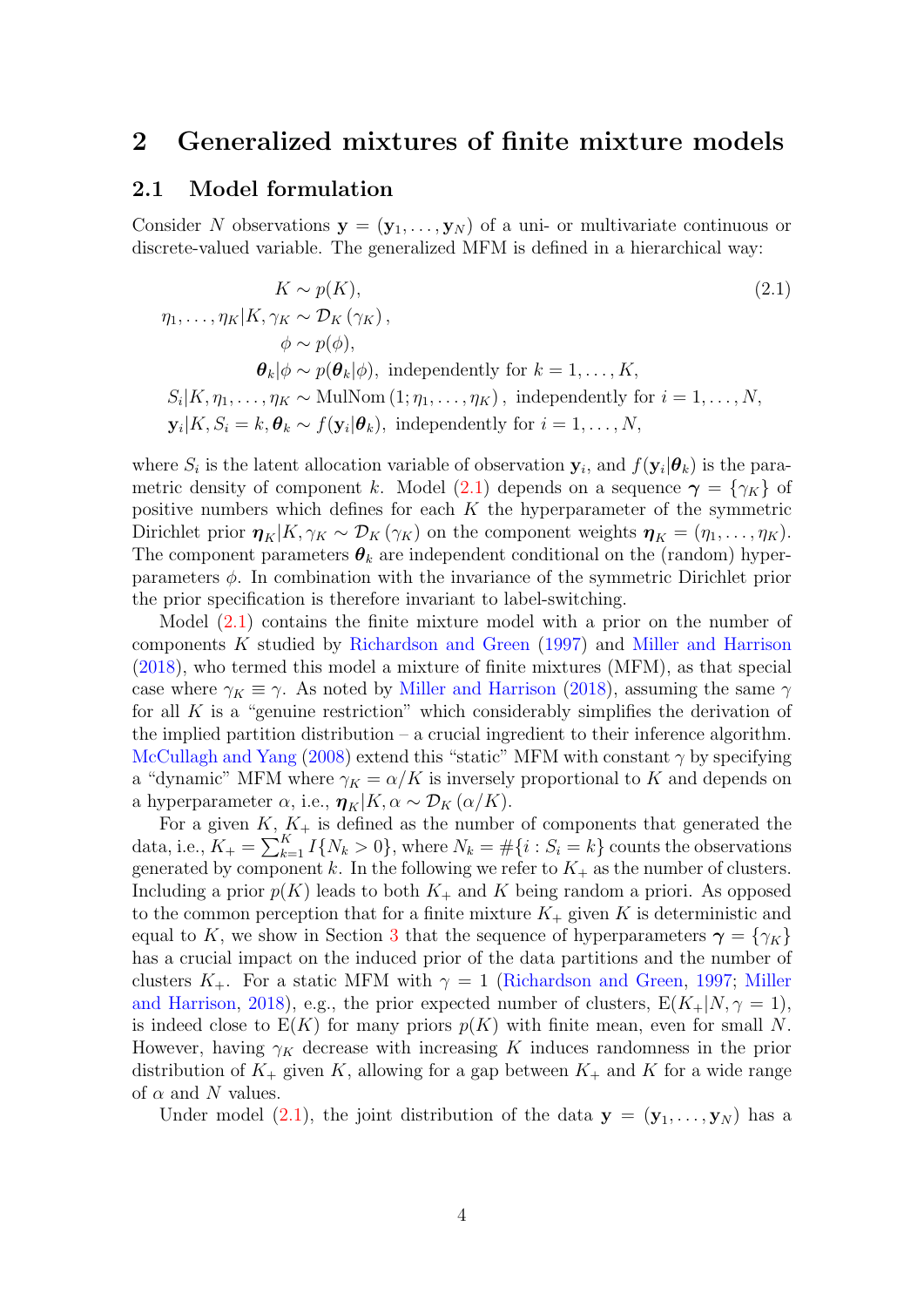representation as a countably infinite MFM with  $K$  components:

<span id="page-4-0"></span>
$$
p(\mathbf{y}) = \sum_{K=1}^{\infty} p(K) \prod_{i=1}^{N} p(\mathbf{y}_i|K), \quad p(\mathbf{y}_i|K) = \sum_{k=1}^{K} \eta_k f(\mathbf{y}_i|\boldsymbol{\theta}_k).
$$
 (2.2)

The type of mixtures which are summed over in [\(2.2\)](#page-4-0) vary with the prior parameter  $\gamma_K$  of the component weights. Using a symmetric Dirichlet prior, a priori the mean of the component weights given  $K$  is equal to a vector of dimension  $K$  with values  $1/K$ . However, the variance decreases with increasing hyperparameter  $\gamma_K$  and thus more prior mass is assigned to balanced weight distributions. On the other hand, the variance increases and the component weights a priori become more unbalanced with decreasing values of  $\gamma_K$ . For a static MFM with  $\gamma_K \equiv \gamma$ , mixtures of a similar type are combined. For a dynamic MFM with  $\gamma_K = \alpha/K$ , mixtures favoring different component size distributions are combined: standard mixture models with balanced components, which emerge for small  $K$ , are mixed with SFMs for moderate K and finally, as  $K$  goes to infinity, with DPMs favoring extremely unbalanced component sizes. As will be shown in Section [2.2,](#page-4-1) the dynamic prior on the component weights increases the flexibility of the prior induced on the partitions and  $K_{+}$  and leads outside the family of Gibbs-type priors. Moreover, a hyperprior on  $\alpha$ , to be discussed in Section [4.3,](#page-14-1) achieves additional adaptivity of the induced prior on the partitions to the data at hand.

### <span id="page-4-1"></span>2.2 The EPPF and the prior distribution of cluster sizes

The MFM model [\(2.1\)](#page-3-1) induces through the latent indicators  $S = (S_1, \ldots, S_N)$  a random partition  $\mathcal{C} = \{C_1, \ldots, C_{K_+}\}\$  of the N data points into  $K_+$  clusters where each cluster  $C_j$  contains all observations generated by the same mixture component, i.e.,  $S_i = S_j$  for all  $\mathbf{y}_i, \mathbf{y}_j \in C_j$ , see [Lau and Green](#page-27-7) [\(2007\)](#page-27-7). In the tradition of [Pitman](#page-28-5) [\(1995\)](#page-28-5), we derive in Theorem [2.1](#page-4-2) the prior partition probability function  $p(\mathcal{C}|N,\gamma)$ of a generalized MFM for a given sequence  $\gamma = \{\gamma_K\}$  and discuss static MFMs with  $\gamma_K \equiv \gamma$  and dynamic MFMs with  $\gamma_K = \alpha/K$  as special cases. In addition, we derive the prior distribution  $p(N_1, \ldots, N_{K_+}|N, \gamma)$  of the *labeled* cluster sizes  $N_j = \text{card}(C_j)$ , where the  $K_{+}$  clusters in C are arranged in some exchangeable random order and we assign label 1 to the first cluster, label 2 to the second cluster and so forth [\(Pitman,](#page-28-6)  $2006$ ).<sup>[1](#page-4-3)</sup>

<span id="page-4-2"></span>**Theorem 2.1.** For a generalized MFM with proper prior  $p(K)$  and  $\boldsymbol{\eta}_K|K, \boldsymbol{\gamma} \sim$  $\mathcal{D}_K(\gamma_K)$ , the probability mass function  $p(\mathcal{C}|N,\boldsymbol{\gamma})$  of the set partition  $\mathcal{C}$  =  $\{\mathcal{C}_1,\ldots,\mathcal{C}_{K_+}\}\$  and the prior distribution  $p(N_1,\ldots,N_{K_+}|N,\boldsymbol{\gamma})$  of the labeled cluster

<span id="page-4-3"></span><sup>&</sup>lt;sup>1</sup>One such order is arrangement in order of appearance [\(Pitman,](#page-28-7)  $1996$ ), where the first observation  $y_1$  belongs to the first cluster and for each  $j = 2, \ldots K_+$ , the first observation not assigned to  $\cup_{\ell=1}^{j-1}C_{\ell}$  belongs to cluster  $C_j$ . However, any other exchangeable random ordering will do.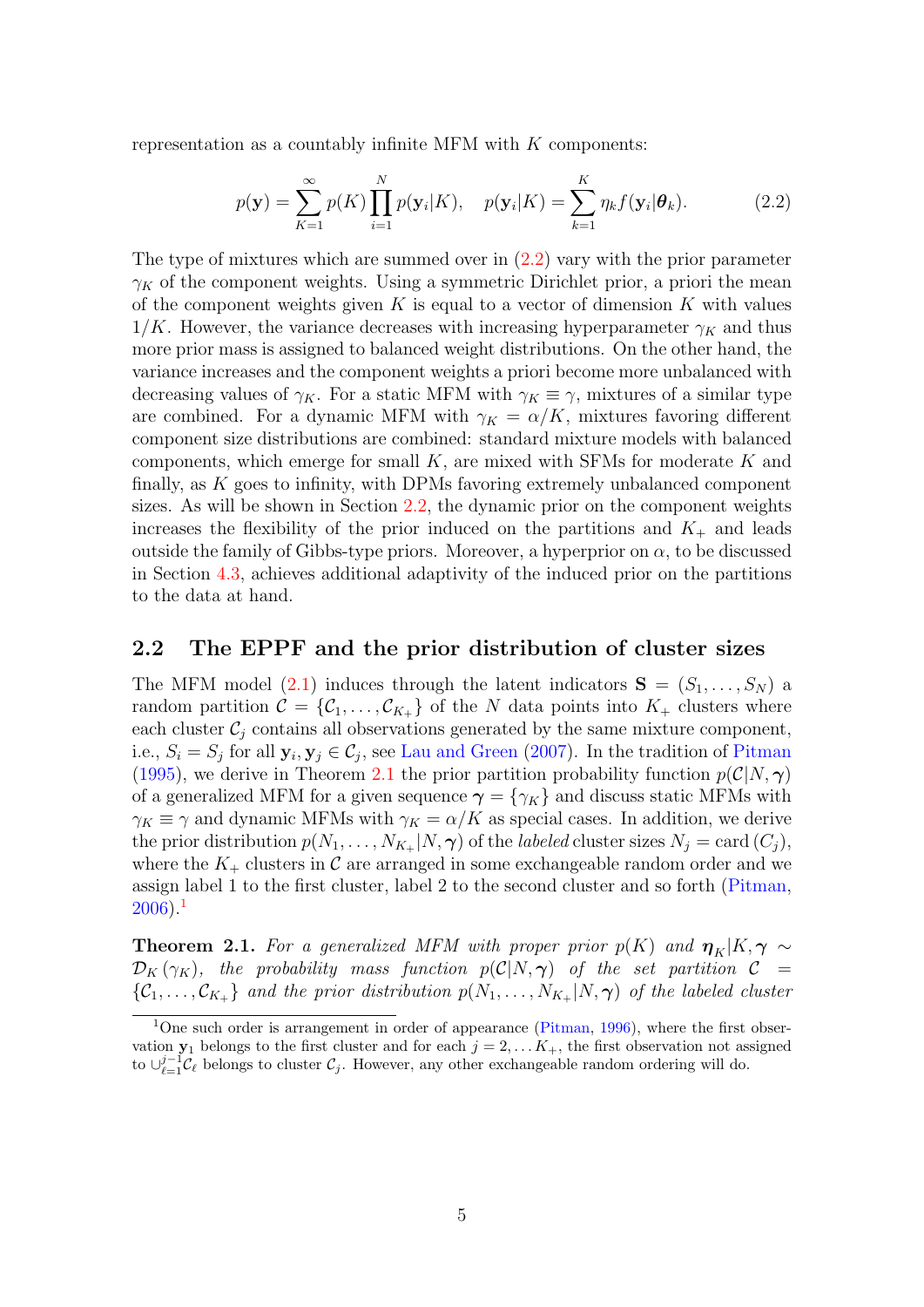sizes are given by:

<span id="page-5-0"></span>
$$
p(C|N,\gamma) = \sum_{K=K_{+}}^{\infty} p(K)p(C|N,K,\gamma_{K}),
$$
\n(2.3)

$$
p(C|N, K, \gamma_K) = \frac{V_{N, K_+}^{K, \gamma_K}}{\Gamma(\gamma_K)^{K_+}} \prod_{j=1}^{K_+} \Gamma(N_j + \gamma_K), \qquad \text{where } N_j = \text{card}(C_j), \tag{2.4}
$$

$$
p(N_1, \ldots, N_{K_+}|N, \gamma) = \frac{N!}{K_+!} \sum_{K=K_+}^{\infty} p(K) \frac{V_{N,K_+}^{K, \gamma_K}}{\Gamma(\gamma_K)^{K_+}} \prod_{j=1}^{K_+} \frac{\Gamma(N_j + \gamma_K)}{\Gamma(N_j + 1)},
$$
(2.5)

<span id="page-5-7"></span><span id="page-5-4"></span><span id="page-5-3"></span>
$$
V_{N,K_{+}}^{K,\gamma_{K}} = \frac{\Gamma(\gamma_{K}K)K!}{\Gamma(\gamma_{K}K+N)(K-K_{+})!}.
$$
\n(2.6)

Being a symmetric function of the cluster sizes  $(N_1, \ldots, N_{K_+}), p(\mathcal{C}|N, \gamma)$  is an EPPF [\(Pitman,](#page-28-5) [1995\)](#page-28-5) and defines an exchangeable random partition of the N data points for the class of generalized MFMs. The EPPF is instrumental for understanding the mathematical properties of the implied partitions and is a main object of interest in BNP mixtures, see, e.g., Lijoi and Prünster  $(2010)$ .

An important class of BNP mixture models are mixtures relying on Gibbs-type random probability measures, or *Gibbs-type priors*, introduced in the seminal work by [Gnedin and Pitman](#page-26-3) [\(2006\)](#page-26-3). They are considered the most natural generalization of DPMs as they allow better control of the clustering behavior, see the excellent work of [De Blasi et al.](#page-26-1) [\(2015\)](#page-26-1). Under a Gibbs-type prior, the EPPF takes a specific product form which allows to study the EPPF of a generalized MFM in this regard. Relying on [Gnedin and Pitman](#page-26-3) [\(2006\)](#page-26-3), [Gnedin](#page-26-7) [\(2010\)](#page-26-7) and [De Blasi et al.](#page-26-8) [\(2013\)](#page-26-8), among others, [Miller and Harrison](#page-27-1) [\(2018\)](#page-27-1) show that a static MFM induces a Gibbstype prior on the partitions. Indeed, for  $\gamma_K \equiv \gamma$  the EPPF in [\(2.3\)](#page-5-0) takes the following product form:

<span id="page-5-2"></span>
$$
p(C|N,\gamma) = V_{N,K_{+}}^{\gamma} \prod_{j=1}^{K_{+}} \frac{\Gamma(N_j + \gamma)}{\Gamma(\gamma)},
$$
\n(2.7)

where  $V_{N,k}^{\gamma} = \sum_{K=k}^{\infty} p(K) \frac{K! \Gamma(\gamma K)}{(K-k)! \Gamma(\gamma K)}$  $\frac{K \prod (\gamma K)}{(K-k)!\Gamma(\gamma K+N)}$  satisfies the following recursion for  $k =$  $1, \ldots, N-1$  (see [A](#page-29-0)ppendix A in the supplementary material for a proof):<sup>[2](#page-5-1)</sup>

<span id="page-5-5"></span>
$$
V_{N,k}^{\gamma} = (N + \gamma k) V_{N+1,k}^{\gamma} + V_{N+1,k+1}^{\gamma}.
$$
 (2.8)

However, for a generalized MFM with  $\gamma_K$  depending on K, we obtain a mixture model with a partition structure beyond Gibbs-type priors. For a dynamic MFM, we establish in Theorem [2.2](#page-6-1) that the EPPF  $p(\mathcal{C}|N,\alpha)$  can be expressed explicitly in relation to a DPM with precision parameter  $\alpha$ , for which the EPPF is given by the Ewens distribution:

<span id="page-5-6"></span>
$$
p_{\rm DP}(\mathcal{C}|N,\alpha) = \frac{\alpha^{K_{+}}\Gamma(\alpha)}{\Gamma(\alpha+N)} \prod_{j=1}^{K_{+}} \Gamma(N_j). \tag{2.9}
$$

<span id="page-5-1"></span><sup>&</sup>lt;sup>2</sup>Note that the normalization  $\tilde{V}_{N,k}^{\gamma} = \gamma^k V_{N,k}^{\gamma}$  is needed to represent [\(2.7\)](#page-5-2) as the common EPPF of a Gibbs-type prior:  $p(\mathcal{C}|N, K_{+} = k) = \tilde{V}_{N,k}^{\gamma} \prod_{j=1}^{k} W_{N_j}$ , where  $W_{\ell} = (1 + \gamma)_{(\ell-1)!} = \frac{\Gamma(\ell+\gamma)}{\Gamma(1+\gamma)}$  $\frac{\Gamma(\ell+\gamma)}{\Gamma(1+\gamma)}$  are the rising factorials.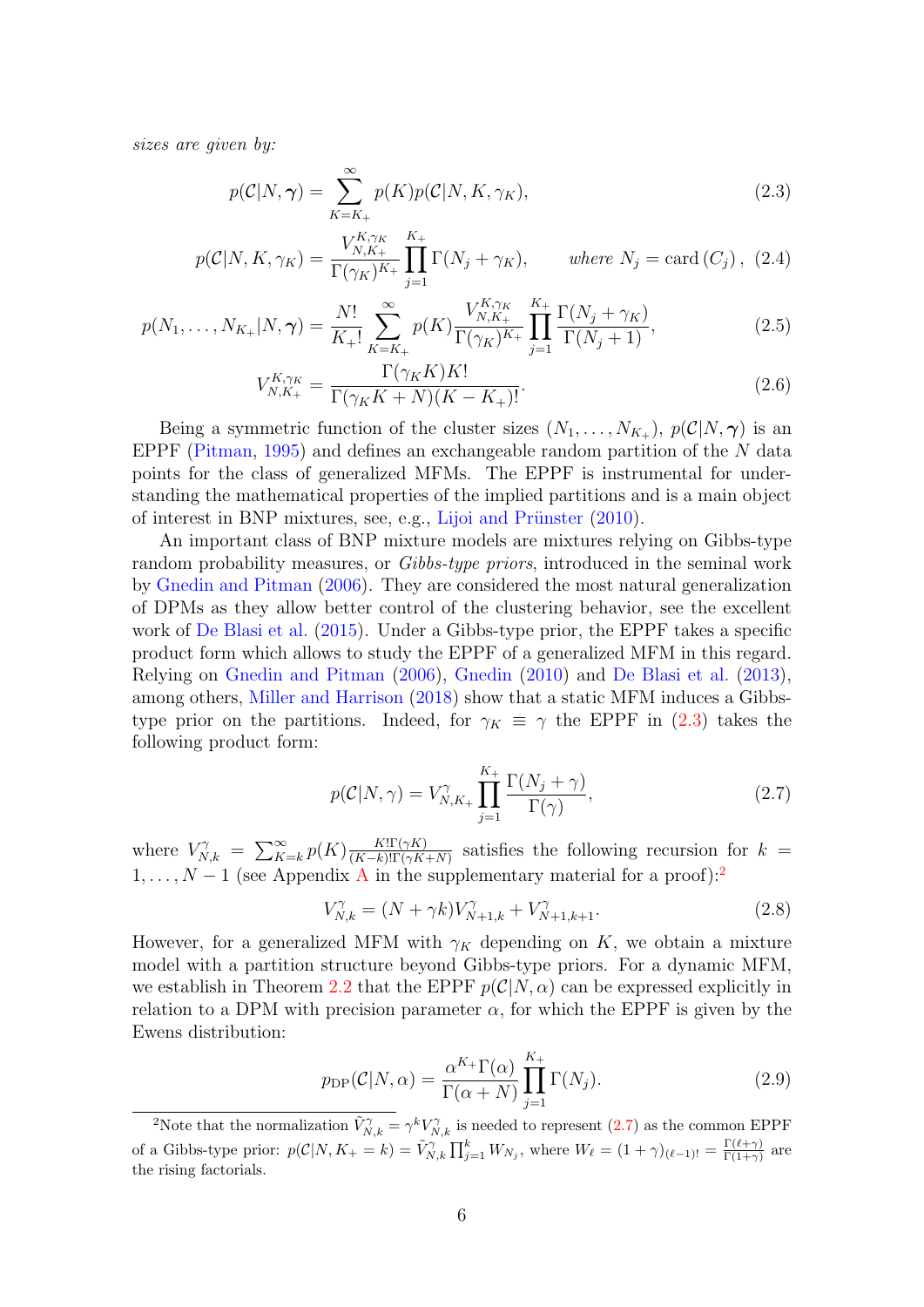<span id="page-6-2"></span>

Figure 1: The implicit prior  $p(K_{+}|N,\gamma=1)$  on the number of clusters  $K_{+}$  for the static MFM under the uniform prior  $K \sim \mathcal{U}{1,30}$  for various data sizes,  $N =$ 20, 100, 1000.

<span id="page-6-1"></span>**Theorem 2.2.** For a dynamic MFM with  $\gamma_K = \alpha/K$ , the EPPF  $p(\mathcal{C}|N,\alpha)$  can be expressed as:

<span id="page-6-4"></span>
$$
p(C|N,\alpha) = p_{\text{DP}}(C|N,\alpha) \times \sum_{K=K_{+}}^{\infty} p(K) R_{\mathbf{N},K_{+}}^{K,\alpha},\tag{2.10}
$$

$$
R_{\mathbf{N},K_{+}}^{K,\alpha} = \prod_{j=1}^{K_{+}} \frac{\Gamma(N_j + \frac{\alpha}{K})(K-j+1)}{\Gamma(1 + \frac{\alpha}{K})\Gamma(N_j)K},
$$

where  $p_{\text{DP}}(\mathcal{C}|N,\alpha)$  is the probability mass function (pmf) of the Ewens distribution and **N** is the vector of induced cluster sizes  $(N_1, \ldots, N_{K_+})$ .

It follows from Theorem [2.2](#page-6-1) that dynamic MFMs can be regarded as a "natural generalization" of the celebrated Dirichlet process prior beyond the class of Gibbs-type priors. Theorems [2.1](#page-4-2) and [2.2](#page-6-1) (which are proven in Appendix  $\hat{A}$ ) are exploited further in Section [3](#page-6-0) to derive the induced prior on the number of clusters  $p(K_{+}|N,\gamma)$ and in Section [4](#page-10-0) to investigate connections between applied finite mixture analysis based on MFMs and commonly used BNP mixtures in more depth.

# <span id="page-6-0"></span>3 The prior distributions of K and  $K_{+}$

This section proposes a suitable choice for  $p(K)$  and derives the implicit prior of  $K_{+}$ in dependence of  $p(K)$ , the hyperparameters  $\gamma$  and N for a generalized MFM.

### <span id="page-6-3"></span>3.1 Choosing the prior on the number of components  $K$

In their seminal paper, [Richardson and Green](#page-28-0) [\(1997\)](#page-28-0) suggest a uniform prior  $K \sim$  $U\{1, K_{\text{max}}\}$  for a static MFM with  $\gamma_K \equiv 1$ . However, depending on N, the prior on  $K_{+}$  might be surprisingly informative and far from a uniform distribution. Figure [1](#page-6-2) shows the implied prior  $p(K_{+}|N,\gamma=1)$  for a static MFM under the prior K ∼  $U\{1, 30\}$  for various data sizes  $(N = 20, 100, 1000)$ . Evidently, the prior mode depends on N and only for larger N approximately a uniform prior results.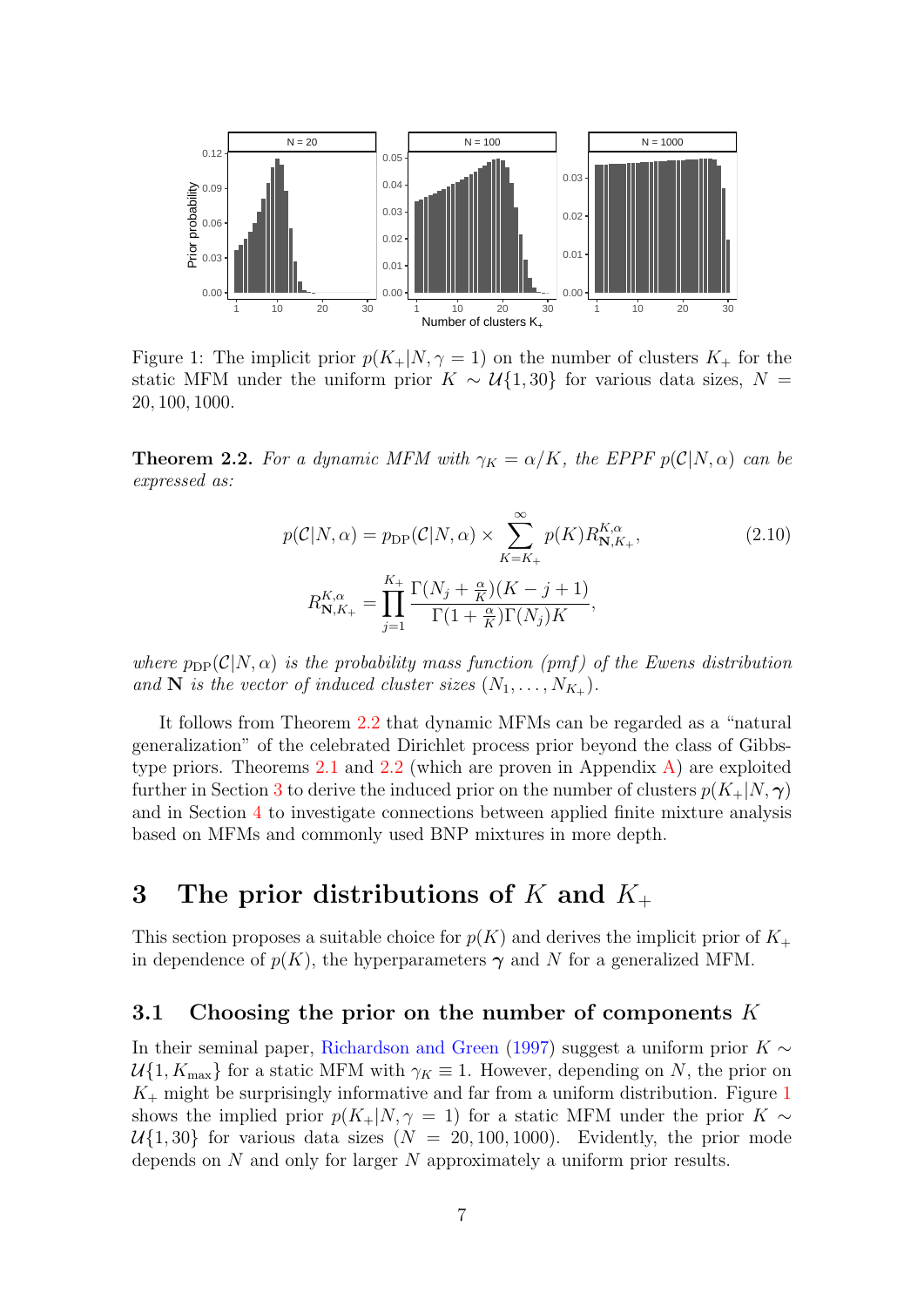[Nobile](#page-28-1) [\(2004\)](#page-28-1) shows that, as an alternative to the uniform prior, any proper prior  $p(K)$  which satisfies  $p(K) > 0$  for all  $K \in \mathbb{N}$  can be adopted. While most discrete probability distributions include zero, in a mixture context the prior  $p(K)$ has to exclude zero. This is often achieved by truncating the pmf at one, e.g., [Nobile and Fearnside](#page-28-8) [\(2007\)](#page-28-8) use the Poisson distribution  $K \sim \mathcal{P}(1)$  restricted to  $\{1, 2, \ldots, K_{\text{max}}\}.$  However, it is more convenient to work with the translated prior  $K-1 \sim p_t$ , where the pmf  $p(K) = p_t(K-1)$  is obtained by evaluating the translated pmf at  $K - 1$ , as for translated priors hierarchical priors can be more easily introduced. We propose a translated prior, where  $K - 1 \sim BNB (\alpha_{\lambda}, a_{\pi}, b_{\pi})$  follows the beta-negative-binomial (BNB) distribution which is a hierarchical generalization of the Poisson, the geometric and the negative-binomial distribution. The corresponding pmf is given by:

<span id="page-7-0"></span>
$$
p(K) = p_t(K-1) = \frac{\Gamma(\alpha_\lambda + K - 1)B(\alpha_\lambda + a_\pi, K - 1 + b_\pi)}{\Gamma(\alpha_\lambda)\Gamma(K)B(a_\pi, b_\pi)}.
$$
(3.1)

Appendix [B](#page-33-0) provides the hierarchical derivation of the prior and illustrates the shapes for various parameter values. For  $a_{\pi} > 1$ , the expectation  $E(K) =$  $1 + \alpha_{\lambda}b_{\pi}/(a_{\pi} - 1)$  is finite. Prior [\(3.1\)](#page-7-0) generalizes the prior derived by [Cerquetti](#page-26-4) [\(2010\)](#page-26-4) for the Gnedin-Fisher model and the prior derived by [Grazian et al.](#page-26-5) [\(2020\)](#page-26-5) from loss-based considerations which can be regarded as a BNB  $(1, b_{\pi}, a_{\pi})$  prior. In their applications, [Grazian et al.](#page-26-5)  $(2020)$  apply the BNB  $(1, 1, 1)$  prior with no finite moments.

The three-parameters  $\alpha_{\lambda}$ ,  $a_{\pi}$  and  $b_{\pi}$  of the BNB  $(\alpha_{\lambda}, a_{\pi}, b_{\pi})$  prior allow simultaneous control over the expectation and the tails of  $p(K)$  and the implied prior  $p(K_{+}|N,\gamma)$  and its expectation  $E(K_{+}|N,\gamma)$ . Priors  $p(K)$  with finite expectation imply that  $E(K_{+}|N,\gamma)$  is finite, even for increasing N. In a clustering context, we propose to use the prior  $K - 1 \sim BNB(1, 4, 3)$  with  $E(K) = 2$ . The induced prior on  $p(K_{+}|N,\gamma)$  is investigated in more detail in Section [3.2](#page-7-1) and differs considerably from previous choices such as the geometric or the uniform distribution. The BNB (1, 4, 3) prior leads to a weakly informative prior on  $K_{+}$  which is concentrated on moderate number of clusters and exhibits fat tails to ensure that also a high number of clusters may be estimated.

### <span id="page-7-1"></span>3.2 The induced prior on the number of clusters  $K_{+}$

In applied mixture analysis, we often aim at partitions of the data with a finite, but a priori random number of clusters  $K_{+}$ . Since the number K of components is random a priori for a MFM, this induces  $K_{+}$  to be random as well, but the induced prior  $p(K_{+}|N)$  on  $K_{+}$  does not necessarily coincide with the prior  $p(K)$  for a finite number of observations N. The induced prior  $p(K_{+}|N)$  has been derived earlier for various mixture models. For DPMs, [Antoniak](#page-25-1) [\(1974\)](#page-25-1) provides the prior of  $K_{+}$  as  $p_{\text{DP}}(K_+|N,\alpha) = \frac{\Gamma(\alpha)}{\Gamma(N+\alpha)} s_{N,K_+},$  where  $s_{N,K_+} = \sum_{\mathcal{C}} \prod_{j=1}^{K_+} \Gamma(N_j)$  is the Stirling number of the first kind. [Nobile](#page-28-1) [\(2004,](#page-28-1) Proposition 4.2) gives the prior on  $K_{+}$  for a standard finite mixture, while [Gnedin and Pitman](#page-26-3) [\(2006\)](#page-26-3) derive  $p(K_{+}|N)$  for Gibbs-type priors.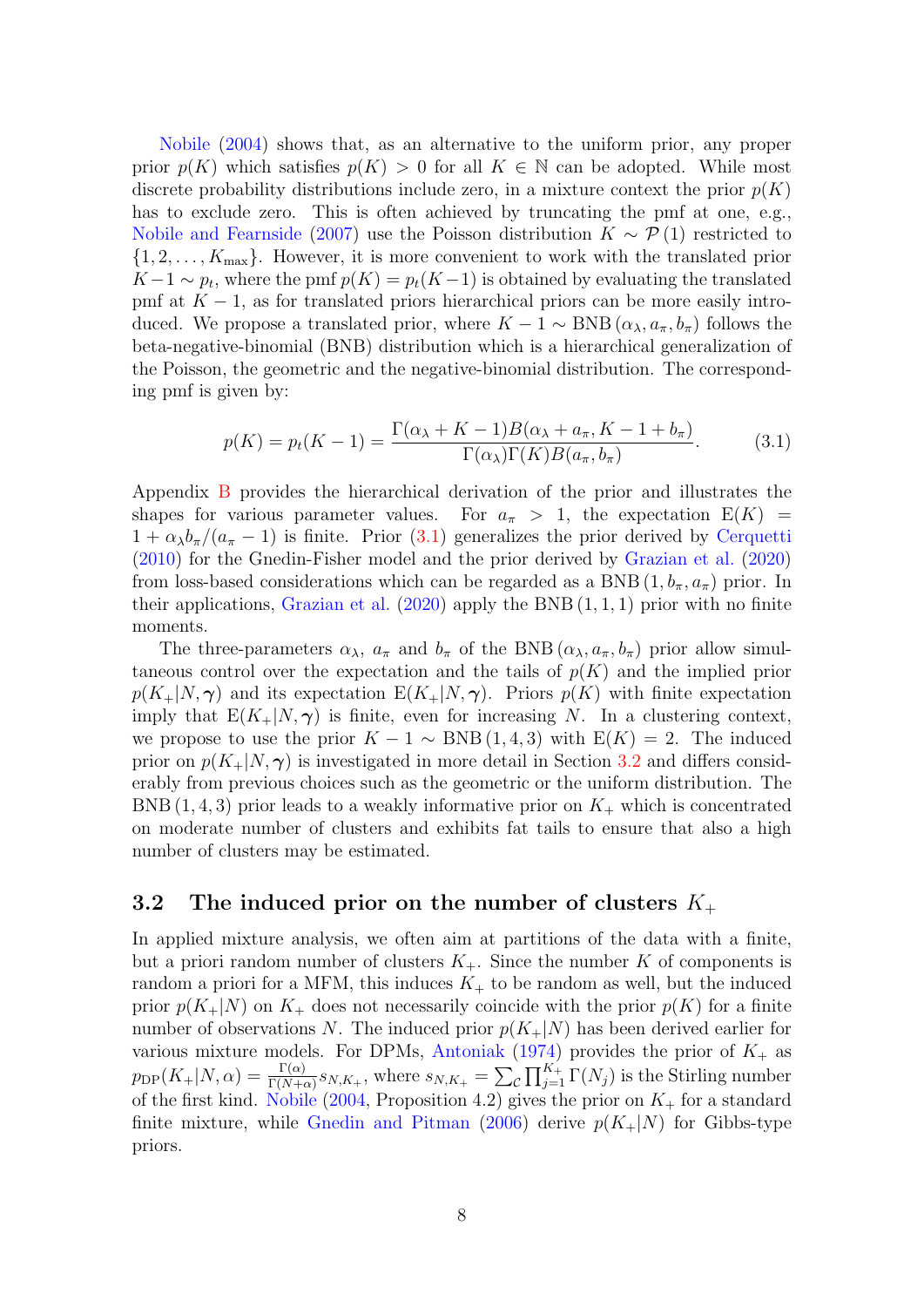Building on this literature, we derive the prior  $p(K_{+}|N,\gamma)$  for generalized MFMs under arbitrary priors  $p(K)$ . One way to obtain this prior is summing the EPPF  $(2.3)$  over all partitions C:

<span id="page-8-1"></span>
$$
\Pr\{K_{+}=k|N,\alpha\} = \sum_{K=k}^{\infty} p(K)V_{N,k}^{K,\gamma_K}(\gamma_K)^k S_{N,k}^{-1,\gamma_K},\tag{3.2}
$$

where the  $S_{N,k}^{-1,x} = \sum_{\mathcal{C}} \prod_{j=1}^{k} \Gamma(N_j + x) / \Gamma(1+x)$  are the generalized Stirling numbers of the second kind. Alternatively, Theorem [3.1](#page-8-0) derives  $p(K_{+}|N,\gamma)$  from the prior of the *labeled* cluster sizes  $p(N_1, \ldots, N_{K_+}|N, \gamma)$  given in [\(2.5\)](#page-5-3).

<span id="page-8-0"></span>**Theorem 3.1.** For a generalized MFM with priors  $p(K)$  and  $\boldsymbol{\eta}_K|K, \boldsymbol{\gamma} \sim \mathcal{D}_K(\gamma_K)$ , the prior of the number of clusters  $K_+$  conditional on the sample size N is given for  $k = 1, 2, ..., N$  by:

$$
\Pr\{K_{+}=k|N,\gamma\} = \frac{N!}{k!} \sum_{K=k}^{\infty} p(K) \frac{V_{N,k}^{K,\gamma_K}}{\Gamma(\gamma_K)^k} C_{N,k}^{K,\gamma_K},\tag{3.3}
$$

where, for each K,  $V_{N,k}^{K,\gamma_K}$  has been defined in [\(2.6\)](#page-5-4) and  $C_{N,k}^{K,\gamma_K}$  is given by summation over the labeled cluster sizes  $(N_1, \ldots, N_k)$ :

<span id="page-8-2"></span>
$$
C_{N,k}^{K,\gamma_K} = \sum_{\substack{N_1,\dots,N_k>0\\N_1+\dots+N_k=N}} \prod_{j=1}^k \frac{\Gamma(N_j+\gamma_K)}{\Gamma(N_j+1)}.
$$
\n(3.4)

By matching [\(3.2\)](#page-8-1) and [\(3.3\)](#page-8-2), we find that  $C_{N,k}^{K,\gamma_K}$  is related to the generalized Stirling numbers  $S_{N,k}^{-1,\gamma_K}$  through

<span id="page-8-4"></span><span id="page-8-3"></span>
$$
\frac{N!}{\Gamma(1+\gamma_K)^k k!} C_{N,k}^{K,\gamma_K} = S_{N,k}^{-1,\gamma_K}.
$$
\n(3.5)

We found it convenient to compute  $C_{N,k}^{K,\gamma_K}$  recursively through Algorithm [1.](#page-9-0) The recursion is straightforward to implement and scales well for large N, see [Greve](#page-26-9) [et al.](#page-26-9) [\(2020\)](#page-26-9); [Greve](#page-26-10) [\(2021\)](#page-26-10) and Appendix [A](#page-29-0) for mathematical derivations.

For a dynamic MFM with  $\gamma_K = \alpha/K$ ,  $C_{N,k}^{K,\gamma_K}$  can be written as  $C_{N,k}^{K,\alpha}$  depending on  $K$  and  $\alpha$ :

$$
\Pr\{K_+ = k | N, \alpha\} = \frac{N!}{k!} \frac{\alpha^k \Gamma(\alpha)}{\Gamma(\alpha + N)} \sum_{K=k}^{\infty} p(K) C_{N,k}^{K,\alpha} \prod_{j=1}^k \frac{(K - j + 1)}{K \Gamma(1 + \frac{\alpha}{K})}.
$$
 (3.7)

Putting all prior mass on  $K = +\infty$ , the following way to compute  $p_{\text{DP}}(K_+|N,\alpha)$  for a DPM emerges from [\(3.7\)](#page-8-3),

$$
p_{\rm DP}(K_+|N,\alpha) = \frac{N!}{K_+!} \frac{\alpha^{K_+} \Gamma(\alpha)}{\Gamma(\alpha+N)} C_{N,K_+}^{\infty},\tag{3.8}
$$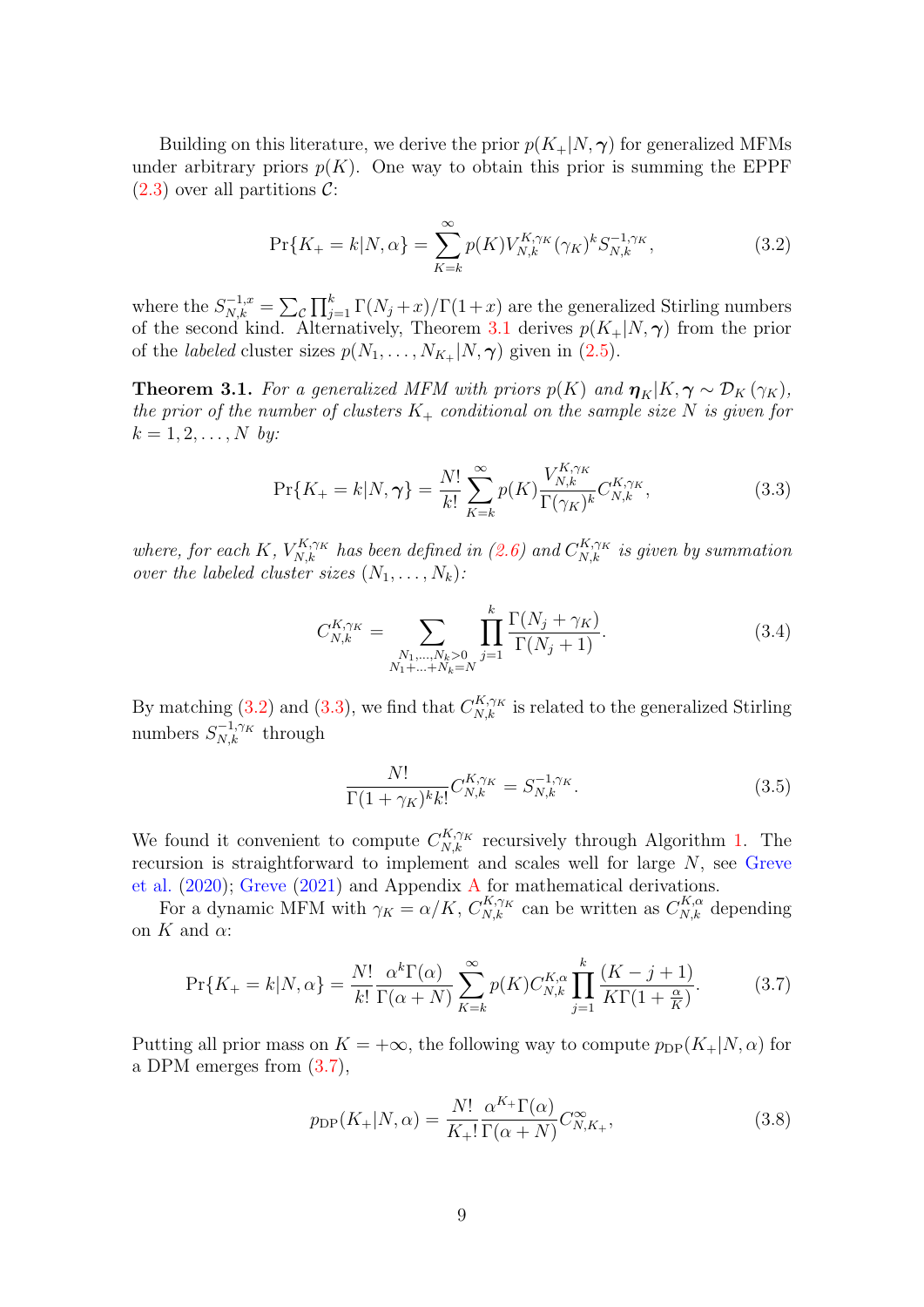where  $C^{\infty}_{N,K_{+}}$  is independent of  $\alpha$  and obtained through recursion [\(3.6\)](#page-9-1) with  $w_n =$  $1/n$ . For a static MFM, Theorem [3.1](#page-8-0) simplifies to the following expression:

<span id="page-9-2"></span>
$$
\Pr\{K_{+}=k|N,\gamma\} = \frac{N!}{k!} \frac{V_{N,k}^{\gamma}}{\Gamma(\gamma)^{k}} C_{N,k}^{\gamma},\tag{3.9}
$$

where  $V_{N,k}^{\gamma}$  is determined recursively from [\(2.8\)](#page-5-5) and  $C_{N,k}^{K,\gamma_K}$  is written as  $C_{N,k}^{\gamma}$  independent of K and can be obtained in a single recursion from  $(3.6)$ . Using, again, the normalization  $\tilde{V}_{N,k}^{\gamma} = \gamma^k V_{N,k}^{\gamma}$ , prior [\(3.9\)](#page-9-2) is a special case of the prior given in [Gnedin and Pitman](#page-26-3) [\(2006\)](#page-26-3) for Gibbs-type priors:

$$
\Pr\{K_{+}=k|N,\gamma\}=\tilde{V}_{N,k}^{\gamma}B_{N,k}(W_{\bullet}),\tag{3.10}
$$

where  $B_{N,k}(W_{\bullet})$  is the Bell polynomial in the W-structure  $W_{\bullet} = \{W_{\ell}\}\$  defined in Footnote 2.<sup>[3](#page-9-3)</sup> Finally, putting all prior mass on  $K = K_f$ , [\(3.9\)](#page-9-2) gives the result of [Nobile](#page-28-1) [\(2004,](#page-28-1) Proposition 4.2) for a standard finite mixture:

$$
\Pr\{K_{+}=k|N,K=K_{f},\gamma\}=\frac{N!}{k!}\frac{K_{f}!}{(K_{f}-k)!}\frac{\Gamma(\gamma K_{f})}{\Gamma(\gamma K_{f}+N)\Gamma(\gamma)^{k}}C_{N,k}^{\gamma}.\tag{3.11}
$$

For illustration, Figure [2](#page-10-1) shows the impact of various priors  $p(K)$  on the induced prior  $p(K_{+}|N,\gamma)$  for static MFMs with  $\gamma=1$  (top row) and dynamic MFMs with  $\alpha = 1$  (bottom row). The priors  $p(K)$  in the three columns are the translated beta-negative-binomial prior  $K - 1 \sim BNB(1, 4, 3)$  with  $E(K) = 2$  suggested in Section [3.1,](#page-6-3) the prior  $K - 1 \sim \text{Geo}(0.1)$  with  $E(K) = 10$  suggested by [Miller and](#page-27-1) [Harrison](#page-27-1) [\(2018\)](#page-27-1) and the uniform prior  $K \sim \mathcal{U}{1,30}$  with  $E(K) = 15.5$  used by [Richardson and Green](#page-28-0) [\(1997\)](#page-28-0).

<span id="page-9-3"></span><sup>3</sup>This follows from [\(3.5\)](#page-8-4) and  $S_{N,k}^{-1,\gamma} = B_{N,k}(W_{\bullet})$  [\(Pitman,](#page-28-6) [2006,](#page-28-6) Eq. (1.20)).

<span id="page-9-0"></span>**Algorithm 1** Computing  $C_{N,k}^{K,\gamma_K}$  for a generalized MFM.

1. Define the vector  $c_{K,1} \in \mathbb{R}^N$  and the  $(N \times N)$  upper triangular Toeplitz matrix  $W_1$ , where  $w_n = \frac{\Gamma(n+\gamma_K)}{\Gamma(n+1)}, n = 1, \ldots, N,$ 

$$
\boldsymbol{W}_1 = \left( \begin{array}{cccc} w_1 & \ddots & w_{N-1} & w_N \\ & w_1 & \ddots & w_{N-1} \\ & & \ddots & \ddots & \vdots \\ & & & w_1 \end{array} \right), \qquad \boldsymbol{c}_{K,1} = \left( \begin{array}{c} w_N \\ w_{N-1} \\ \vdots \\ w_1 \end{array} \right).
$$

2. For all  $k \geq 2$ , define the vector  $c_{K,k} \in \mathbb{R}^{N-k+1}$  as

<span id="page-9-1"></span>
$$
\mathbf{c}_{K,k} = \begin{pmatrix} \mathbf{0}_{N-k+1} & \mathbf{W}_k \end{pmatrix} \mathbf{c}_{K,k-1},\tag{3.6}
$$

where  $W_k$  is a  $(N - k + 1) \times (N - k + 1)$  upper triangular Toeplitz matrix obtained from  $W_{k-1}$  by deleting the first row and the first column.

3. Then, for all  $k \geq 1$ ,  $C_{N,k}^{K,\gamma_K}$  is equal to the first element of the vector  $c_{K,k}$ .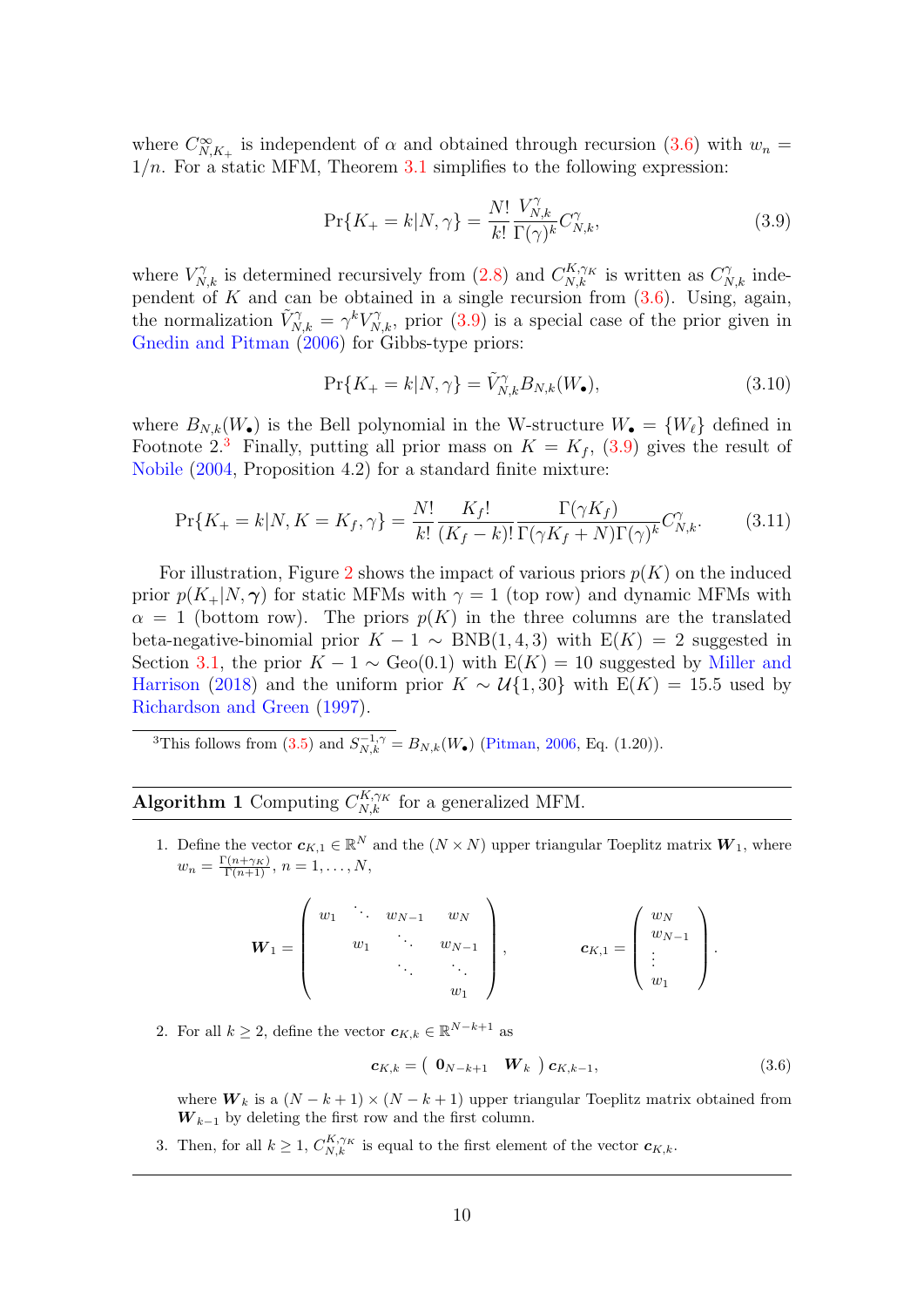<span id="page-10-1"></span>

Figure 2: Priors of K (dashed blue lines, triangles) and  $K_{+}$  (solid red lines, circles) under the priors  $K - 1 \sim BNB(1, 4, 3), K - 1 \sim Geo(0.1)$  and  $K \sim U\{1, 30\}$  for a static MFM with  $\gamma = 1$  (top) and dynamic MFM with  $\alpha = 1$  (bottom), with  $N = 82.$ 

For static MFMs,  $p(K_{+}) \approx p(K)$  for all three priors for values for  $K_{+}$  and K between one and ten. In contrast, for a dynamic MFM  $p(K_{+})$  and  $p(K)$  are only close for the BNB prior which has a small mean value. For the priors  $p(K)$  with larger mean values,  $p(K_{+})$  considerably differs from  $p(K)$  with mass being pulled towards smaller values of  $K_{+}$ . The corresponding posteriors of K and  $K_{+}$  obtained under these priors for the famous Galaxy data are shown in Figure [6](#page-21-0) in Section [6.2.](#page-20-0)

# <span id="page-10-0"></span>4 Bridging finite mixtures analysis and BNP mixtures

### 4.1 Connecting SFMs, MFMs and BNP mixtures

Generalized MFMs extend both Dirichlet process mixtures (DPMs) and sparse finite mixtures (SFMs). By allowing the number of components  $K$  to be finite and random, MFMs provide notably more flexibility in the prior distribution on the partition space than DPMs and SFMs, similar to popular BNP mixtures [\(De Blasi et al.,](#page-26-1) [2015\)](#page-26-1).

SFMs result as that special case of MFMs, where  $p(K) = I\{K = K_f\}$  puts all prior mass on a fixed number of components  $K_f$ . It follows from Theorem [2.2](#page-6-1) and earlier work by [Ishwaran and Zarepour](#page-27-9) [\(2000\)](#page-27-9) that the prior distribution imposed on the partition space by a SFM lacks flexibility with increasing  $K_f$  and approaches the Ewens distribution [\(2.9\)](#page-5-6) as  $\gamma_{K_f} = \alpha/K_f$  approaches 0:

$$
\lim_{K_f \to \infty} \frac{p(\mathcal{C}|\gamma_{K_f} = \alpha/K_f, K_f)}{p_{\text{DP}}(\mathcal{C}|\alpha = \gamma_{K_f}K_f)} = \lim_{K_f \to \infty} R_{\mathbf{N}, K_+}^{K_f, \alpha} = 1.
$$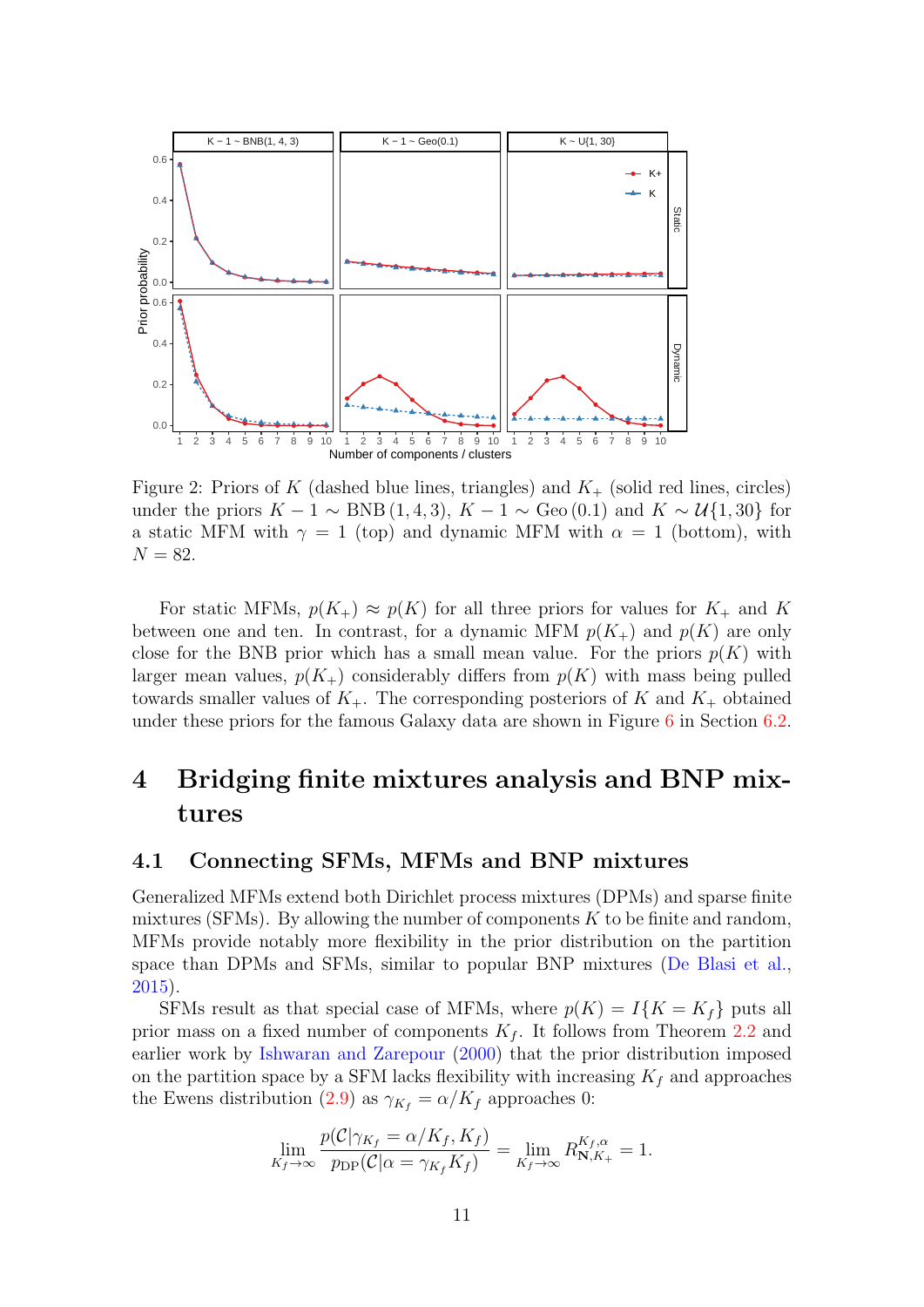This implies that SFMs do not easily deal with situations with many, well-balanced clusters, a behavior that is also observed for DPMs. By considering  $K$  as an additional second parameter following a prior  $p(K)$ , the dynamic MFM emerges as a more flexible family than a SFM with  $K = K_f$  fixed. Dynamic MFMs can also be regarded as a more flexible extension of a DPM. Since  $R_{\bf N,k}^{K,\alpha}$  $\sum_{N,K_+}^{K,\alpha}$  in Theorem [2.2](#page-6-1) converges to 1 as K increases, putting all prior mass on  $K = +\infty$  yields the Ewens distribution as limiting case. Thus, DPMs result as the limiting case of a dynamic MFM where the prior  $p(K)$  increasingly concentrates all prior mass at  $K = +\infty$ .

Several close connections between MFMs and Pitman-Yor process mixtures (PYM) deserve to be mentioned. In Bayesian non-parametrics, mixtures based on the Pitman-Yor prior  $\mathcal{PV}(\sigma,\theta)$  with  $\sigma \in [0,1), \theta > -\sigma$  [\(Pitman and Yor,](#page-28-3) [1997\)](#page-28-3) are a commonly used two-parameter alternative to DPMs which are the special case where  $\sigma = 0$  and  $\theta = \alpha$ . There exists a second family of PYMs, where  $\sigma < 0$  and  $\theta = K|\sigma|$  with  $K \in \mathbb{N}$  being a natural number, see [Gnedin](#page-26-7) [\(2010\)](#page-26-7) and [De Blasi](#page-26-1) [et al.](#page-26-1) [\(2015\)](#page-26-1). In the corresponding stick-breaking representation, stick  $v_K = 1$  a.s. Hence, this prior yields a mixture with infinitely many components, of which only K have non-zero weights, with the symmetric Dirichlet distribution  $\mathcal{D}_K(|\sigma|)$  acting as prior. Furthermore, at most  $K$  components can be populated. The EPPF of a  $PYM$  (with  $K$  known) reads:

$$
p(C|N,\sigma,\theta) = \frac{\Gamma(\theta)}{\Gamma(N+\theta)} \prod_{j=1}^{K_+} (\theta + \sigma(j-1)) \frac{\Gamma(N_j - \sigma)}{\Gamma(1-\sigma)}.
$$

By matching EPPFs (and using  $\Gamma(1-\sigma) = |\sigma| \Gamma(|\sigma|)$ ), it is evident that a finite mixture with K known and  $\gamma_K > 0$  is equivalent to a mixture with a  $\mathcal{PV}(-\gamma_K, K\gamma_K)$ prior, as proven in [Gnedin and Pitman](#page-26-3) [\(2006\)](#page-26-3). This equivalence of SFMs and PYMs provides a theoretical explanation of the empirical finding that SFMs can lead to more sensible cluster solutions than DPMs, see, e.g., Frühwirth-Schnatter [and Malsiner-Walli](#page-26-2) [\(2019\)](#page-26-2).

Even more interesting connections to BNP mixtures arise for MFMs, where K is random. As pointed out by [Miller and Harrison](#page-27-10) [\(2014\)](#page-27-10) and proven much earlier by [Gnedin and Pitman](#page-26-3) [\(2006\)](#page-26-3), for a static MFM, the dual BNP mixture is a Gibbstype prior which arises from mixing a  $\mathcal{PV}(-\gamma, K\gamma)$  prior over the concentration parameter  $\theta_K = K\gamma$ , while the reinforcement parameter  $\sigma = -\gamma$  is fixed. The Fisher-Gnedin model studied in [Gnedin](#page-26-7) [\(2010\)](#page-26-7) is equivalent to a static MFM with  $\gamma = 1$  and  $K - 1 \sim \mathcal{P}(\lambda)$ . The static MFM is also a special case of the class of mixtures based on normalized independent finite point processes recently introduced by [Argiento and De Iorio](#page-25-0) [\(2019\)](#page-25-0).

On the other hand, for a dynamic MFM, the prior partition distribution of the dual BNP mixture lies outside of the family of Gibbs-type priors, as it arises from mixing a  $\mathcal{PV}(-\alpha/K, \alpha)$ -prior over the reinforcement parameter  $\sigma_K = -\alpha/K$ , while the concentration parameter  $\theta = \alpha$  is fixed, see also the discussion in [De Blasi et al.](#page-26-1) [\(2015\)](#page-26-1). As shown in [Pitman](#page-28-7) [\(1996\)](#page-28-7), a system of predictive distributions emerges from the EPPF, quantifying the probability that a new observation  $y_{N+1}$  belongs to any of the  $K_+ = k$  existing clusters in  $\mathcal{C} = \{\mathcal{C}_1, \ldots, \mathcal{C}_k\}$  or creates a partitions  $\mathcal{C}^{\text{new}} = \{\mathcal{C}_1,\ldots,\mathcal{C}_k,\mathcal{C}_{k+1}\}\$  with a new cluster  $\mathcal{C}_{k+1}$  of size  $N_{k+1} = 1$ . For a dynamic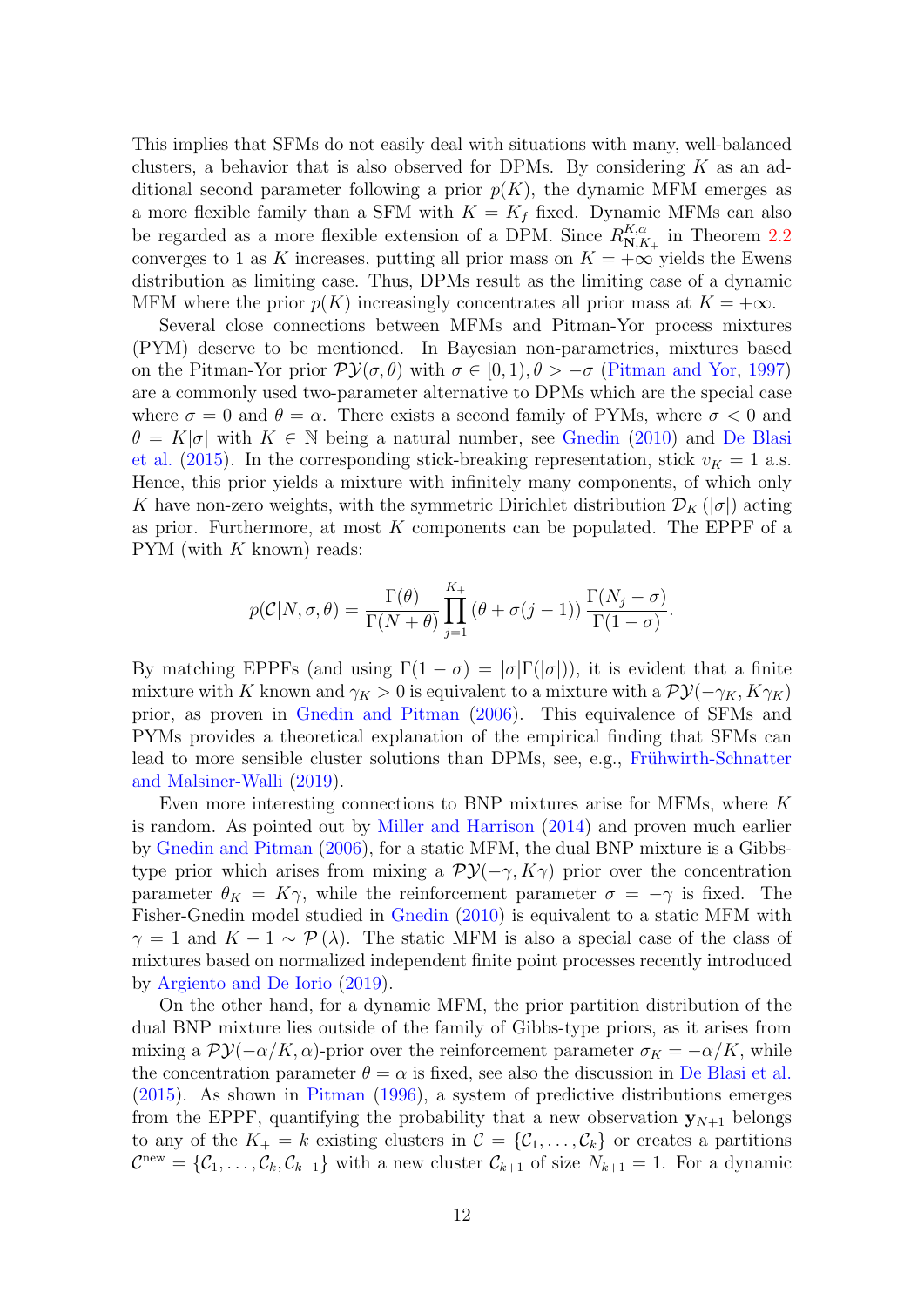MFM the prior probability to introduce a new cluster for  $y_{N+1}$  is given by (see [A](#page-29-0)ppendix  $\bf{A}$  for a proof):

<span id="page-12-0"></span>
$$
\Pr\{\mathbf{y}_{N+1} \in \mathcal{C}_{k+1} | \mathbf{N}, K_+ = k, \alpha\} = \frac{\alpha}{\alpha + N} \left(1 - k \cdot \frac{\sum_{K=k}^{\infty} p(K)/KR_{\mathbf{N},k}^{K,\alpha}}{\sum_{K=k}^{\infty} p(K)R_{\mathbf{N},k}^{K,\alpha}}\right). \tag{4.1}
$$

This probability (bounded by the predictive probability  $\alpha/(\alpha + N)$  of a DPM) not only depends on N and the current number of clusters  $K_{+}$ , which characterizes Gibbs-type priors [\(De Blasi et al.,](#page-26-8) [2013\)](#page-26-8), but also on the occupation numbers  $N_1, \ldots, N_{K_+}$ . This confirms once more that dynamic MFMs, while staying within the finite mixture framework, are an example of a general random partition prior [\(De Blasi et al.,](#page-26-1) [2015\)](#page-26-1).

### 4.2 Comparing static and dynamic MFMs and DPMs

In the following we compare the induced priors on the number of clusters and the partitions for static and dynamic MFMs and DPMs in more detail and investigate the influence of the prior on K and, respectively, the hyperparameters  $\gamma$  and  $\alpha$ .

Regarding the prior on the number of clusters  $K_{+}$ , a fundamental question is whether a MFM allows  $K_{+}$  to be different from K a priori, as for DPMs (where  $K = \infty$ ). To gain further understanding, we plot in Figure [3](#page-13-0) the expectation of the induced prior  $p(K_{+}|N,\gamma)$  as a function of  $\gamma$  (for static MFMs) and  $\alpha$  (for DPMs and dynamic MFMs) for  $N = 100$  under various priors  $p(K)$ . For both classes of MFMs, the gap between the expected number of clusters,  $E(K_{+}|N,\gamma)$ , and the expected number of components,  $E(K)$ , decreases for increasing  $\gamma$  or  $\alpha$ . However, for dynamic MFMs the decrease is much slower and, even as  $\alpha$  increases, a considerable gap remains between  $E(K_{+}|N,\gamma)$  and  $E(K)$ . This is the effect of linking  $\gamma$  to K through  $\gamma_K = \alpha/K$ , thus avoiding that  $K_+$  increases too quickly as K increases. This implies that the influence of the prior on K on the induced prior on  $K_{+}$  is attenuated for an extended range of  $\alpha$  values.

As emphasized by [Green and Richardson](#page-26-11) [\(2001\)](#page-26-11), beyond the induced prior on  $K_{+}$ , the *conditional* EPPF, induced for a given number of clusters  $K_{+} = k$ ,

$$
p(N_1, ..., N_k | N, K_+ = k, \gamma) = \frac{\Pr\{N_1, ..., N_k | N, \gamma\}}{\Pr\{K_+ = k | N, \gamma\}},
$$
\n(4.2)

is important for comparing mixture models. This prior allows a deeper understanding of the impact of choosing  $\gamma$  for MFMs on the partition distribution.

For a DPM, the conditional EPPF can be expressed using Theorem [3.1](#page-8-0) as:

$$
p_{\rm DP}(N_1,\ldots,N_k|N,K_+=k) = \frac{1}{C_{N,k}^{\infty}} \prod_{j=1}^k \frac{1}{N_j},\tag{4.3}
$$

and is known to be highly unbalanced [\(Antoniak,](#page-25-1) [1974\)](#page-25-1), favoring partitions with some small values  $N_j$  due to the factors  $1/N_j$ ,  $j=1,\ldots,k$  [\(Miller and Harrison,](#page-27-1) [2018\)](#page-27-1). However, being independent of  $\alpha$ , the conditional EPPF cannot be made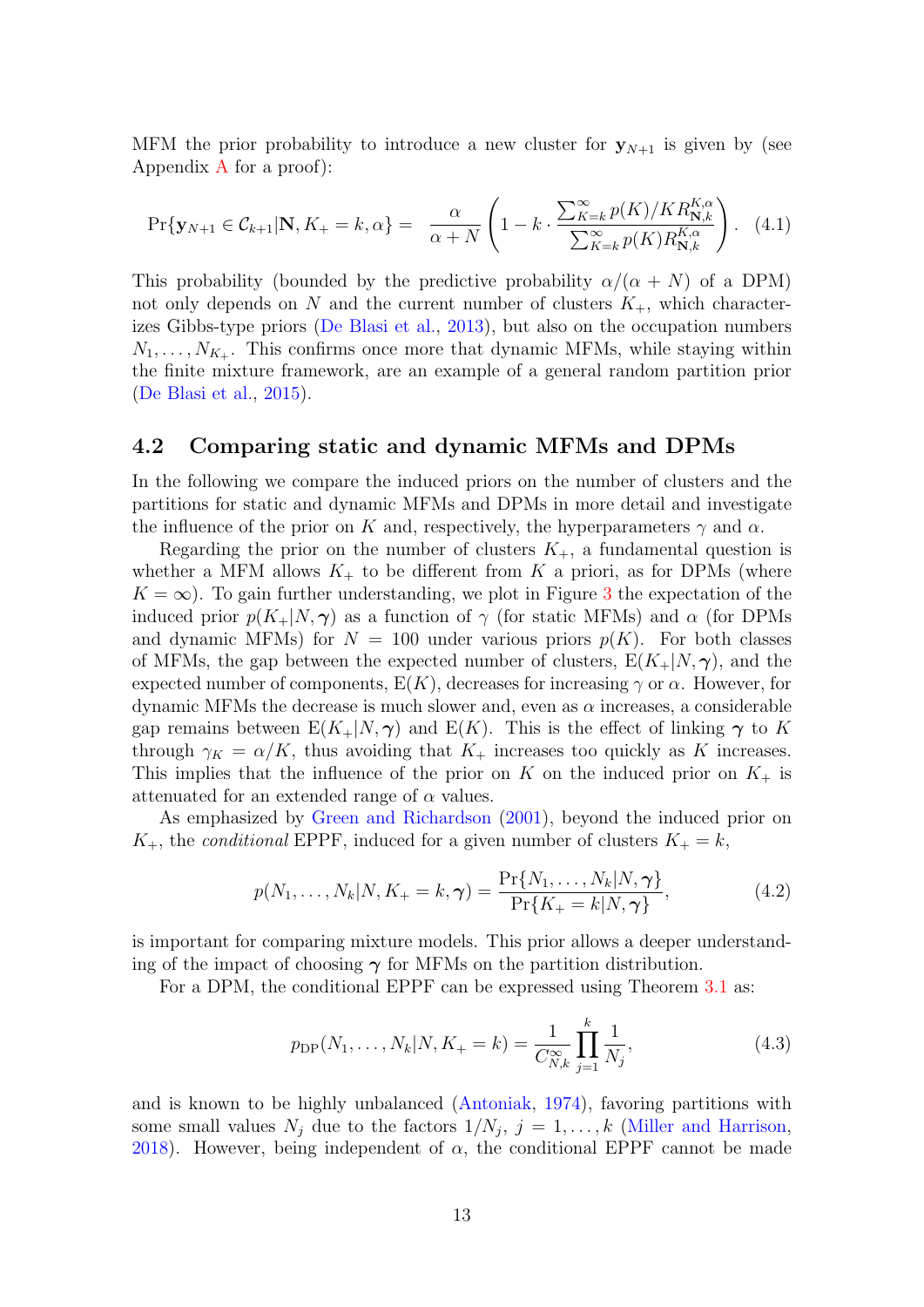more flexible for a DPM. In contrast, for a static MFM, the conditional EPPF depends on  $\gamma$ ,<sup>[4](#page-13-1)</sup>

$$
p(N_1, ..., N_k | N, K_+ = k, \gamma) = \frac{1}{C_{N,k}^{\gamma}} \prod_{j=1}^k \frac{\Gamma(N_j + \gamma)}{\Gamma(N_j + 1)}.
$$
 (4.4)

For  $\gamma = 1$ , the uniform distribution over all partitions of N data points into  $K_{+} = k$ clusters results. Varying the hyperparameter  $\gamma$  introduces flexibility in the conditional EPPF for a static MFM: decreasing  $\gamma$  favors more unequal allocations, increasing  $\gamma$  favors partitions with more equal allocations. The conditional EPPF of a dynamic MFM is obtained by dividing  $(2.5)$  by  $(3.3)$ :

$$
p(N_1, ..., N_k|N, K_+ = k, \alpha) = \frac{\sum_{K=k}^{\infty} p(K) \frac{V_{N,k}^{K,\alpha}}{\Gamma(\frac{\alpha}{K})^k} \prod_{j=1}^k \frac{\Gamma(N_j + \frac{\alpha}{K})}{\Gamma(N_j + 1)}}{\sum_{K=k}^{\infty} p(K) \frac{V_{N,k}^{K,\alpha}}{\Gamma(\frac{\alpha}{K})^k} C_{N,k}^{K,\alpha}}.
$$
(4.5)

This conditional EPPF depends both on  $\alpha$  and  $p(K)$ , whereas the conditional EPPF of a static MFM is independent of  $p(K)$ . Thus, having a second parameter K. dynamic MFMs are more flexible than static MFMs regarding the conditional EPPF. Overall, in comparison to DPMs, static and dynamic MFMs induce more flexible prior structures both on the prior of the number of clusters and on the partition distribution, see [Greve et al.](#page-26-9) [\(2020\)](#page-26-9) for a detailed further investigation.

<span id="page-13-1"></span><sup>4</sup>Note that [Miller and Harrison](#page-27-1) [\(2018\)](#page-27-1) report an approximate formula for the conditional EPPF of a static MFM, while our result is exact.

<span id="page-13-0"></span>

Figure 3: Prior expectations  $E(K_{+}|\gamma, N)$  for static MFMs (left) and  $E(K_{+}|\alpha, N)$ for dynamic MFMs (right) as functions of  $\gamma$  and  $\alpha$  for  $N = 100$  under the priors  $K-1 \sim BNB(1,4,3), K-1 \sim \mathcal{P}(4),$  and  $K-1 \sim \text{Geo}(0.1)$  in comparison to a DPM. For each prior  $p(K)$ , the prior expectation  $E(K)$  is plotted as a horizontal dashed line.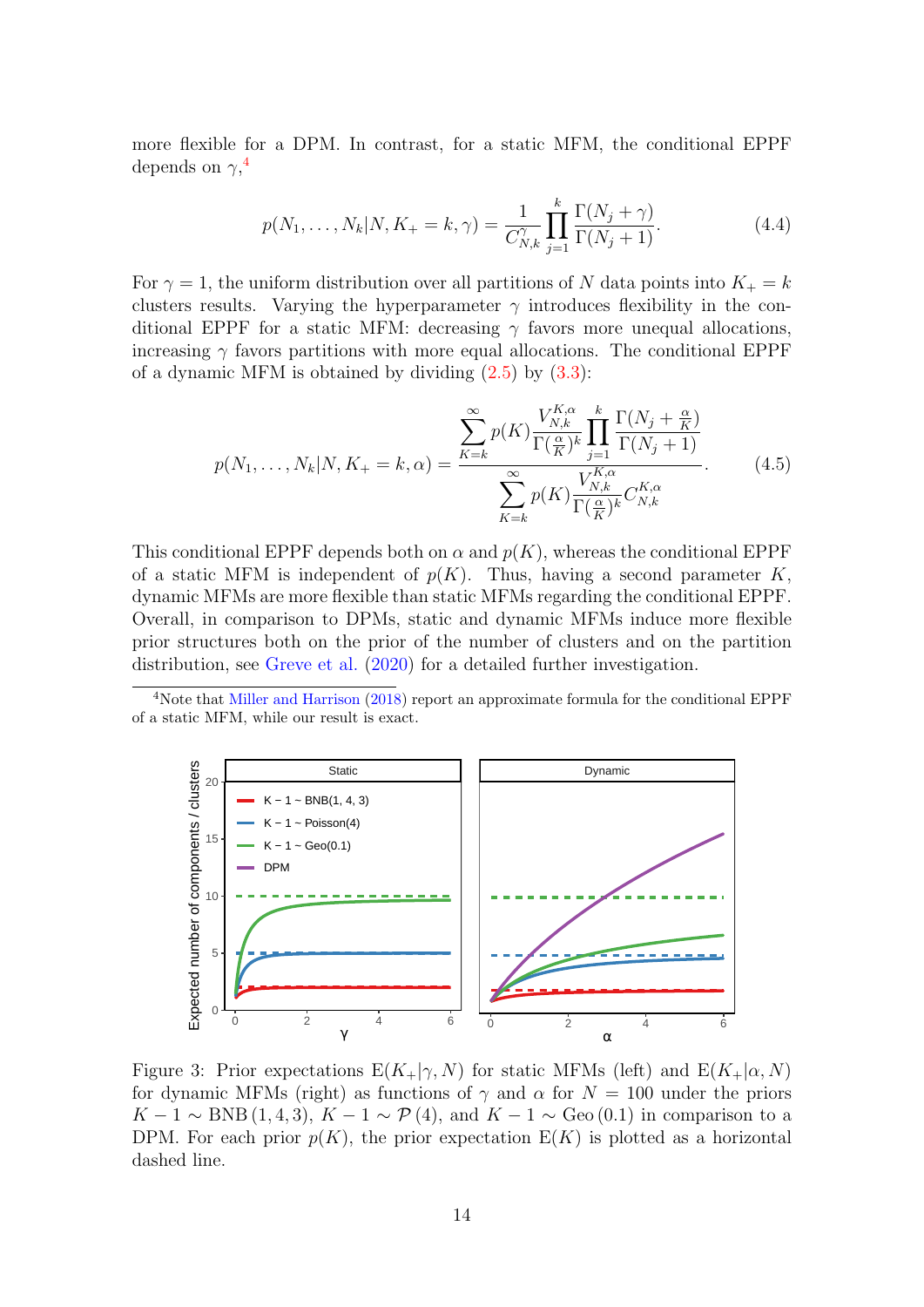Additional flexibility is achieved by adjusting the hyperparameters  $\gamma$  and  $\alpha$  to suit the data. In Section [4.3,](#page-14-1) a hyperprior on  $\alpha$  is suggested, to achieve adaptivity of the induced prior on the partition to the data at hand. Also a static MFM can be combined with a prior on  $\gamma$ , rather than choosing a fixed value such as  $\gamma = 1$ .

### <span id="page-14-1"></span>4.3 Choosing the prior on  $\alpha$  for dynamic MFMs

For a dynamic MFM the parameter  $\alpha$  plays a crucial role for the prior distribution induced on the number of clusters and the partitions. On the one hand, the prior should have positive mass close to zero to allow a priori for a single cluster solution which corresponds to homogeneity. At the same time, fat tails should allow a priori larger values of  $K_{+}$  and partitions with balanced cluster sizes.

The DPM literature would suggest a Gamma distribution  $\alpha \sim \mathcal{G}(a, b)$  (e.g., [Escobar and West,](#page-26-12) [1995;](#page-26-12) [Jara et al.,](#page-27-11) [2007\)](#page-27-11). If  $a = b \ll 1$ , the expectation of  $\alpha$ is one, while the variance is large, leading to a vague prior on  $\alpha$ . For DPMs this induces a very informative prior on the number of clusters which is concentrated on 1 and +∞ (see [Dorazio,](#page-26-13) [2009;](#page-26-13) [Murugiah and Sweeting,](#page-28-9) [2012\)](#page-28-9). For dynamic MFMs, such a prior would – given its mode at zero – strongly favor homogeneity, and fail for data with balanced cluster sizes. Instead, we propose to use the F-distribution  $\alpha \sim \mathcal{F}(\nu_l, \nu_r)$ . The two parameters allow to control the behavior of the prior close to zero and in the tail independently. Choosing  $\nu_r$  small gives fat tails. For a finite mean value, given by  $\nu_r/(\nu_r - 2)$ , but no higher moments, we specify  $2 < \nu_r \leq 3$ . Choosing a small value for  $\nu_l$  allows independent control over the prior probability of homogeneity. Since the mode is given by  $(\nu_l - 2)\nu_r/(\nu_l(\nu_r + 2))$ , choosing  $\nu_l > 2$ avoids a spike at 0. In our empirical analysis, we use  $\alpha \sim \mathcal{F}(6, 3)$ .

# <span id="page-14-0"></span>5 Inference algorithm: Telescoping sampling

A novel sampling method called telescoping sampling is introduced for a Bayesian analysis of finite mixtures with an unknown number of components which is related to, but also fundamentally different from RJMCMC [\(Richardson and Green,](#page-28-0) [1997\)](#page-28-0) and the CRP sampler [\(Jain and Neal,](#page-27-5) [2004,](#page-27-5) [2007\)](#page-27-6) applied in [Miller and Harrison](#page-27-1) [\(2018\)](#page-27-1).

Similar to [Jain and Neal](#page-27-5) [\(2004,](#page-27-5) [2007\)](#page-27-6), the telescoping sampler is a transdimensional Gibbs sampler which exploits the EPPF of a MFM given in [\(2.3\)](#page-5-0). However, we do not work with the marginal EPPF  $p(\mathcal{C}|N,\gamma)$ , as [Miller and Har](#page-27-1)[rison](#page-27-1) [\(2018\)](#page-27-1) do, but use a second level of data augmentation where we introduce the unknown number of components  $K$ , in addition to the partition  $\mathcal{C}$ , as a latent variable. This allows to apply the telescoping sampler outside the framework of Gibbs-type priors. We explicitly include  $K$  in the sampling scheme as in [Richardson](#page-28-0) [and Green](#page-28-0) [\(1997\)](#page-28-0). However, rather than using RJMCMC, K is sampled conditional on C from the conditional posterior  $p(K|\mathcal{C}, \gamma_K) \propto p(\mathcal{C}|N, K, \gamma_K)p(K)$  which is obtained by combining the *conditional* EPPF  $p(\mathcal{C}|N, K, \gamma_K)$  provided in [\(2.4\)](#page-5-7) with the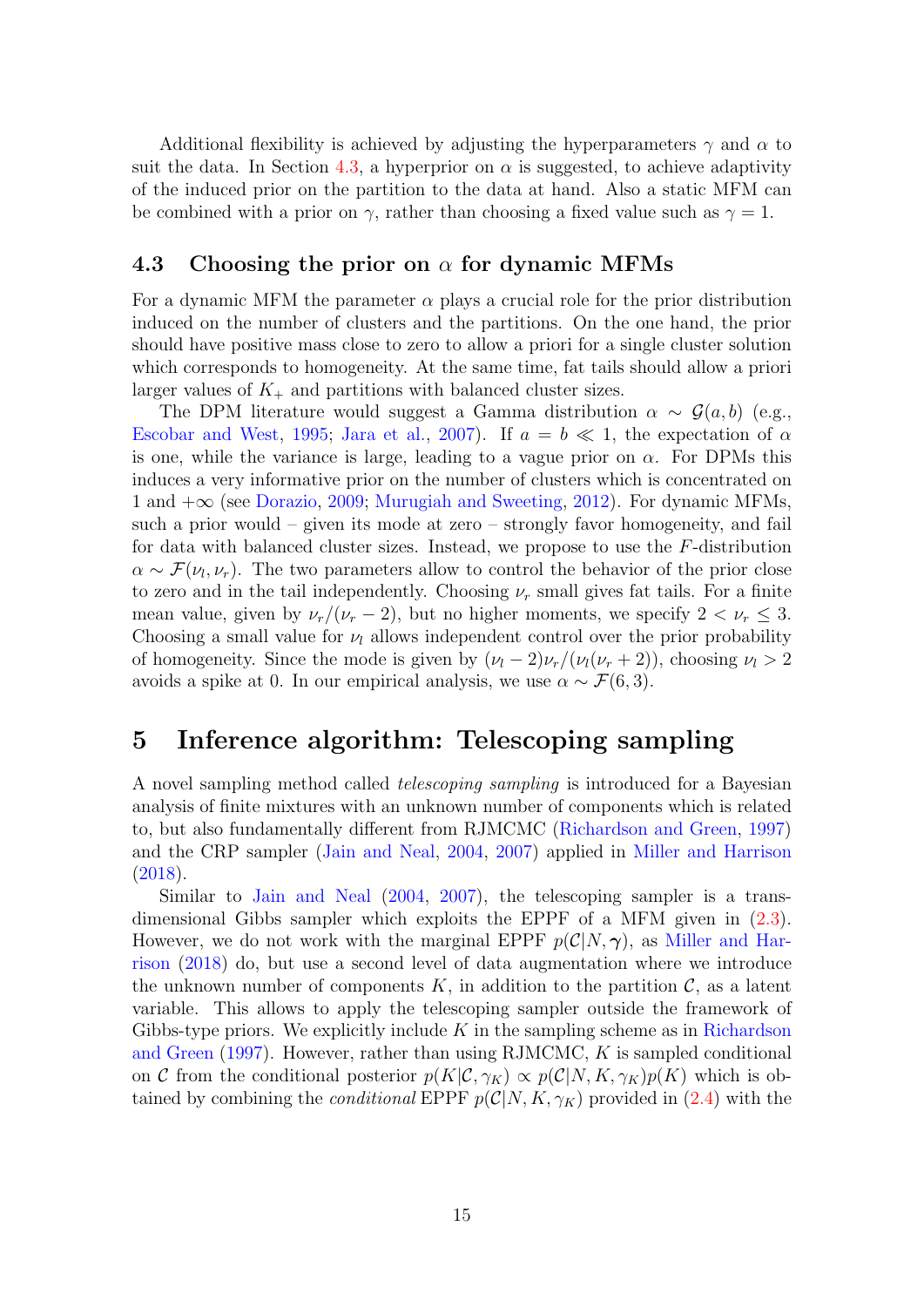prior  $p(K)$ :

<span id="page-15-0"></span>
$$
p(K|\mathcal{C}, \gamma_K) \propto p(K) \frac{K!}{(K - K_+)!} \frac{\Gamma(\gamma_K K)}{\Gamma(N + \gamma_K K) \Gamma(\gamma_K)^{K_+}} \prod_{j: N_j > 0} \Gamma(N_j + \gamma_K), \quad (5.1)
$$

for  $K = K_+, K_+ + 1, \ldots$ , where  $K_+$  is the number of clusters in C.

While [Miller and Harrison](#page-27-1)  $(2018)$  use  $(5.1)$  for static MFMs to infer K in a post-processing step, the telescoping (TS) sampler integrates [\(5.1\)](#page-15-0) into a transdimensional Gibbs sampler for generalized MFMs and samples  $K$  and the partitions C (including  $K_{+}$ ) in different blocks. Since  $K \geq K_{+}$  by definition, the number of empty components  $K - K_+$  varies over the iterations of the sampler, taking zero or a larger value. The difference between K and  $K_{+}$  behaves similar to a telescope which can also be stretched or pulled together; hence the name of the sampler. Full details of the TS sampler are provided for dynamic MFMs in Algorithm [2.](#page-16-0) The TS sampler can be applied with minor modifications to static MFMs (see Algorithm [3](#page-35-0) in Appendix [C\)](#page-33-1). In both cases, the hyperparameter  $\omega = \alpha$  or, respectively,  $\omega = \gamma$  is assumed to be unknown.

Very conveniently, due to the conditional independence between the parameters  $\theta_k$  in the (non-empty) clusters and the number of components K, given the partition C, K is sampled from the conditional posterior  $p(K|\mathcal{C}, \gamma_K)$  given in [\(5.1\)](#page-15-0) without any reference to the specific component distribution. Hence, the TS sampler is straightforward to implement and very generic, since the conditional posterior  $p(K|\mathcal{C}, \gamma_K)$ does not depend on the component parameters. This makes our sampler a most generic, easily implemented algorithm for finite mixture models with simultaneous inference on the unknown number of components and the unknown number of clusters for a wide range of component models. This greatly simplifies the application of MFMs in new application contexts allowing for arbitrary component distributions and extensions with hierarchical priors. In contrast, the challenge to design good moves for RJMCMC is legendary. But also for CRP samplers (which are confined to static MFMs), the creation of new clusters requires knowledge of the marginal likelihood which depends on the chosen mixture family and might be difficult to work out for more complex mixtures.

More specifically, the TS sampler is a partially marginalized sampler, moving back and forth between sampling from the mixture posterior distribution  $p(K, S, \eta_K, \theta_1, \ldots, \theta_K, \phi, \omega | \mathbf{y})$ , which lives in the augmented parameter space of the mixture distribution, and sampling from the collapsed posterior  $p(K,\mathcal{C},\bm{\theta}_1,\dots,\bm{\theta}_{K_+},\phi,\omega|\textbf{y}),$  which lives in the set partition space and is marginalized with respect to the parameters of the empty components, the weight distribution  $\eta_K$  and all allocations S that induce the same set partition C. The full mixture posterior  $p(K, S, \eta_K, \theta_1, \ldots, \theta_K, \phi, \omega | \mathbf{y})$  is proportional to

<span id="page-15-1"></span>
$$
\prod_{k: N_k > 0} p(\mathbf{y}^{[k]}|\boldsymbol{\theta}_k) p(\boldsymbol{\theta}_k|\boldsymbol{\phi}) \prod_{k: N_k = 0} p(\boldsymbol{\theta}_k|\boldsymbol{\phi}) \prod_{k=1}^K \eta_k^{N_k + \gamma_K - 1} \frac{\Gamma(K\gamma_K)}{\Gamma(\gamma_K)^K} p(\boldsymbol{\phi}) p(K) p(\boldsymbol{\omega}), \quad (5.4)
$$

where  $y^{[k]}$  are the  $N_k > 0$  observations in cluster  $\mathcal{C}_k$  of the partition  $\mathcal{C} =$  $\{\mathcal{C}_1,\ldots,\mathcal{C}_{K_+}\}\$  implied by **S** (after reordering such that the  $K_+$  non-empty clusters appear first). The posterior [\(5.4\)](#page-15-1) lends itself to the conditional sampling Step 1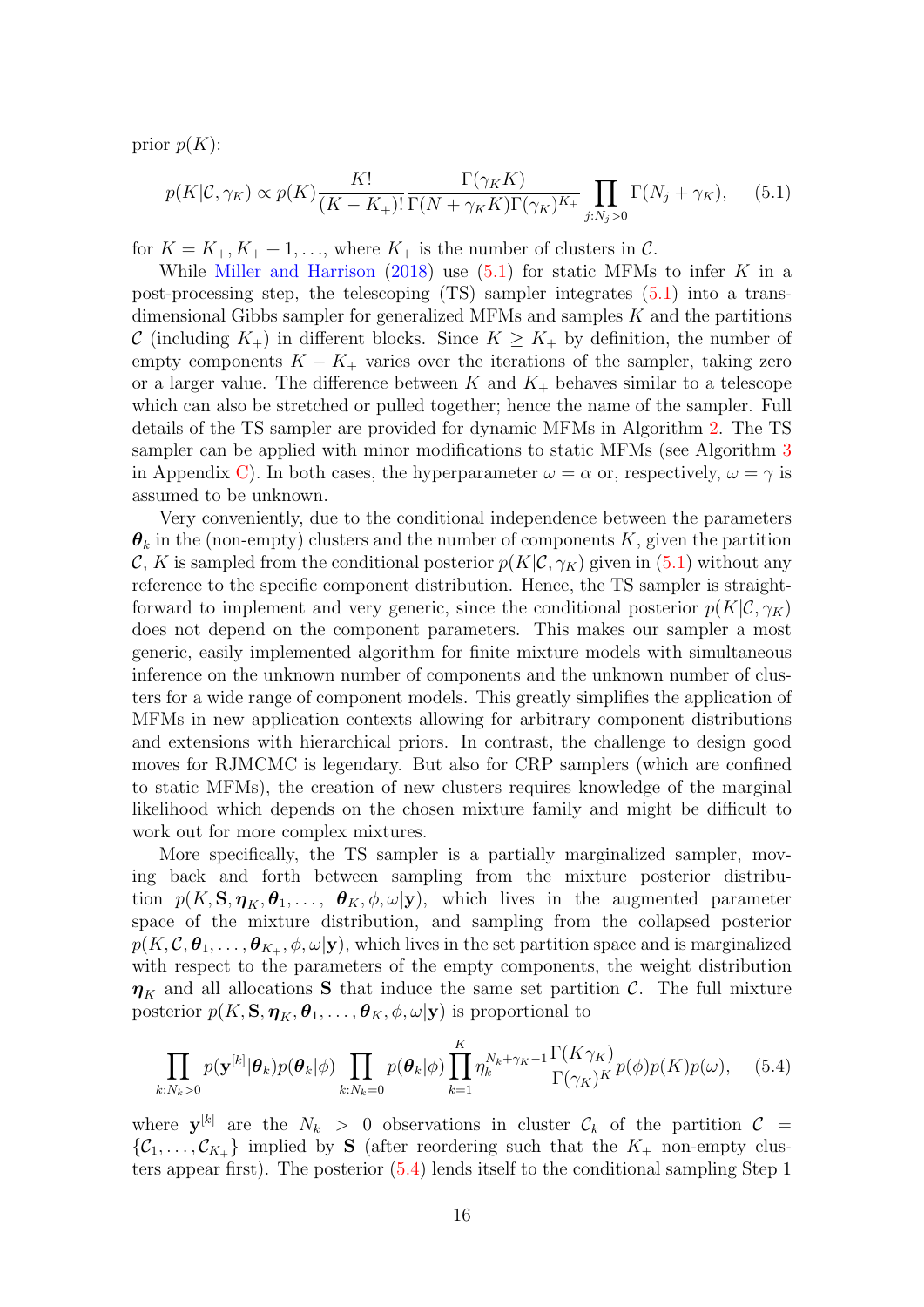#### <span id="page-16-0"></span>Algorithm 2 Telescoping sampling for a dynamic MFM.

- 1. Update the partition C by sampling from  $p(\mathbf{S}|\boldsymbol{\eta}_K,\boldsymbol{\theta}_1,\ldots,\boldsymbol{\theta}_K,\mathbf{y})$ :
	- (a) Sample  $S_i$ , for  $i = 1, ..., N$ , from  $\Pr\{S_i = \bar{k} | \boldsymbol{\eta}_K, \boldsymbol{\theta}_1, ..., \boldsymbol{\theta}_K, \mathbf{y}_i, K\} \propto \eta_k f(\mathbf{y}_i | \boldsymbol{\theta}_k)$ ,  $k=1,\ldots,K$ .
	- (b) Determine  $N_k = \#\{i | S_i = k\}$  for  $k = 1, ..., K$ , the number  $K_+ = \sum_{k=1}^K I\{N_k > 0\}$  of non-empty components and relabel such that the first  $K_{+}$  components are non-empty.
- 2. Conditional on  $C$ , update the parameters of the (non-empty) components: (a) For the (filled) components  $k = 1, \ldots, K_+$ , sample  $\theta_k | S, y, \phi$  from

$$
p(\theta_k|\mathbf{S}, \mathbf{y}, \phi) \propto p(\theta_k|\phi) \prod_{i:S_i=k} f(\mathbf{y}_i|\theta_k).
$$

(b) Sample the hyperparameter  $\phi$  (if any) conditional on  $K_{+}$  and  $\theta_{1}, \ldots, \theta_{K_{+}}$  from

<span id="page-16-1"></span>
$$
p(\phi|\boldsymbol{\theta}_1,\ldots,\boldsymbol{\theta}_{K_+},K_+) \propto p(\phi) \prod_{k=1}^{K_+} p(\boldsymbol{\theta}_k|\phi).
$$
 (5.2)

- 3. Conditional on  $\mathcal{C}$ , draw new values of K and  $\alpha$ :
	- (a) Sample  $K$  from

$$
p(K|\mathcal{C}, \alpha) \propto p(K) \frac{\alpha^{K_{+}} K!}{K^{K_{+}}(K - K_{+})!} \prod_{k=1}^{K_{+}} \frac{\Gamma(N_k + \frac{\alpha}{K})}{\Gamma(1 + \frac{\alpha}{K})}, \quad K = K_{+}, K_{+} + 1, \dots \quad (5.3)
$$

(b) Use a random walk Metropolis-Hastings step with proposal  $\log(\alpha^{\text{new}}) \sim \mathcal{N}(\log(\alpha), s_\alpha^2)$ to sample  $\alpha | \mathcal{C}, K$  from

$$
p(\alpha | \mathcal{C}, K) \propto p(\alpha) \frac{\alpha^{K_{+}} \Gamma(\alpha)}{\Gamma(N + \alpha)} \prod_{k=1}^{K_{+}} \frac{\Gamma(N_{k} + \frac{\alpha}{K})}{\Gamma(1 + \frac{\alpha}{K})}.
$$

- 4. Conditional on K, S,  $\alpha$  and  $\phi$ , add K K<sub>+</sub> empty components and update  $\eta_K$ : (a) If  $K > K_+$ , then add  $K - K_+$  empty components (i.e.,  $N_k = 0$  for  $k = K_+ + 1, \ldots, K$ )
	- and sample  $\theta_k|\phi$  from the prior  $p(\theta_k|\phi)$  for  $k = K_+ + 1, \ldots, K$ .
	- (b) Sample  $\eta_K|K, \alpha, S \sim \mathcal{D}(e_1, \ldots, e_K)$ , where  $e_k = \alpha/K + N_k$ .

of the TS sampler which is a standard step for finite mixtures with K known. The TS sampler is related to conditional samplers for infinite mixtures insofar, as all indicators S are sampled jointly due to the conditional independence of S given  $\eta_K, \theta_1, \ldots, \theta_K, \mathbf{y}$ . As opposed to this, the CRP sampler applied in [Miller and Har](#page-27-1)[rison](#page-27-1) [\(2018\)](#page-27-1) is a single-move sampler updating the allocation of each observation one-at-a-time.

Integrating [\(5.4\)](#page-15-1) with respect to the weight distribution  $\eta_K$ , the parameters  $\theta_k$  of the empty components and all allocations  $S$  that induce the same partition  $C$  yields (after suitable relabeling) the collapsed posterior which lives in the set partition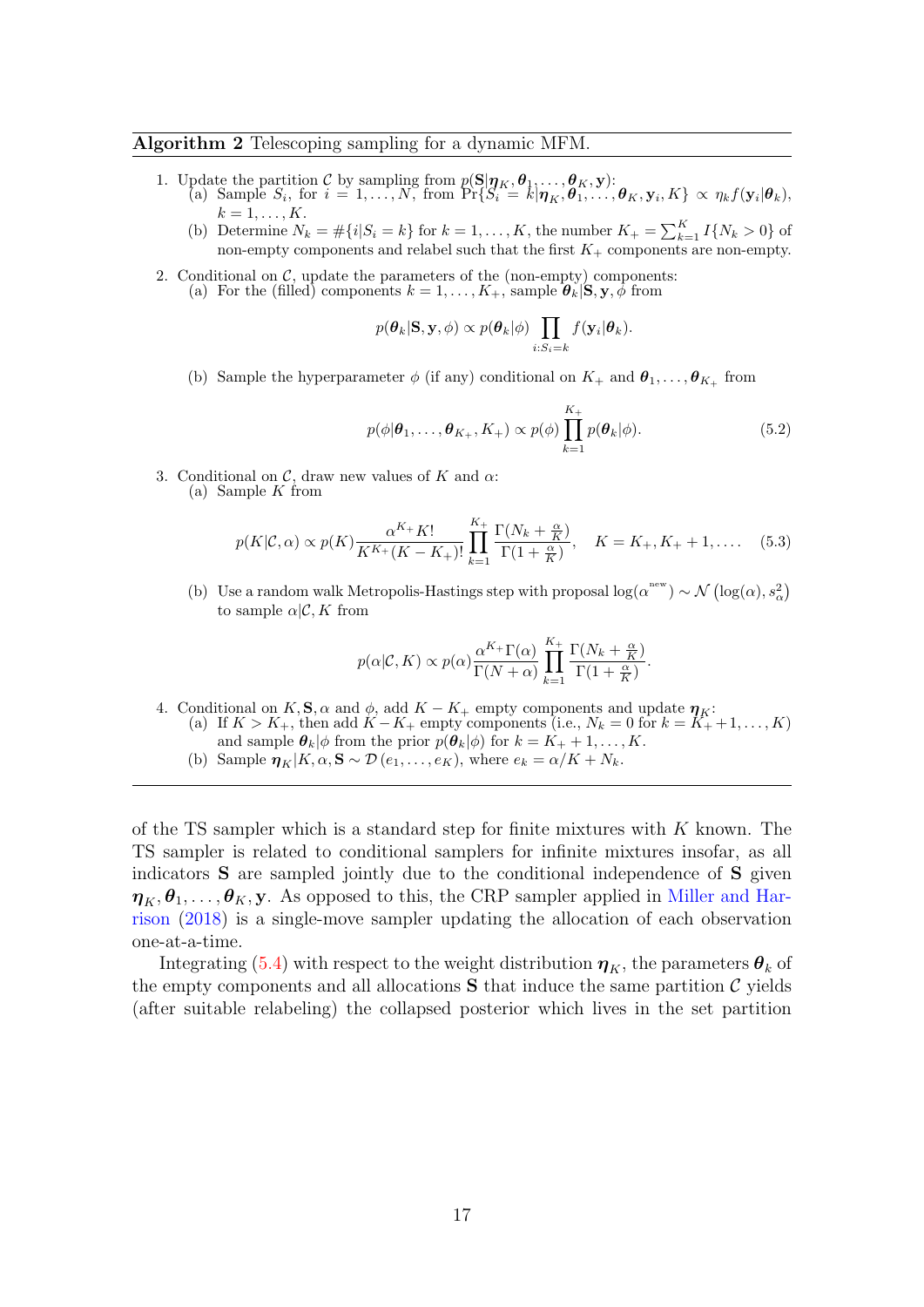space:

$$
p(K, \mathcal{C}, \theta_1, \dots, \theta_{K_+}, \phi, \omega | \mathbf{y}) \propto \prod_{k=1}^{K_+} p(\mathbf{y}^{[k]} | \theta_k) p(\theta_k | \phi) \frac{\Gamma(K \gamma_K)}{\Gamma(\gamma_K)^K} p(\phi) p(K) p(\omega)
$$

$$
\cdot \int \prod_{k: N_k=0} p(\theta_k | \phi) d(\theta_{K_+ + 1}, \dots, \theta_K) \sum_{\mathbf{S}: \mathbf{S} \in \mathcal{C}} \int \prod_{k=1}^K \eta_k^{N_k + \gamma_K - 1} d\eta_K
$$

$$
= \prod_{k=1}^{K_+} p(\mathbf{y}^{[k]} | \theta_k) p(\theta_k | \phi) \frac{K!}{(K - K_+)!} \frac{\Gamma(K \gamma_K) \prod_{k=1}^{K_+} \Gamma(N_k + \gamma_K)}{\Gamma(N + K \gamma_K) \Gamma(\gamma_K)^{K_+}} p(\phi) p(K) p(\omega). \quad (5.5)
$$

<span id="page-17-0"></span>We see in [\(5.5\)](#page-17-0) that updating of the parameters  $\theta_1, \ldots, \theta_{K_+}$  and  $\phi$  (Step 2) can be performed independently from updating K and the hyperparameter  $\omega$  (Step 3). It should be noted that the conditional posterior  $p(K|\mathcal{C}, \omega)$  of K given C that results from  $(5.5)$  is identical with  $(5.1)$ , verifying the validity of Step 3(a) (or  $3(a^*)$ ) in our partially marginalized sampler. In practice, Step  $3(a)$  (or  $3(a^*)$ ) is implemented by considering an upper bound  $K_{\text{max}}$  for K and sampling K from a multinomial distribution over  $\{K_+,\ldots,K_{\max}\}\$ , with the success probabilities being proportional to the non-normalized posterior probability of  $K$ . In the following empirical analysis we use a maximum value of  $K_{\text{max}} = 100$ .

The sampler returns to conditional sampling from the full mixture posterior in Step  $4(b)$  (or  $4(b^*)$ ), by sampling the parameters of the empty components conditional on  $\phi$  and sampling the weight distribution  $\eta_K$  from the conventional Dirichlet posterior distribution. Using the stick breaking representation of a finite mixture, with the sticks following  $v_k|K, \gamma_K \sim \mathcal{B}(\gamma_K, (K - k)\gamma_K)$ , Step 4(b) (or 4(b<sup>\*</sup>)) can be rewritten in terms of sampling the sticks from a generalized Dirichlet distribution, see, e.g., Algorithm 1 of Frühwirth-Schnatter and Malsiner-Walli [\(2019\)](#page-26-2).

In order to learn the component parameters, a hierarchical prior structure is introduced in the Bayesian mixture model [\(2.1\)](#page-3-1). Basically, in Step 2(b) of the TS sampler, any hierarchical prior  $p(\phi)$  on the model parameters can be used. For other samplers, such as the allocation sampler [\(Nobile and Fearnside,](#page-28-8) [2007\)](#page-28-8), the prior  $p(\phi)$  has to be conditionally conjugate to easily integrate out the component parameters  $\theta_k$ . A specific feature of the TS sampler is that the hyperparameters  $\phi$ are learned in Step 2(b) only from the  $K_{+}$  filled components and that the parameters of the  $K - K_+$  empty components are sampled subsequently in Step 4(a) from the conditional prior  $p(\theta_k|\phi)$  for  $k = K_+ + 1, \ldots, K$ . In this way, the parameters of the filled components inform the parameters of the empty components. In our opinion, this is an elegant way to handle hierarchical priors for component parameters in a dimension changing framework.

The TS sampler allows for a varying, but conditionally finite model dimension K. Truncation, however, does not result from slice sampling [\(Kalli et al.,](#page-27-12) [2011\)](#page-27-12), a popular method for DPMs to turn the infinite mixture into a conditionally finite one. The TS sampler adds and deletes components as follows. Step 3(a) is a birth move, where new components are created, if a value  $K > K_{+}$  is sampled. These components are empty, since we leave the filled components in partition  $\mathcal C$  unchanged. Observations are allocated to these empty components during the subsequent sweep of the sampler in Step 1(a). Components can only disappear, if they get emptied in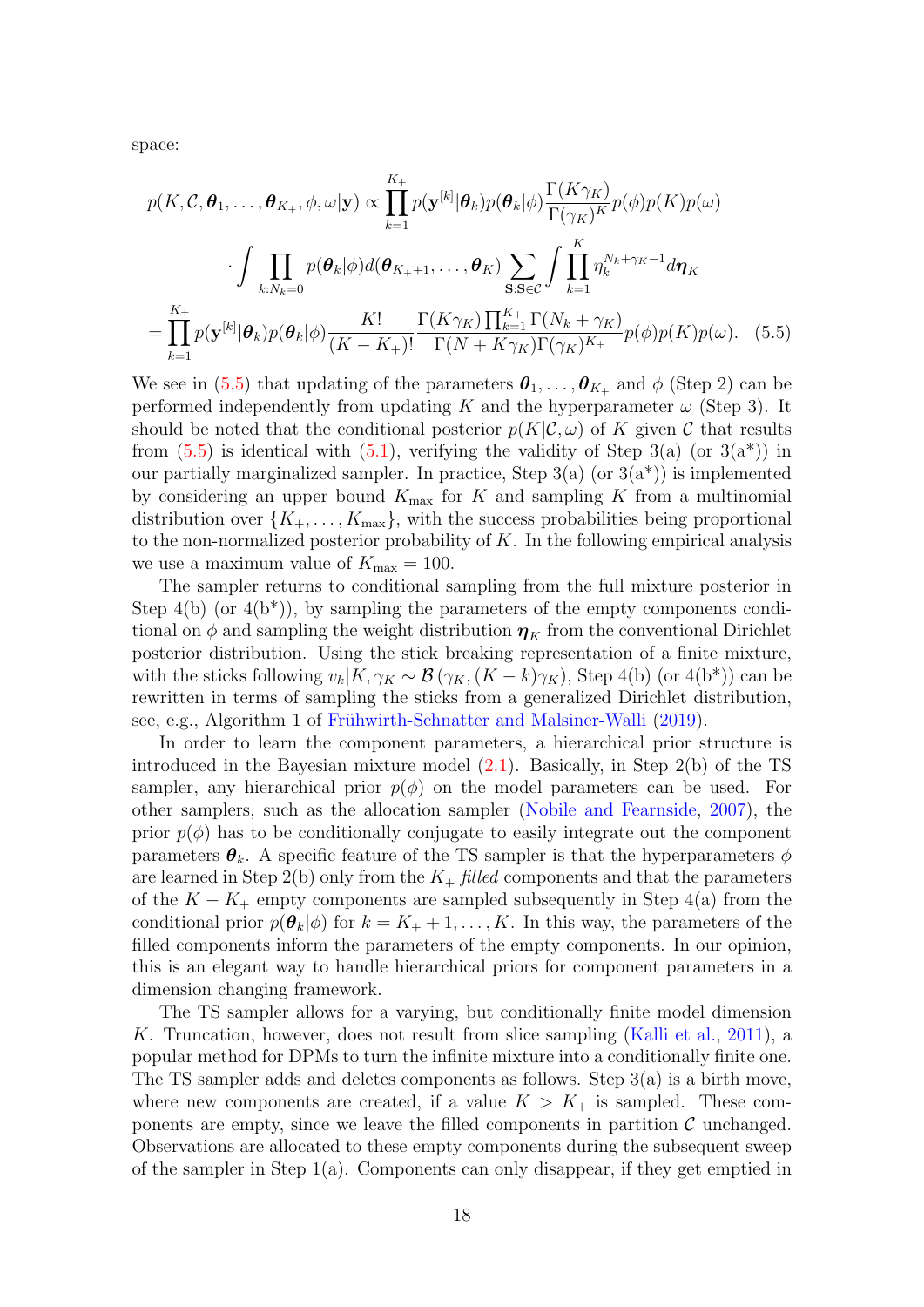the allocation Step 1(a). Hence, for the TS sampler to work well, the tail probability  $\sum_{K>K+} p(K|C, \omega)$  cannot be too small, as this probability controls how many empty components are added in Step 3(a) (or 3(a<sup>\*</sup>)). The more  $p(K|\mathcal{C}, \omega)$  is concentrated at  $K_{+}$ , the more likely mixing for  $K_{+}$  and K will be poor for the TS sampler. This is true both for static and dynamic MFMs.

Finally, we allow the hyperparameter of the weight distribution, either  $\alpha$  or  $\gamma$ , to be an unknown parameter estimated from the data under a hyperprior.  $\alpha$  (or  $\gamma$ ) are updated in Step 3(b) (or  $3(b^*)$ ), which is the only updating step where a random walk Metropolis-Hastings step is employed.

# <span id="page-18-0"></span>6 Empirical demonstrations

### <span id="page-18-2"></span>6.1 Benchmarking the telescoping sampler

We compare the performance of the TS sampler to two other samplers previously proposed to fit a static MFM with univariate Gaussian components, namely, reversible jump MCMC (RJ; [Richardson and Green,](#page-28-0) [1997\)](#page-28-0) and the Jain-Neal splitmerge algorithm (JN; [Jain and Neal,](#page-27-5) [2004,](#page-27-5) [2007;](#page-27-6) [Miller and Harrison,](#page-27-1) [2018\)](#page-27-1). In contrast to the TS sampler, where in each iteration both  $K$  and  $K_{+}$  are updated, the RJ sampler just samples K while  $K_{+}$  is calculated a posteriori from the sampled allocations, and the JN sampler just samples the partitions and thus  $K_{+}$ , whereas the posterior of K is reconstructed in a post-processing step (see [Miller and Harrison,](#page-27-1) [2018,](#page-27-1) Equation (3.7)).

For this comparison we consider the well-known Galaxy data [\(Roeder,](#page-28-10) [1990\)](#page-28-10), which is a small data set of  $N = 82$  measurements on velocities of different galaxies from six well-separated sections of the space, and fit univariate Gaussian mixtures,  $y_i|S_i = k \sim \mathcal{N}(\mu_k, \sigma_k^2)$ , with K unknown. Priors are chosen as in [Richardson and](#page-28-0) [Green](#page-28-0) [\(1997\)](#page-28-0), namely  $p(K)$  is a uniform distribution  $\mathcal{U}{1, 30}$ ,  $\mathbf{\eta}_K|K \sim \mathcal{D}_K(\gamma_K)$ with  $\gamma_K \equiv 1$  is uniform, whereas  $\mu_k \sim \mathcal{N}(m, R^2)$ ,  $\sigma_k^2 \sim \mathcal{G}^{-1}(2, C_0)$ , and  $C_0 \sim$  $\mathcal{G}(0.2, 10/R^2)$ , where m and R are the midpoint and the length of the observation interval. These priors are imposed for sake of comparison with previous results, but not motivated by modeling considerations nor selected to favor the TS sampler.

Results were obtained for the RJ sampler using the Nmix software provided by Peter Green and for the JN sampler as implemented in [Miller and Harrison](#page-27-1)  $(2018)^5$  $(2018)^5$  $(2018)^5$ . Each sampler was run for 1,000,000 iterations without thinning after discarding the first 10,000 iterations and using 100 different initializations. Table [1](#page-19-0) summarizes the posterior  $p(K_{+}|y)$  over all 100 runs based on the means for all three samplers (see Appendix [D.1](#page-35-1) for more detailed results). The posteriors estimated by all three samplers are very similar indicating that the TS sampler provides suitable draws from this posterior distribution.

The performance of the three samplers is compared by inspecting the number of clusters  $K_{+}$  as well as the number of components K obtained for the MCMC iterations, if available. For this comparison, we use a simulated data set with a data generating process similar to the Galaxy data set. We draw  $N = 1000$  ob-

<span id="page-18-1"></span><sup>&</sup>lt;sup>5</sup>Both are included in the supplementary material to [Miller and Harrison](#page-27-1) [\(2018\)](#page-27-1).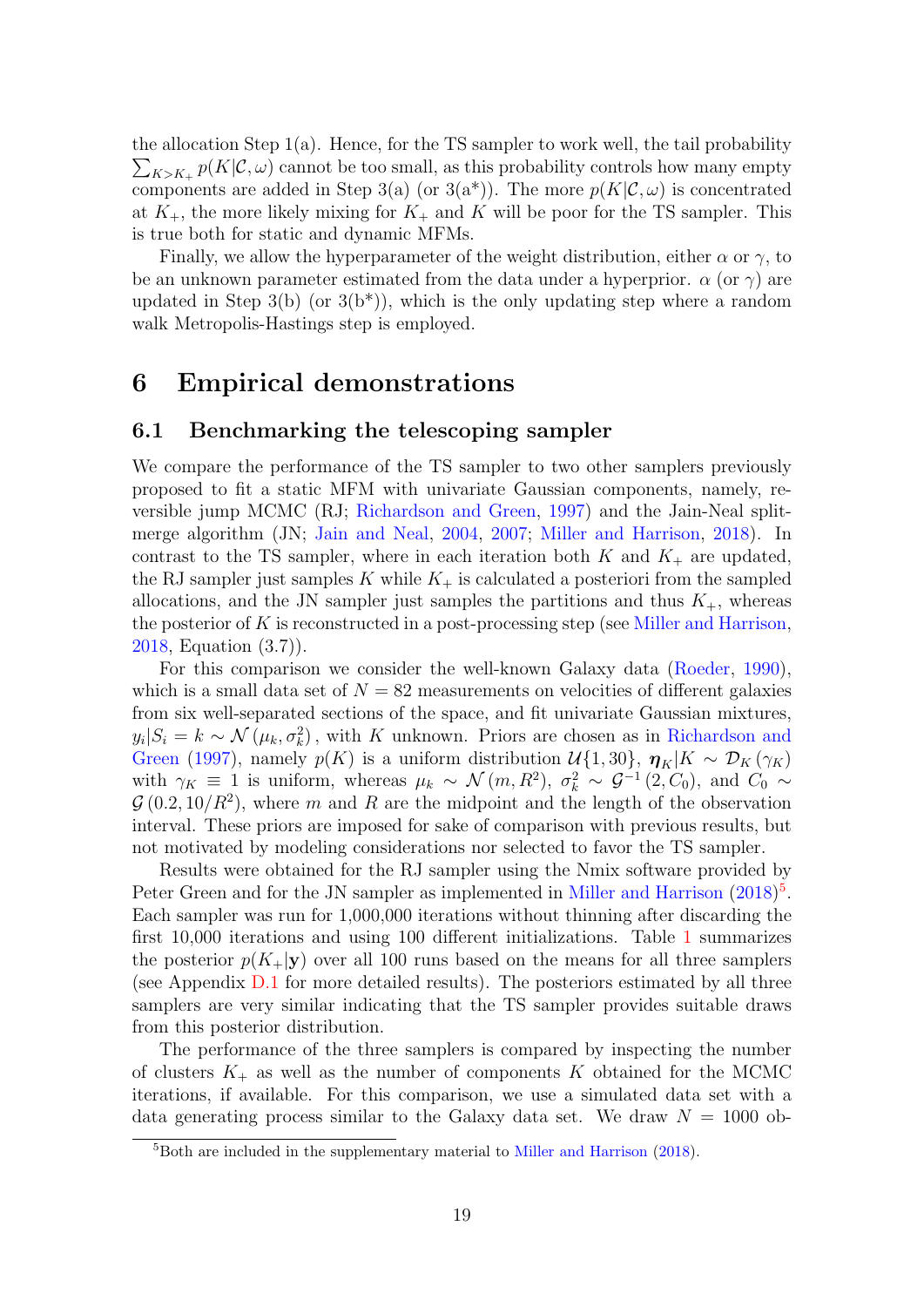<span id="page-19-0"></span>

| Sampler 1 2 3 4 5 6 7 8 9 10 11 $>12$ |                                                                 |  |  |  |  |  |
|---------------------------------------|-----------------------------------------------------------------|--|--|--|--|--|
| TS                                    | 003. 006. 017. 010 031. 087. 028. 228. 228. 040. 050. 000. 000. |  |  |  |  |  |
| -R.J                                  | .006 .006 .007 .007 .027 .226 .058 .086 .040 .017 .006 .003     |  |  |  |  |  |
| .IN                                   | .000 .000 .070 .162 .228 .228 .159 .087 .040 .017 .006 .003     |  |  |  |  |  |

Table 1: Galaxy data. Mean estimates over 100 MCMC runs of the posterior of  $K_{+}$ for the telescoping (TS), the RJMCMC (RJ) and the Jain-Neal (JN) sampler.

<span id="page-19-1"></span>

Figure 4: Simulated data,  $N = 1000$ ,  $\gamma_K \equiv 0.1$ , all other priors as in [Richardson](#page-28-0) [and Green](#page-28-0) [\(1997\)](#page-28-0). Trace plots of K (gray) and  $K_{+}$  (black) for the TS, RJ and JN sampler.

servations from a three-component univariate Gaussian mixture (see Figure [D.1](#page-37-0) in Appendix [D.1\)](#page-35-1) and specify priors on the component parameters as used in [Richard](#page-28-0)[son and Green](#page-28-0) [\(1997\)](#page-28-0) for the Galaxy data set and fit a static MFM with  $\gamma = 0.1$ . The smaller value for the Dirichlet parameter increases the gap between the prior on K and  $K_{+}$  and thus improves the mixing of the TS and RJ samplers. Each sampler is run for 100,000 iterations without thinning. The first 10% iterations are omitted as burn-in.

Figure [4](#page-19-1) shows a combined trace plot of  $K_{+}$  and K (if available) for each of the three samplers using the first 5,000 iterations after omitting burn-in. In each trace plot the black line shows how the number of clusters  $K_{+}$  induced by the sampled partitions varies over the iterations. For the TS and RJ samplers, in addition, the gray lines show how the number of components  $K$  vary. For the TS sampler,  $K$ is sampled given  $K_{+}$ , while for the RJ sampler K changes if components are split or combined or due to a birth or death of an empty component. This difference is clearly visible in the trace plots with poorer mixing in  $K$  for the RJ relative to the TN sampler.

We assess the efficiency of the three samplers by estimating auto-correlation functions (ACFs) for the sampled  $K_{+}$  and K values (if available) and visualizing them in Figure [5.](#page-20-1) Regarding  $K_{+}$ , the efficiency is rather comparable over the three samplers, with slight advantages for JN followed by TS and RJ being the least efficient. Comparing the ACFs for K clearly confirms that TS outperforms RJ.

The performance comparison indicates that TS is competitive with the other samplers, while providing the advantage of being easily adjusted and immediately applicable for mixtures with other component distributions or models. Note how-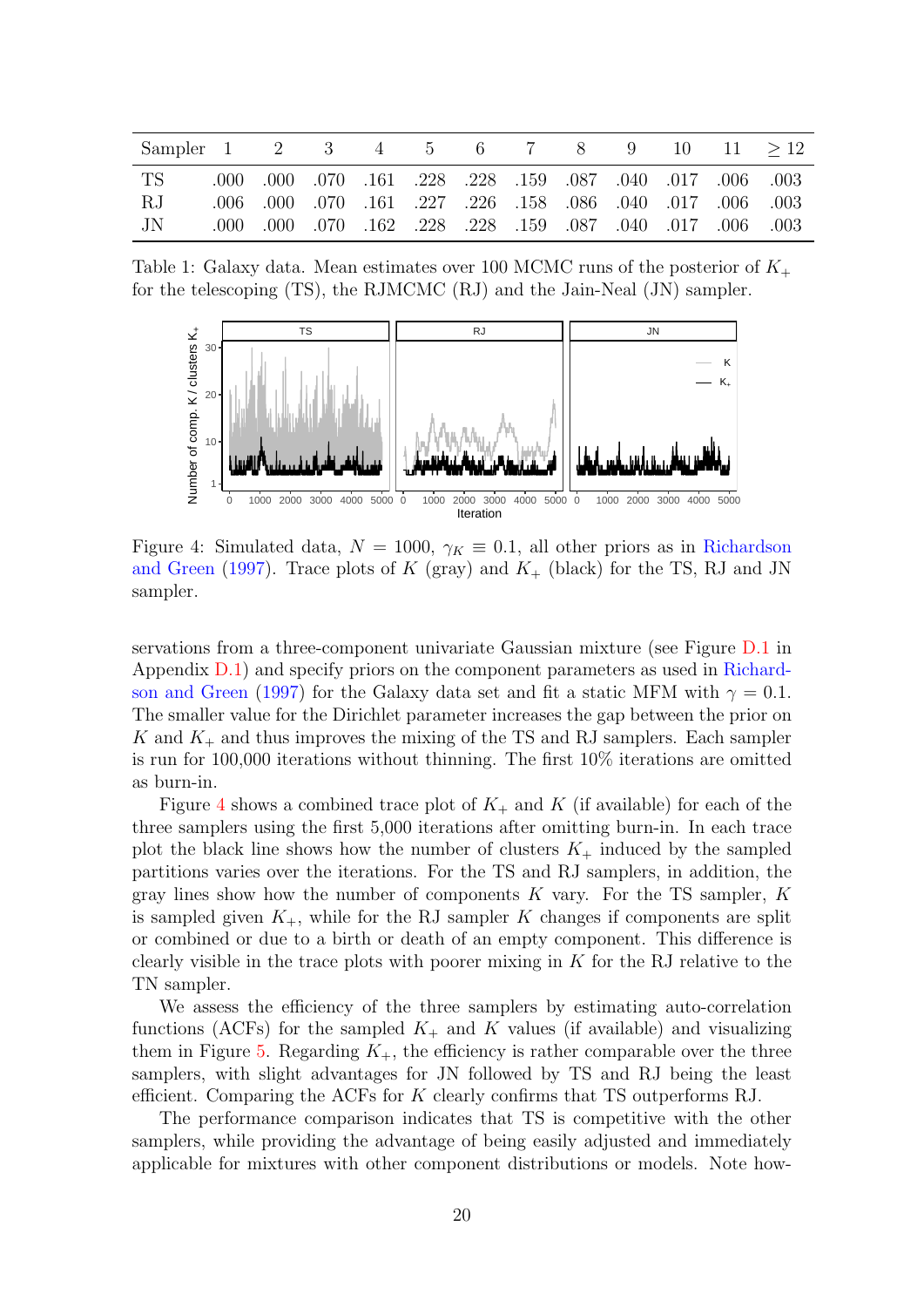<span id="page-20-1"></span>

Figure 5: Simulated data,  $N = 1000$ ,  $\gamma_K \equiv 0.1$ , all other priors as in [Richardson and](#page-28-0) [Green](#page-28-0) [\(1997\)](#page-28-0). Auto-correlation function (ACF) for  $K_{+}$  (left) and K (right) for the TS (solid red line), RJ (dashed blue line) and JN (long dashed green line) sampler.

ever, that an appropriate choice of  $\gamma_K$  has an impact on the efficiency of the sampler as a too large value of  $\gamma_K$  prevents that empty components are created while too small values induce many (superfluous) additional empty components.

### <span id="page-20-0"></span>6.2 Sensitivity to the prior choice on the number of components

In the following we use the TS sampler to investigate how the posteriors of  $K$  and  $K_{+}$  vary in dependence of different prior specifications  $p(K, \gamma_K)$  for the Galaxy data set. Although this data set is very popular in the clustering literature, there is no consensus on the number of clusters in the sample, see for instance [Aitkin](#page-25-3) [\(2001\)](#page-25-3), Grün et al.  $(2021)$  and the discussion in Appendix [D.2.](#page-37-1)

In contrast to these previous Bayesian analyses, we keep the priors on the component parameters fixed to those as specified by [Richardson and Green](#page-28-0) [\(1997\)](#page-28-0) for all analyses. In this way, the impact of the priors on  $K$  and the component weights can be investigated without mixing these effects with those of different prior specifications on the component parameters. We consider the static and dynamic MFM with the same priors  $p(K)$  and  $\gamma_K$  as specified in Figure [2,](#page-10-1) i.e.,  $K - 1 \sim \text{BNB} (1, 4, 3)$ ,  $K-1 \sim$  Geo (0.1), and  $K \sim \mathcal{U}{1,30}$ , and  $\gamma = 1$  for the static MFM and  $\alpha = 1$  for the dynamic MFM.

In Figure [6](#page-21-0) in the top row, the posteriors of K and  $K_{+}$  are reported for the static MFM with  $\gamma_K \equiv 1$ . The posteriors  $p(K_+|\mathbf{y})$  and  $p(K|\mathbf{y})$  are very similar to each other regardless of  $p(K)$  specified. In contrast, for the dynamic prior  $\gamma_K = 1/K$ , shown in the middle row, the posteriors  $p(K|\mathbf{y})$  and  $p(K_+|\mathbf{y})$  differ considerably. While the posterior  $p(K|\mathbf{y})$  becomes flatter compared to fixed  $\gamma = 1$ , most of the posterior mass of  $p(K_{+}|y)$  concentrates on  $K_{+}$  equal to 3, 4 or 5 which are reasonable values for the number of clusters in this data set. Comparing the posteriors of  $K_{+}$ and K to the corresponding priors in Figure [2](#page-10-1) indicates that the posteriors are strongly influenced by the prior distributions. E.g., the flat prior for  $K_{+}$  induced by the uniform distribution and  $\gamma_K = 1$  (plot in Figure [2](#page-10-1) on the top right) results in a posterior of  $K_{+}$  favoring large values between 4 and 7 clusters which clearly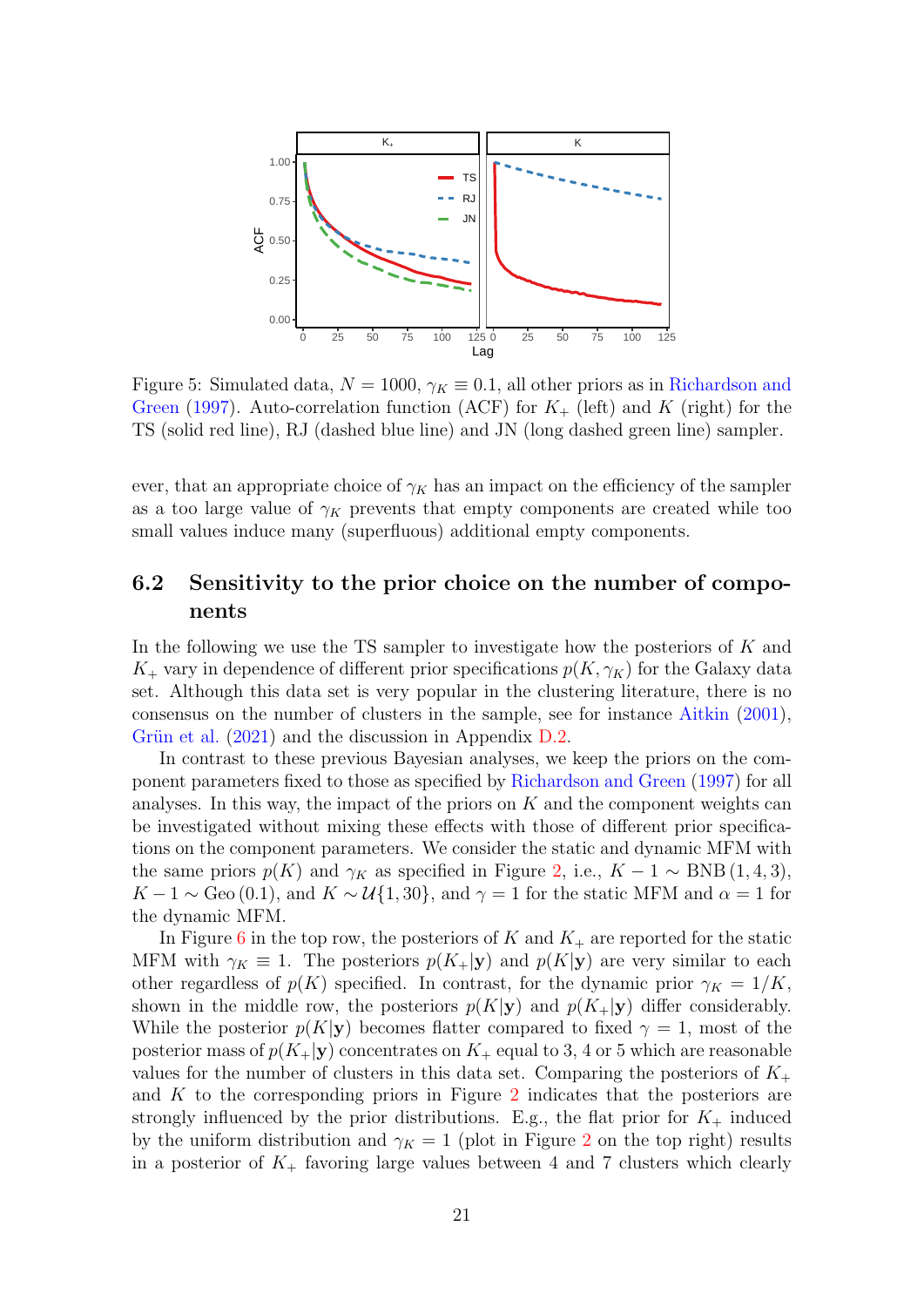<span id="page-21-0"></span>

Figure 6: Galaxy data. Posteriors of K (dashed blue lines, triangles) and  $K_{+}$  (solid red lines, circles) under priors  $K - 1 \sim BNB(1, 4, 3)$  (left),  $K - 1 \sim$  Geo (0.1) (middle) and  $K \sim \mathcal{U}{1,30}$  (right) under a static MFM with  $\gamma = 1$  (top) and dynamic MFMs with  $\alpha = 1$  (middle) and  $\alpha \sim \mathcal{F}(6, 3)$  (bottom), for  $N = 82$ .

overestimates the number of clusters in this small data set. In contrast, a sparse prior on  $K_{+}$  in combination with a dynamic MFM favors a sparse estimation of the number of clusters also a posteriori, see, e.g., the posterior  $p(K_{+}|y)$  for the BNB (1, 4, 3) prior where three clusters are estimated.

Under the hyperprior  $\alpha \sim \mathcal{F}(6, 3)$ , the posterior of  $K_{+}$  looks rather similar to assuming that  $\alpha = 1$  fixed, see Figure [6](#page-21-0) at the bottom. However, if the shrinkage prior  $\alpha \sim \mathcal{G}(1, 20)$  is specified, the posterior of  $K_+$  becomes completely independent of both the prior and posterior of  $K$ , see Appendix  $D.2$  where also results for other specifications on  $K$  and the weights are reported, in particular a FM, a SFM and a DPM model.

Figure [6](#page-21-0) shows that depending on the prior on  $K$  and whether a static or dynamic MFM is specified, the posterior mode of  $p(K_{+}|y)$  varies. This highlights the impact of the implicitly specified prior on  $K_{+}$  on the posterior of  $K_{+}$ . This especially applies to the Galaxy data set which contains only  $N = 82$  observations and has no clear cluster structure. If, in contrast, there is considerable information in the data, the posteriors of  $K_{+}$  for different prior specifications  $p(K)$  coincide, as can be seen in the next section when analyzing the Thyroid data set.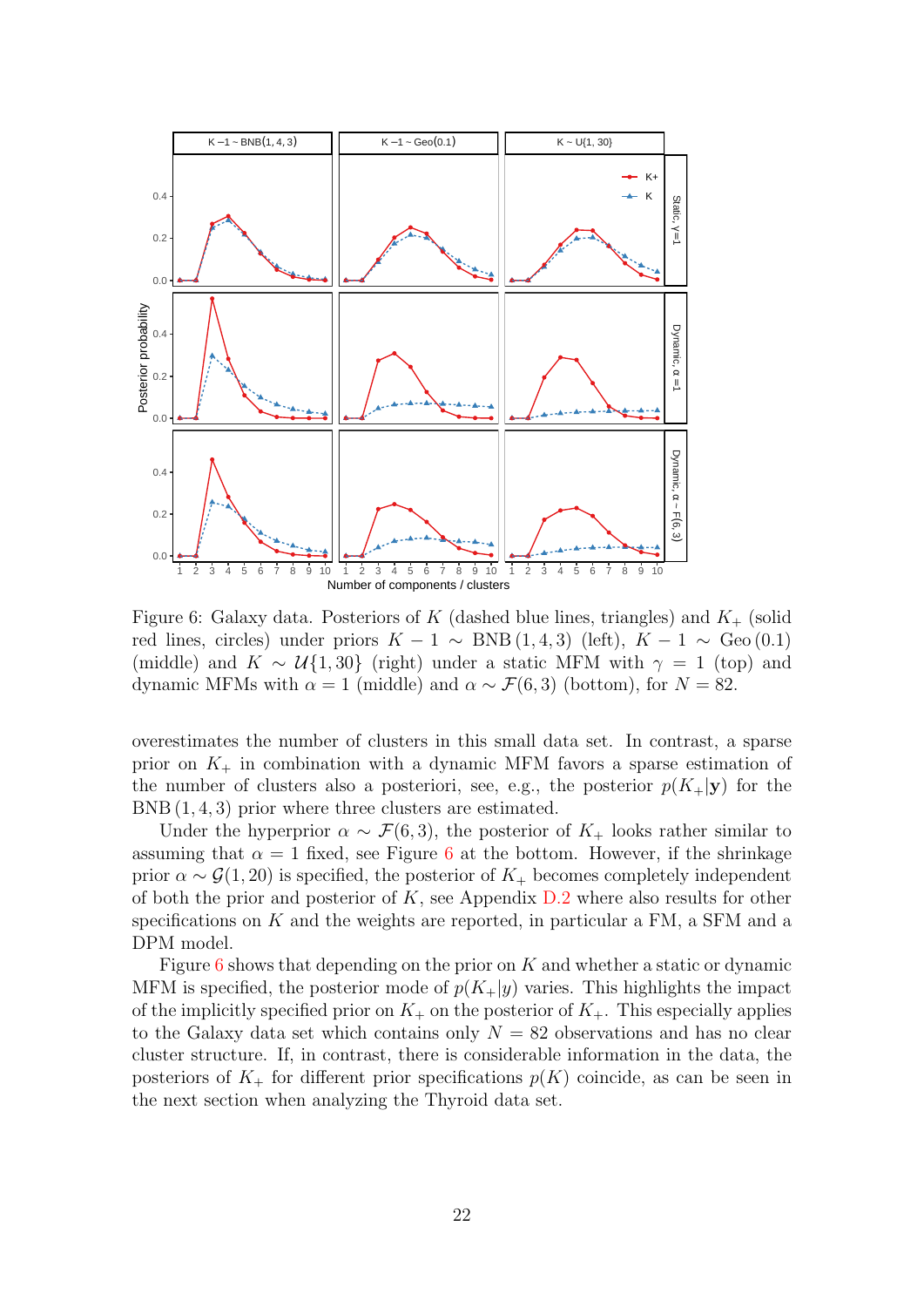### 6.3 Changing the clustering kernel

We use the TS sampler to fit dynamic MFMs with different component distributions, i.e., the multivariate Gaussian distribution and the latent class model for multivariate categorical data. This demonstrates how easily the TS sampler can be used to fit a MFM regardless of the component distributions. For  $K$  we use the same priors  $p(K)$  as in the previous section. It will turn out that a prior specification for K where  $E(K)$  is small and the tails are not too light, in combination with the dynamic prior  $\gamma_K = \alpha/K$  on the component weights and  $\alpha \sim \mathcal{F}(6,3)$  gives good clustering results.

The final partition is obtained by identifying the models through the post-processing procedure suggested by Frühwirth-Schnatter [\(2006\)](#page-26-14) and applied in [Malsiner-Walli et al.](#page-27-3) [\(2016,](#page-27-3) [2017\)](#page-27-4). First, the number of clusters  $\hat{K}_+$  is estimated by the mode of the posterior  $p(K_{+}|\mathbf{y})$ . Then for all posterior draws where  $K_{+}^{(m)} = \hat{K}_{+}$ , the component parameters are clustered in the point process representation into  $\hat{K}_{+}$ clusters using k-means clustering. A unique labeling of the draws is obtained and used to reorder all draws, including the sampled allocations. The final partition of the data is then determined by the maximum a posteriori (MAP) estimate of the relabeled cluster allocations.

#### <span id="page-22-0"></span>6.3.1 Multivariate Gaussian mixtures: Thyroid data

The Thyroid data are a benchmark data set for multivariate normal mixtures in-cluded in the R package mclust [\(Scrucca et al.,](#page-28-11) [2016\)](#page-28-11). It consists of five laboratory test variables and a categorical variable indicating the operation diagnosis (with three potential values) for 215 patients. A dynamic MFM with multivariate normal component densities is fitted using a simplified version of the priors proposed in [Malsiner-Walli et al.](#page-27-3) [\(2016\)](#page-27-3) for the component parameters (for details see Appendix [D.3.1\)](#page-39-0). As can be seen in the left-hand column of Table [2,](#page-23-0) for all priors on K the mode of the posteriors for  $K_{+}$  lies at three, even for the uniform prior. Also the posterior mode of  $K$  is three, indicating that rarely empty components were sampled. For the  $K - 1 \sim BNB(1, 4, 3)$  prior, the final partition obtained through the MAP estimate consists of three clusters with 28, 37 and 150 patients. The ARI of this partition with the known operation diagnosis is 0.88, which is equal to the ARI of the *mclust* solution. Overall these results suggest that, if the data are informative regarding a specific cluster structure, the clustering result is not susceptible to the prior specification of  $p(K)$ .

#### 6.3.2 Latent class analysis: Fear data

[Stern et al.](#page-28-12) [\(1994\)](#page-28-12) consider data of 93 children in the context of infant temperamental research. For each child, three categorical features are observed, namely motor activity  $(M)$  with 4 categories, fret/cry behavior  $(C)$  with 3 categories, and fear of unfamiliar events  $(F)$  with 3 categories, see Frühwirth-Schnatter and Malsiner-[Walli](#page-26-2) [\(2019\)](#page-26-2) for the contingency table of the data. The scientific hypothesis is that two different profiles in children are present. To test this, a latent class model is fitted using a dynamic MFM with a uniform Dirichlet prior on the component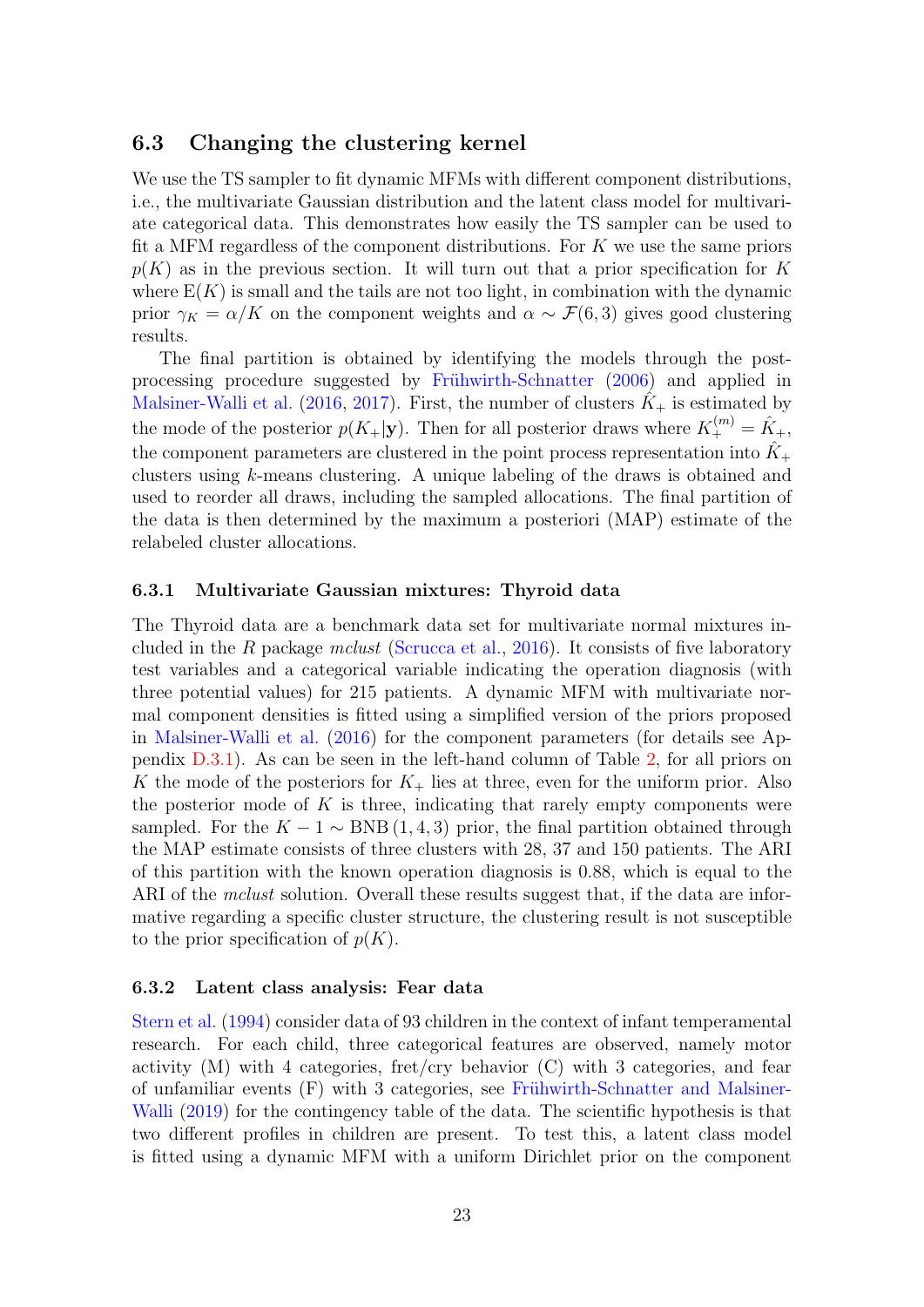<span id="page-23-0"></span>

|                                                       | Thyroid                                                                                | Fear |                                                                 |  |  |
|-------------------------------------------------------|----------------------------------------------------------------------------------------|------|-----------------------------------------------------------------|--|--|
|                                                       | $p(K)   p(K_{+} \mathbf{y})$ $p(K \mathbf{y})   p(K_{+} \mathbf{y})$ $p(K \mathbf{y})$ |      |                                                                 |  |  |
|                                                       |                                                                                        |      | $\mathcal{U}{1,30}$   3 [3, 3] 3 [4, 19]   6 [5, 9] 30 [10, 24] |  |  |
|                                                       |                                                                                        |      | Geo $(0.1)$ 3 [3, 3] 3 [3, 7] 4 [4, 7] 5 [5, 16]                |  |  |
| BNB $(1,4,3)$ 3 $[3,3]$ 3 $[3,4]$ 2 $[2,4]$ 2 $[2,5]$ |                                                                                        |      |                                                                 |  |  |

Table 2: Thyroid and Fear data. Posterior inference for  $K$  and  $K_{+}$  for a dynamic MFM based on different priors  $p(K)$  and  $\alpha \sim \mathcal{F}(6, 3)$ . The posteriors of  $K_{+}$  and K are summarized by their modes, followed by the 1st and 3rd quartiles.

parameters. Table [2](#page-23-0) shows that the prior  $K - 1 \sim BNB(1, 4, 3)$  selects  $K_{+} = 2$ , confirming the theoretically expected number of clusters. The geometric prior with  $E(K) = 10$  and the truncated uniform prior, however, overestimate the number of clusters with the mode of  $K_{+}$  at 4 and 6, respectively. The results obtained when identifying the MCMC output from a dynamic MFM with  $K-1 \sim BNB(1, 4, 3)$  and  $\alpha \sim \mathcal{F}(6,3)$  indicate that the two classes have a rather different profile regarding the occurrence probabilities of the categories (see Appendix [D.3.2\)](#page-40-0), which coincides with the findings in [Stern et al.](#page-28-12) [\(1994\)](#page-28-12).

### <span id="page-23-1"></span>6.4 Investigating the telescoping sampler with artificial data

We perform a simulation study with artificial data to investigate how the TS sampler performs in dependence of sample size N, dimension r and number of clusters  $K_{+}$ . In addition, we vary the priors for  $p(K, \gamma_K)$  considering static and dynamic MFMs and in particular include the suggested priors  $K - 1 \sim BNB(1, 4, 3)$  and  $\alpha \sim \mathcal{F}(6, 3)$ . We sample 100 data sets from a multivariate normal mixture with eight equally sized components, varying dimension ( $r = 2, 8, 12$ ) and increasing sample size ( $N =$  $400, 4000, 10000$ , combining higher values of the dimension r with larger sample sizes N. A detailed description of the data generating processes of the simulated data as well as the specified priors  $p(K)$  and Dirichlet parameters  $\gamma$  and  $\alpha$  is given in Appendix [D.4.](#page-40-1)

Results are visualized in a bubble plot in Figure [7.](#page-24-0) The area of the bubbles is proportional to the percentage of data sets with a specific number of clusters  $K_{+}$ estimated as indicated on the y-axis. The results show how the influence of the prior  $p(K, \gamma_K)$  decreases when the information in the sample increases. If the information is weak, i.e., for  $N = 400$  and  $r = 2$ , the prior specifications on K and on  $\gamma_K$ have considerable impact on the clustering result (first column of Figure [7\)](#page-24-0). The estimated number of clusters  $K_{+}$  tends to be lower for the Poisson prior regardless of the prior imposed on  $\gamma_K$ . While the Poisson prior with  $\lambda = 1$  induces the same prior mean  $E(K) = 2$  as the BNB (1, 4, 3) prior, it has also light tails. Thus, the fatter tails of the BNB  $(1, 4, 3)$  prior allow to estimate the number of clusters in the data correctly despite its sparsity inducing properties. Regarding the prior on the Dirichlet parameter  $\gamma_K$ , the results of the static MFM clearly indicate that the estimated number of clusters decreases for decreasing values of  $\gamma$ . In the dynamic case, using  $\alpha \sim \mathcal{F}(6,3)$  gives more reliable results than the other specifications for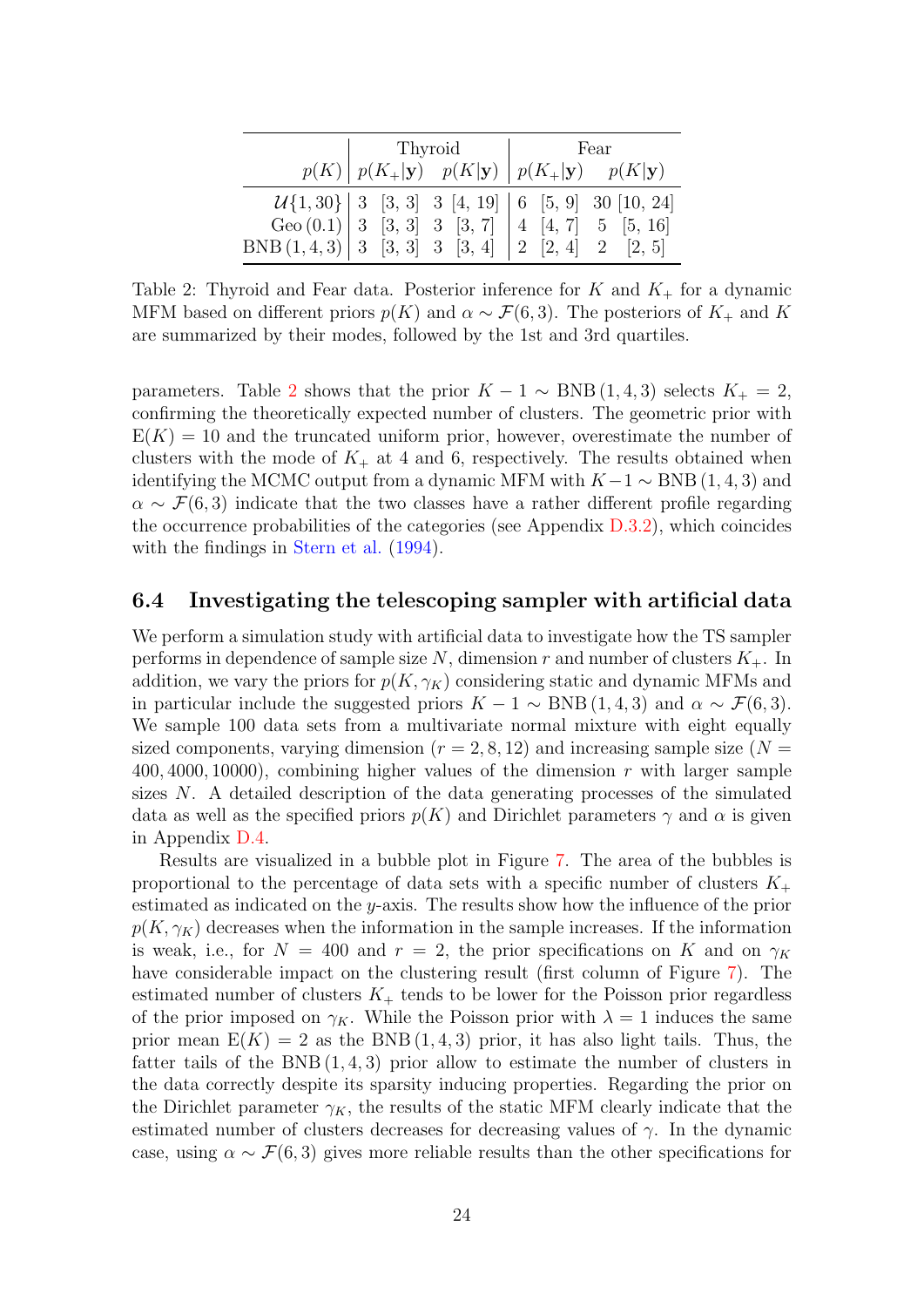$\alpha$  regardless of the prior on K. In contrast, the influence of the sparsity inducing prior  $\alpha \sim \mathcal{G}(1, 20)$  is clearly visible across all priors on K, leading even to four estimated clusters instead of eight. Overall, the results for the combination  $K - 1 \sim$ BNB (1, 4, 3) and  $\alpha \sim \mathcal{F}(6, 3)$  confirm the suitability of this prior specification for determining the number of clusters in a Bayesian cluster analysis application. For  $N = 4000$  the estimated number of data clusters  $\tilde{K}_+$  is equal to eight for nearly all data sets regardless of the prior specifications. Results are similar for  $N = 10000$ .

<span id="page-24-0"></span>

Figure 7: Simulation study. Estimated number of clusters for 100 artificial data sets drawn from mixtures of multivariate Gaussian distributions with eight components. Results based on TS sampling for varying sample size  $N$  and dimension  $r$  (columns), priors on K (rows) and Dirichlet parameter values  $\gamma_K$  (x-axis). The size of a bubble point shows the percentage of artificial data sets with a specific number of clusters estimated.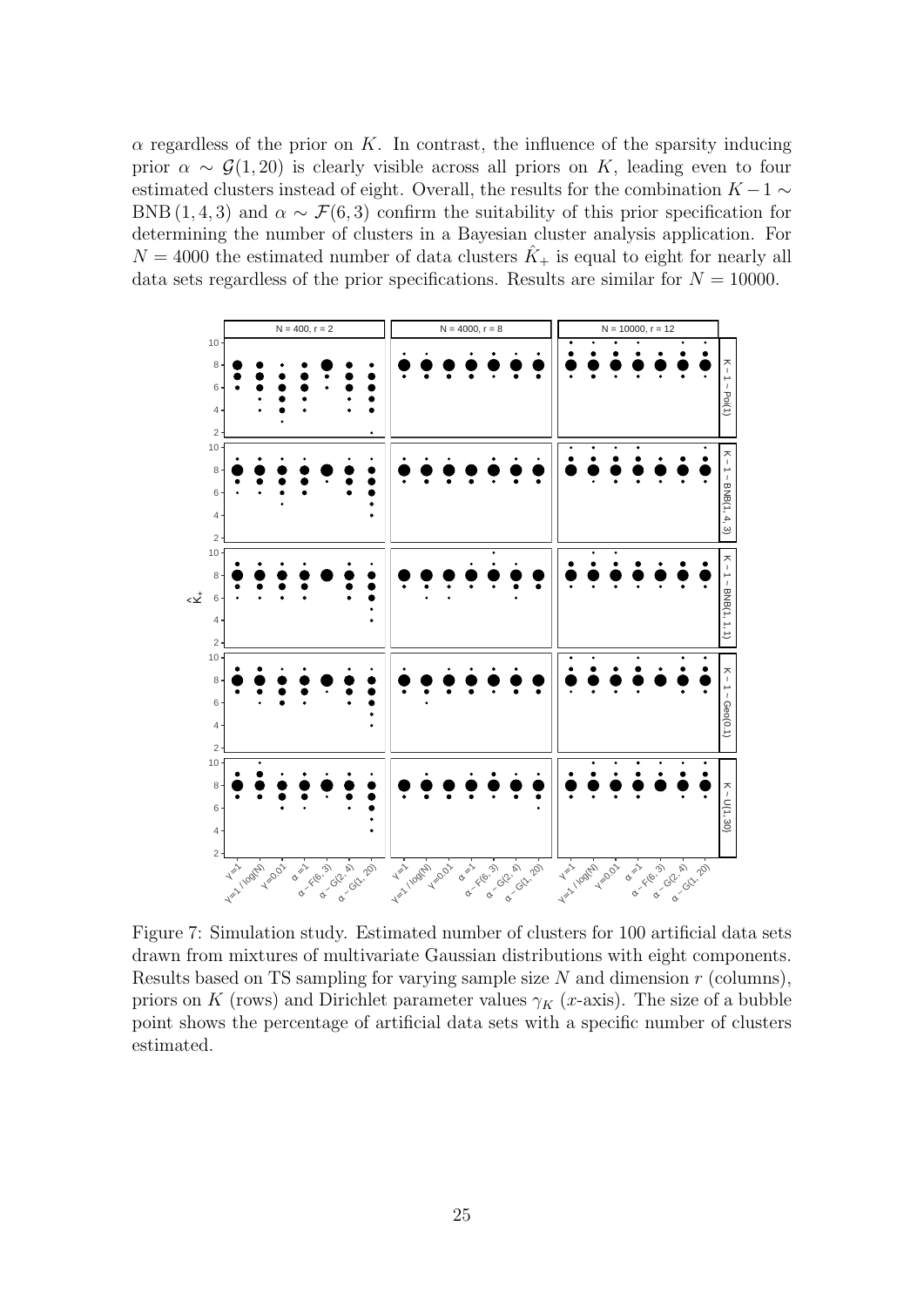# <span id="page-25-2"></span>7 Concluding remarks

Being a finite mixture model where the number of components is unknown, the MFM model has a long tradition in Bayesian mixture analysis. Building on this tradition, a key aspect of our work is to explicitly distinguish between the number of components K in the mixture distribution and the number of clusters  $K_{+}$  in the partition of the data, corresponding to non-empty components given the data. With this fundamental distinction in mind, we contribute to MFMs both from a methodological as well as a computational perspective.

Traditionally, the hyperparameter  $\gamma$  of a symmetric Dirichlet prior on the component weights is a fixed value, often equal to one. In this paper, we investigate in detail a more general MFM specification which defines the hyperparameter  $\gamma_K$  of the symmetric Dirichlet prior dynamically and dependent on  $K$ . We provide theoretical results that characterize how this specification of a dynamic symmetric Dirichlet prior on the component weights influences the induced prior on the number of clusters and the partition structure. While a static MFM with fixed  $\gamma$  corresponds to a Bayesian non-parametric mixture within the class of Gibbs-type priors, our dynamic version where  $\gamma_K$  depends on K leads to more a flexible mixture outside the class of Gibbs-type priors.

Regarding posterior inference, we introduce the novel telescoping (TS) sampler which is a trans-dimensional Gibbs sampler that simultaneously infers the posterior on the number of components K and the number of clusters  $K_{+}$ . As illustrated, for instance, for multivariate Gaussian mixtures, the TS sampler can be easily implemented for any kind of component model or distribution. Based on the TS sampler, in future work many different kinds of mixture models can be easily fitted to cluster different types of data which require the use of specific component distributions and models. Future work should also investigate the potential to improve the computational efficiency of the TS sampler, e.g., by reducing the computational burden due to the empty components.

#### Acknowledgments

The authors would like to thank Raffaele Argiento, Pierpaolo De Blasi, and Annalisa Cerquetti as well as an anonymous reviewer and the associate editor for valuable suggestions and feedback which helped to improve this work.

# References

- <span id="page-25-3"></span>Aitkin, M. (2001). "Likelihood and Bayesian analysis of mixtures." Statistical Modelling, 1: 287–304.
- <span id="page-25-1"></span>Antoniak, C. E. (1974). "Mixtures of Dirichlet Processes With Applications to Bayesian Nonparametric Problems." The Annals of Statistics, 2: 1152–1174.
- <span id="page-25-0"></span>Argiento, R. and De Iorio, M. (2019). "Is infinity that far? A Bayesian nonparametric perspective of finite mixture models." arXiv preprint arXiv:1904.09733.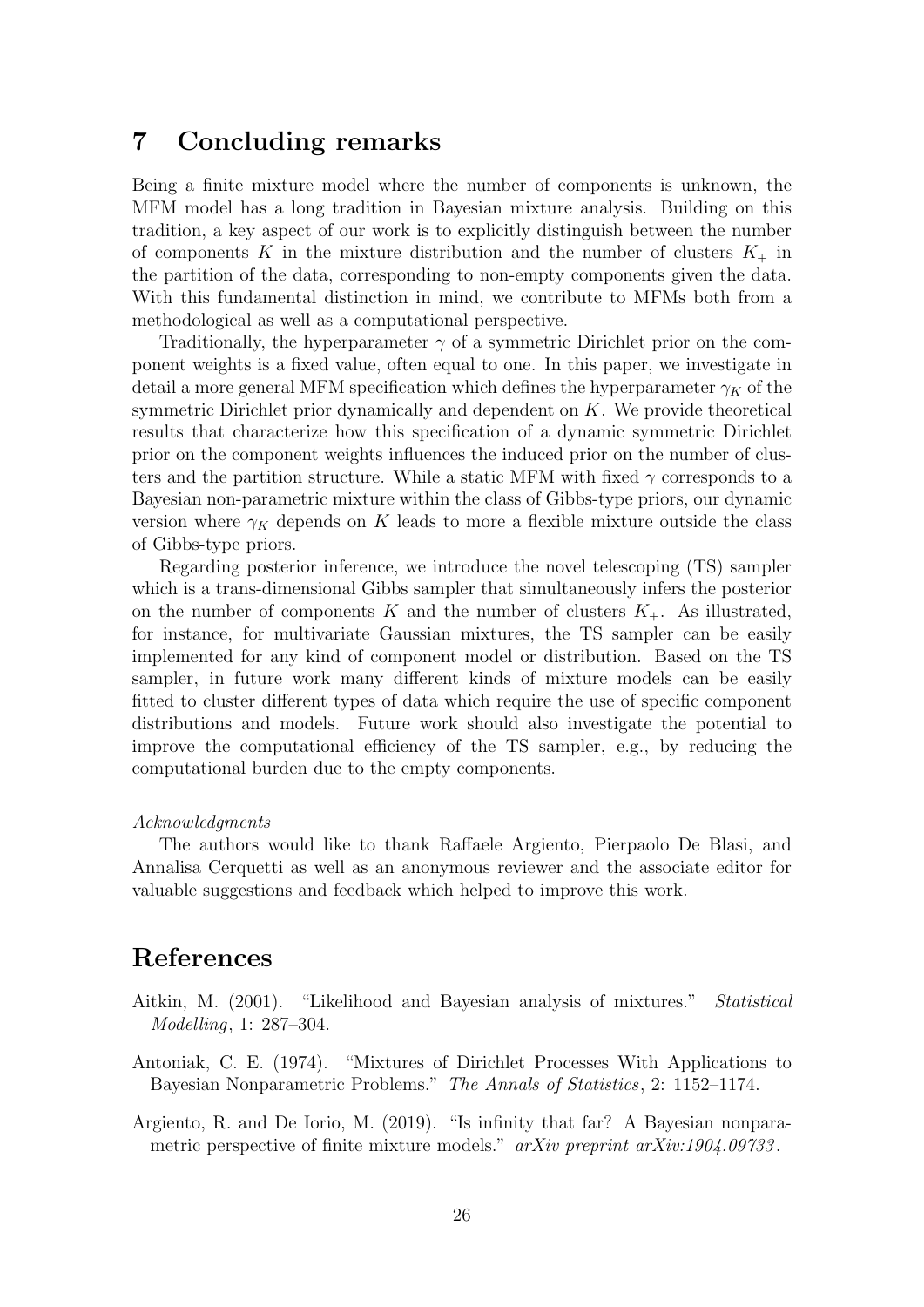- <span id="page-26-4"></span>Cerquetti, A. (2010). "A new parametrization of the Gnedin-Fisher species sampling model." arXiv, 1008.2285.
- <span id="page-26-1"></span>De Blasi, P., Favaro, S., Lijoi, A., Mena, R., Prünster, I., and Ruggiero, M. (2015). "Are Gibbs-type priors the most natural generalization of the Dirichlet process?" IEEE Transactions on Pattern Analysis and Machine Intelligence, 37: 212–229.
- <span id="page-26-8"></span>De Blasi, P., Lijoi, A., and Prünster, I. (2013). "An asymptotic analysis of a class of discrete nonparametric priors." Statistica Sinica, 23: 1299–1321.
- <span id="page-26-6"></span>Dellaportas, P. and Papageorgiou, I. (2006). "Multivariate mixtures of normals with unknown number of components." Statistics and Computing, 16: 57–68.
- <span id="page-26-13"></span>Dorazio, R. M. (2009). "On selecting a prior for the precision parameter of Dirichlet process mixture models." Journal of Statistical Planning and Inference, 139: 3384–3390.
- <span id="page-26-12"></span>Escobar, M. D. and West, M. (1995). "Bayesian density estimation and inference using mixtures." Journal of the American Statistical Association, 90: 577–588.
- <span id="page-26-14"></span>Frühwirth-Schnatter, S. (2006). Finite Mixture and Markov Switching Models. New York: Springer.
- <span id="page-26-2"></span>Frühwirth-Schnatter, S. and Malsiner-Walli, G. (2019). "From here to infinity: Sparse finite versus Dirichlet process mixtures in model-based clustering." Advances in Data Analysis and Classification, 13: 33–64.
- <span id="page-26-0"></span>Geng, J., Bhattacharya, A., and Pati, D. (2019). "Probabilistic Community Detection With Unknown Number of Communities." Journal of the American Statistical Association, 114: 893–905.
- <span id="page-26-7"></span>Gnedin, A. (2010). "A Species Sampling Model with Finitely Many Types." *Elec*tronic Communications in Probability, 15: 79–88.
- <span id="page-26-3"></span>Gnedin, A. and Pitman, J. (2006). "Exchangeable Gibbs partitions and Stirling triangles." Journal of Mathematical Scienes, 138: 5674–5684.
- <span id="page-26-5"></span>Grazian, C., Villa, C., and Lisero, B. (2020). "On a loss-based prior for the number of components in mixture models." Statistics  $\mathcal B$  Probability Letters, 158: 108656.
- <span id="page-26-11"></span>Green, P. J. and Richardson, S. (2001). "Modelling heterogeneity with and without the Dirichlet process." Scandinavian Journal of Statistics, 28: 355–375.
- <span id="page-26-10"></span>Greve, J. (2021). fipp: Induced Priors in Bayesian Mixture Models. R package version 1.0.0 (https://CRAN.R-project.org/package=fipp).
- <span id="page-26-9"></span>Greve, J., Grün, B., Malsiner-Walli, G., and Frühwirth-Schnatter, S. (2020). "Spying on the prior of the number of data clusters and the partition distribution in Bayesian cluster analysis." arXiv, 2012.12337.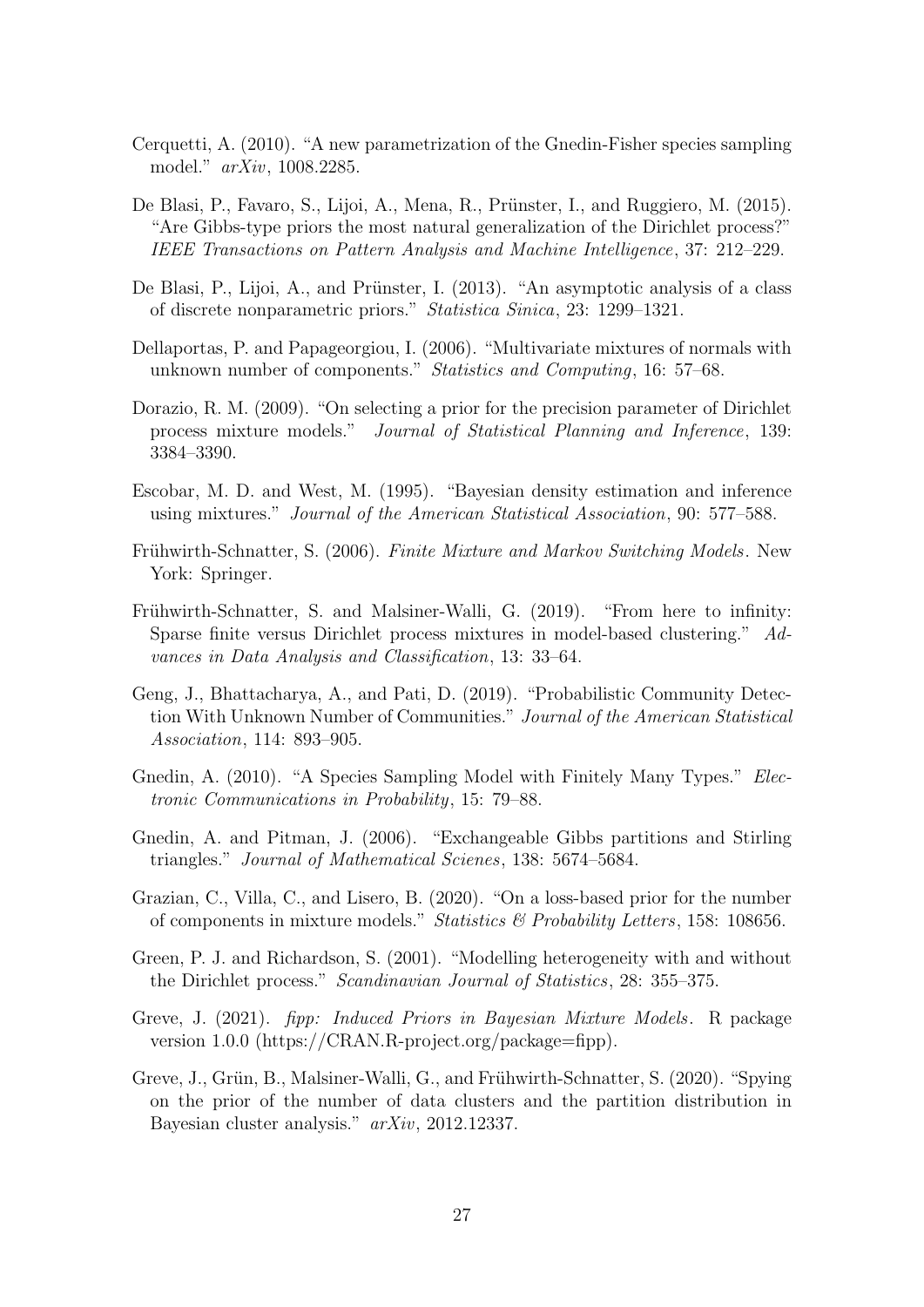- <span id="page-27-13"></span>Grün, B., Malsiner-Walli, G., and Frühwirth-Schnatter, S. (2021). "How many data clusters are in the Galaxy data set? Bayesian cluster analysis in action." Advances in Data Analysis and Classification, XX: forthcoming.
- <span id="page-27-9"></span>Ishwaran, H. and Zarepour, M. (2000). "Markov chain Monte Carlo in approximate Dirichlet and beta two-parameter process hierarchical models." Biometrika, 87: 371–390.
- <span id="page-27-5"></span>Jain, S. and Neal, R. M. (2004). "A split-merge Markov chain Monte Carlo procedure for the Dirichlet process mixture model." Journal of Computational and Graphical Statistics, 13: 158–182.
- <span id="page-27-6"></span>— (2007). "Splitting and merging Components of a nonconjugate Dirichlet process mixture model." Bayesian Analysis, 3: 445–500.
- <span id="page-27-11"></span>Jara, A., García-Zattera, M. J., and Lesaffre, E. (2007). "A Dirichlet process mixture model for the analysis of correlated binary responses." Computational Statistics & Data Analysis, 51: 5402–5415.
- <span id="page-27-12"></span>Kalli, M., Griffin, J. E., and Walker, S. G. (2011). "Slice sampling mixture models." Statistics and Computing, 21: 93–105.
- <span id="page-27-7"></span>Lau, J. W. and Green, P. (2007). "Bayesian Model-based clustering procedures." Journal of Computational and Graphical Statistics, 16: 526–558.
- <span id="page-27-8"></span>Lijoi, A. and Prünster, I.  $(2010)$ . "Models beyond the Dirichlet process." In Hjort, N. L., Holmes, C. C., Müller, P., and Walker, S. G. (eds.), *Bayesian Nonparamet*rics, 80–136. Cambridge: Cambridge University Press.
- <span id="page-27-3"></span>Malsiner-Walli, G., Frühwirth-Schnatter, S., and Grün, B. (2016). "Model-based clustering based on sparse finite Gaussian mixtures." Statistics and Computing, 26: 303–324.
- <span id="page-27-4"></span>— (2017). "Identifying Mixtures of Mixtures Using Bayesian Estimation." Journal of Computational and Graphical Statistics, 26: 285–295.
- <span id="page-27-0"></span>McCullagh, P. and Yang, J. (2008). "How many clusters?" Bayesian Analysis, 3: 101–120.
- <span id="page-27-2"></span>Miller, J. W. and Harrison, M. T. (2013). "A simple example of Dirichlet process mixture inconsistency for the number of components." In Advances in Neural Information Processing Systems, 199–206.
- <span id="page-27-10"></span>Miller, J. W. and Harrison, M. T. (2014). "Inconsistency of the Pitman-Yor process for the number of components." Journal of Machine Learning Research, 15: 3333– 3370.
- <span id="page-27-1"></span>Miller, J. W. and Harrison, M. T. (2018). "Mixture models with a prior on the number of components." Journal of the American Statistical Association, 113: 340–356.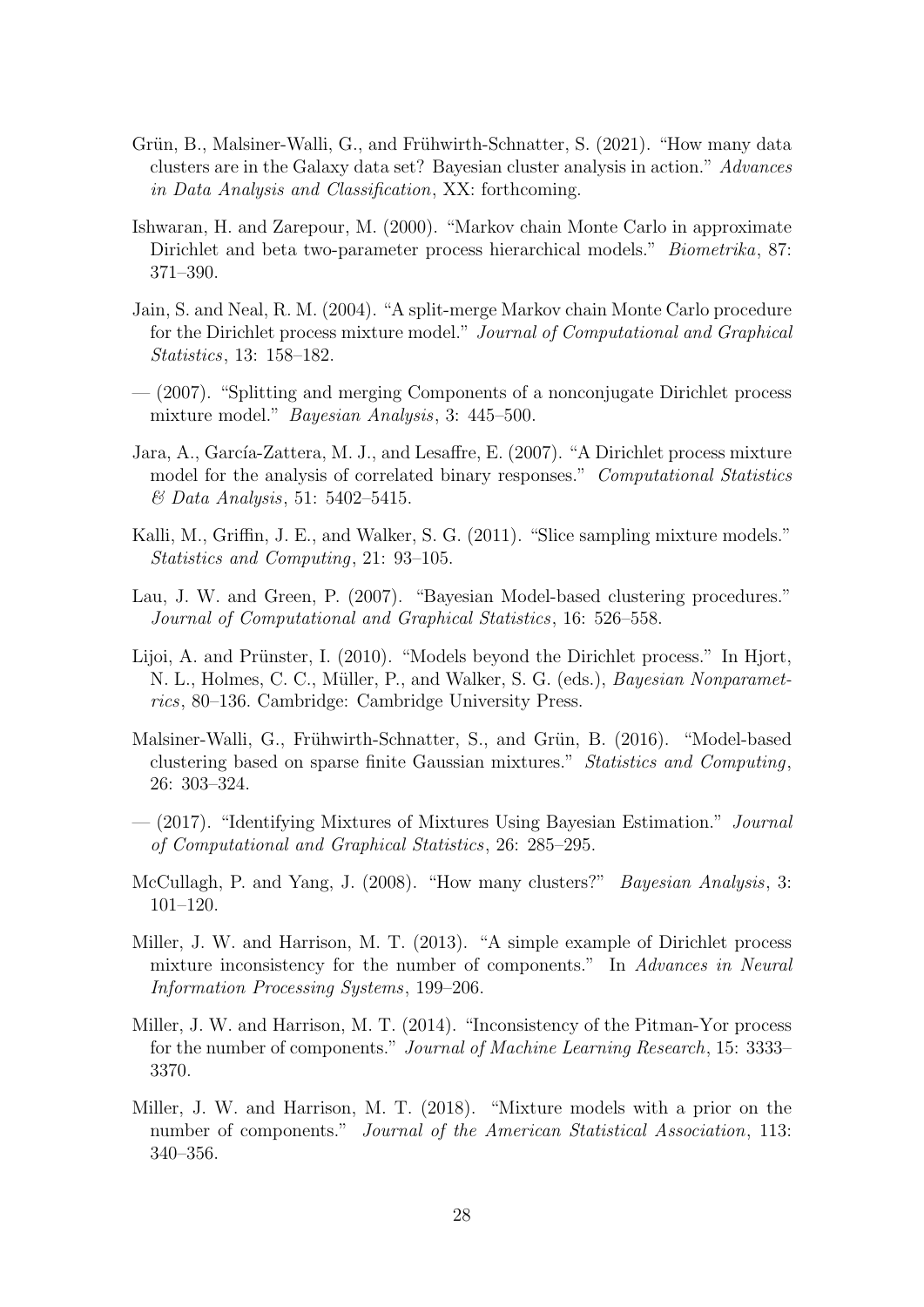- <span id="page-28-9"></span>Murugiah, S. and Sweeting, T. (2012). "Selecting the precision parameter prior in Dirichlet process mixture models." Journal of Statistical Planning and Inference, 142: 1947–1959.
- <span id="page-28-1"></span>Nobile, A. (2004). "On the posterior distribution of the number of components in a finite mixture." The Annals of Statistics, 32: 2044–2073.
- <span id="page-28-8"></span>Nobile, A. and Fearnside, A. (2007). "Bayesian finite mixtures with an unknown number of components: The allocation sampler." *Statistics and Computing*, 17: 147–162.
- <span id="page-28-5"></span>Pitman, J. (1995). "Exchangeable and partially exchangeable random partitions." Probability Theory and Related Fields, 102: 145–158.
- <span id="page-28-7"></span> $-$  (1996). "Some developements of the Blackwell-MacQueen urn scheme." In Statistics, Probability and Game Theory, volume 30 of IMS Lecture Notes - Monograph Series, 245–267.
- <span id="page-28-6"></span>— (2006). Combinatorial Stochastic Processes. Springer.
- <span id="page-28-3"></span>Pitman, J. and Yor, M. (1997). "The two-parameter Poisson-Dirichlet distribution derived from a stable subordinator." Annals of Probability, 25: 855–900.
- <span id="page-28-0"></span>Richardson, S. and Green, P. J. (1997). "On Bayesian analysis of mixtures with an unknown number of components." Journal of the Royal Statistical Society, Ser. B, 59: 731–792.
- <span id="page-28-10"></span>Roeder, K. (1990). "Density estimation with confidence sets exemplified by superclusters and voids in galaxies." Journal of the American Statistical Association, 85: 617–624.
- <span id="page-28-4"></span>Rousseau, J. and Mengersen, K. (2011). "Asymptotic behaviour of the posterior distribution in overfitted mixture models." Journal of the Royal Statistical Society, Ser. B, 73: 689–710.
- <span id="page-28-11"></span>Scrucca, L., Fop, M., Murphy, T. B., and Raftery, A. E. (2016). "mclust 5: Clustering, Classification and Density Estimation Using Gaussian Finite Mixture Models." The R Journal, 8(1): 289–317.
- <span id="page-28-12"></span>Stern, H., Arcus, D., Kagan, J., Rubin, D. B., and Snidman, N. (1994). "Statistical choices in infant temperament research." Behaviormetrika, 21: 1–17.
- <span id="page-28-2"></span>Xie, F. and Xu, Y. (2020). "Bayesian Repulsive Gaussian Mixture Model." Journal of the American Statistical Association, 115: 187–203.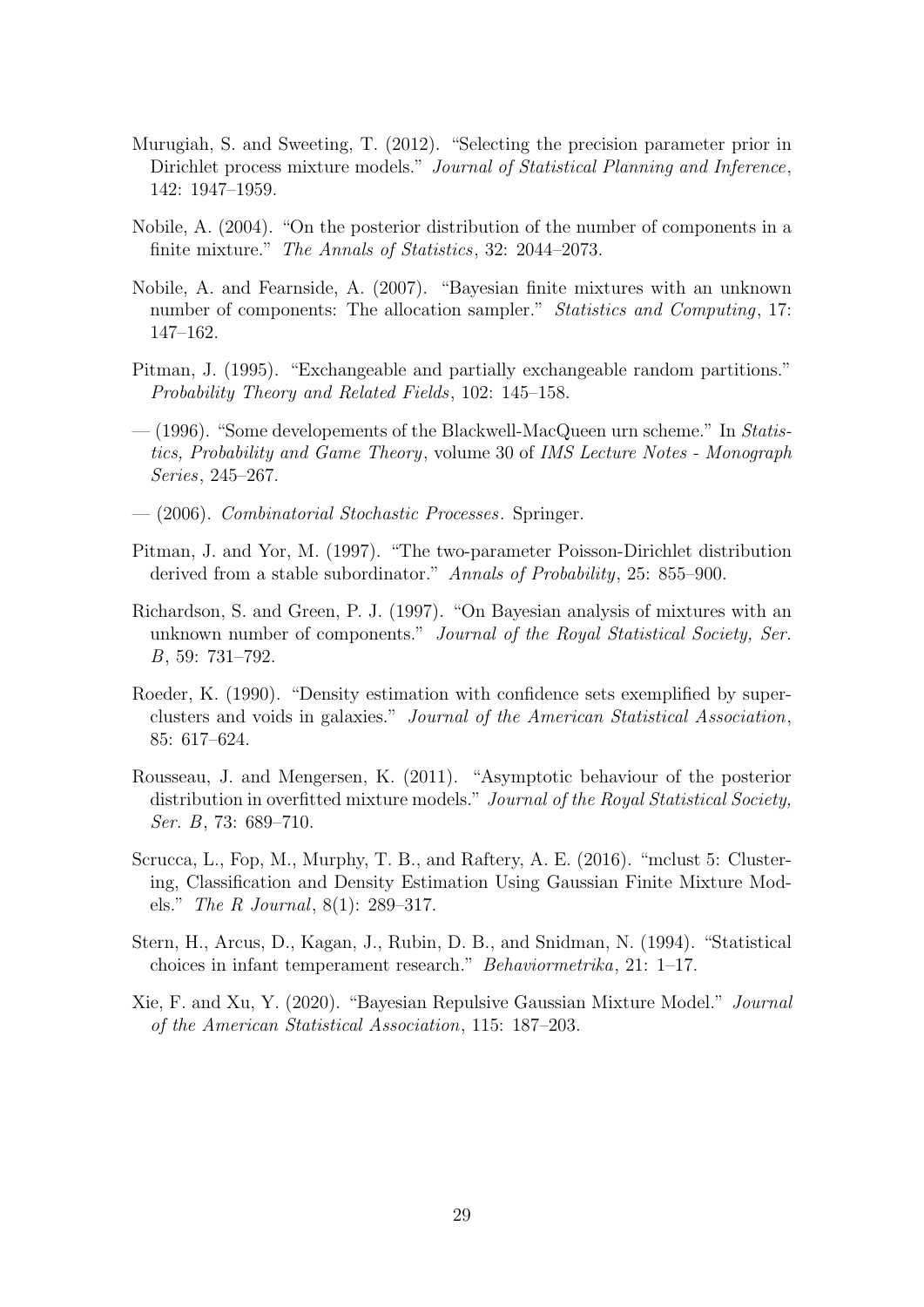# Supplementary material for: "Generalized mixtures of finite mixtures and telescoping sampling"

# <span id="page-29-0"></span>A Mathematical derivations

**Proof of Theorem [2.1.](#page-4-2)** Let  $S = (S_1, \ldots, S_N)$  be the collection of all component indicators which, for a given K, associate each observation  $y_i$  with the component that generated this data point (see model [\(2.1\)](#page-3-1)). For any MFM with prior  $\eta_K|K, \gamma_K \sim \mathcal{D}_K(\gamma_K)$ , the marginal prior  $p(\mathbf{S}|K, \gamma_K)$  for a fixed K is given by:

$$
p(\mathbf{S}|K,\gamma_K) = \int p(\mathbf{S}|\boldsymbol{\eta}_K)p(\boldsymbol{\eta}_K|K,\gamma_K)d\boldsymbol{\eta}_K
$$

$$
= \frac{\Gamma(\gamma_K K)}{\Gamma(\gamma_K K + N)} \prod_{\ell=1}^K \frac{\Gamma(N_\ell + \gamma_K)}{\Gamma(\gamma_K)}, \tag{A.1}
$$

(see, for example Frühwirth-Schnatter, [2006,](#page-26-14) Chapter 3, Equation  $(3.24)$ ). If we define  $K_{+}$  as the number of all occupied components with  $N_{\ell} > 0$  and reorder the components such that the non-empty components appear first, with  $N_1, \ldots, N_{K_+}$ being the corresponding occupation numbers, then **S** defines a set partition  $\mathcal{C} =$  $\{\mathcal{C}_1,\ldots,\mathcal{C}_{K_+}\}\$  of the data indices  $\{1,\ldots,N\}\$  with  $N_j=\text{card}\,(\mathcal{C}_j)$ . There are

<span id="page-29-1"></span>
$$
\binom{K}{K_+} K_+! = \frac{K!}{(K - K_+)!}
$$

assignment vectors **S** that define the same partition  $\mathcal{C}$ , where the first factor accounts for choosing  $K_+$  among the K components, which are labeled  $\{1, \ldots, K_+\}$ , while the second factor accounts for all possibilities to relabel these  $K_{+}$  (non-empty) components. Multiplying  $(A.1)$  by this number yields:

$$
p(C|N, K, \gamma_K) = \frac{\Gamma(\gamma_K K) K!}{\Gamma(\gamma_K K + N) \Gamma(\gamma_K)^{K_+} (K - K_+)!} \prod_{j=1}^{K_+} \Gamma(N_j + \gamma_K)
$$

$$
= \frac{V_{N, K_+}^{K, \gamma_K} \prod_{j=1}^{K_+} \Gamma(N_j + \gamma_K)}{\Gamma(\gamma_K)^{K_+}} \prod_{j=1}^{K_+} \Gamma(N_j + \gamma_K),
$$

where  $V^{K,\gamma_K}_{N,K}$  $N_{N,K_+}^{K,\gamma_K}$  is defined as in [\(2.6\)](#page-5-4). Averaging  $p(\mathcal{C}|N,K,\gamma_K)$  over the prior  $p(K)$ yields the probability mass function (pmf)  $p(\mathcal{C}|N,\gamma)$  given in [\(2.3\)](#page-5-0):

$$
p(C|N,\gamma) = \sum_{K=K_+}^{\infty} p(K)p(C|N, K, \gamma_K).
$$

For any  $K_+ = 1, 2, \ldots, N$ , consider the cluster sizes  $(N_1, \ldots, N_{K_+})$  of the  $K_+$  nonempty clusters which are labeled  $\{1, \ldots, K_+\}$ . For this labeling, there are

$$
\binom{K}{K_+} = \frac{K!}{K_+!(K-K_+)!}
$$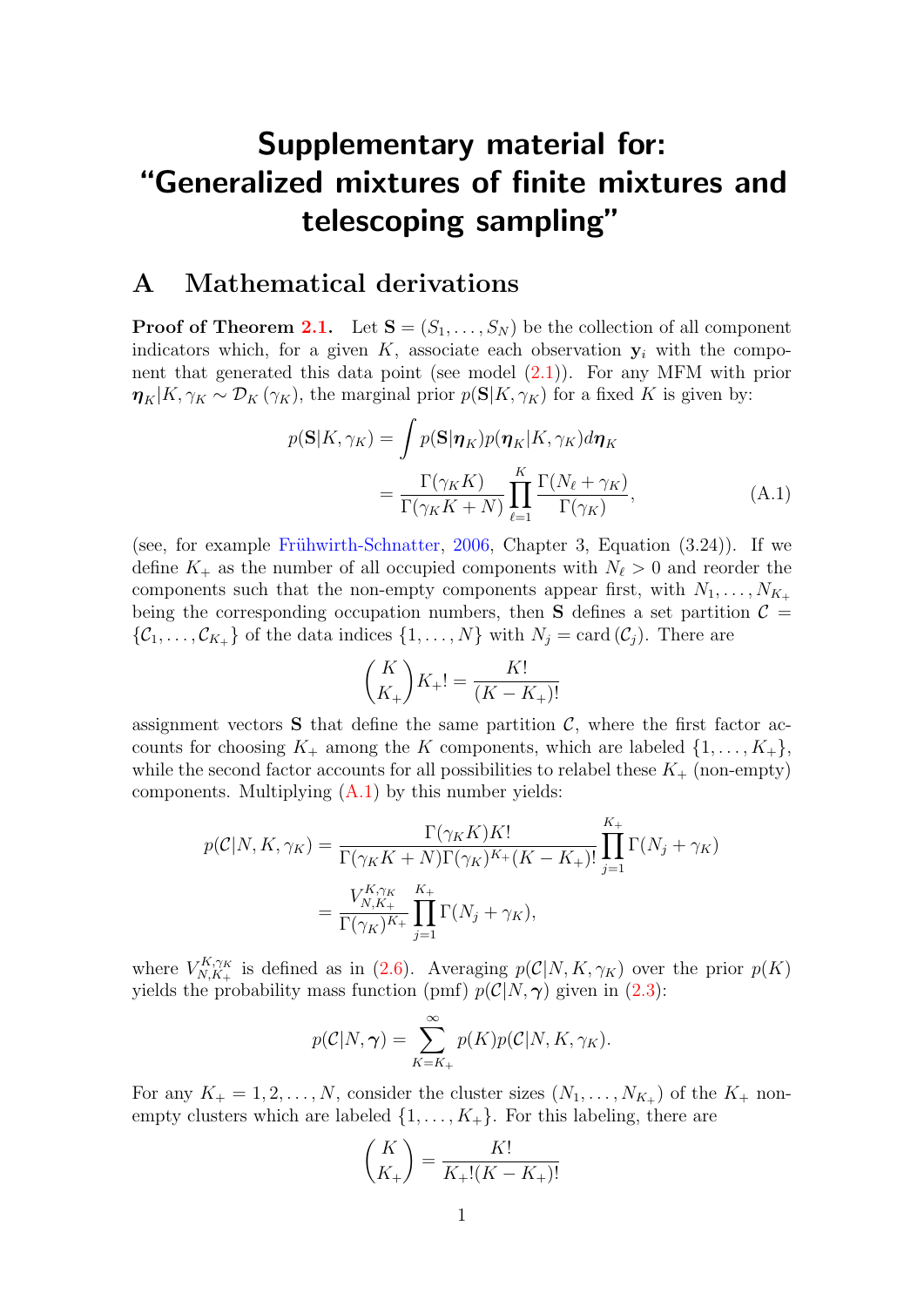ways to choose  $K_{+}$  non-empty among the K components and

$$
\binom{N}{N_1 \cdots N_{K_+}} = \frac{N!}{N_1! \cdots N_{K_+}!}
$$

different ways to assign N observations into clusters of size  $N_1, \ldots N_{K_+}$ . Multiplying [\(A.1\)](#page-29-1) by this number yields:

$$
p(N_1, \ldots, N_{K_+}|N, K, \gamma_K) = \frac{N!}{K_+!} \frac{V_{N, K_+}^{K, \gamma_K}}{\Gamma(\gamma_K)^{K_+}} \prod_{j=1}^{K_+} \frac{\Gamma(N_j + \gamma_K)}{\Gamma(N_j + 1)}.
$$
 (A.2)

Averaging over the prior  $p(K)$  yields the prior of the labeled cluster sizes given in  $(2.5):$  $(2.5):$ 

$$
p(N_1, ..., N_{K_+}|N, \gamma) = \sum_{K=K_+}^{\infty} p(K)p(N_1, ..., N_{K_+}|N, K, \gamma_K).
$$

**Derivation of [\(2.8\)](#page-5-5).** Using  $\Gamma(\gamma K + N) = \Gamma(\gamma K + N + 1)/(\gamma K + N)$ , we obtain:

$$
V_{N,k}^{\gamma} = \sum_{K=k}^{\infty} p(K) V_{N,k}^{K,\gamma} = \sum_{K=k}^{\infty} p(K) \frac{K!}{(K-k)!} \frac{(\gamma K + N) \Gamma(\gamma K)}{\Gamma(\gamma K + N + 1)}.
$$

Splitting  $\gamma K + N = (\gamma k + N) + \gamma (K - k)$ , we obtain:

$$
V_{N,k}^{\gamma} = (\gamma k + N) \sum_{K=k}^{\infty} p(K) \frac{K!}{(K-k)!} \frac{\Gamma(\gamma K)}{\Gamma(\gamma K + N + 1)}
$$
  
+ 
$$
\gamma \sum_{K=k+1}^{\infty} p(K) \frac{K!}{(K-k-1)!} \frac{\Gamma(\gamma K)}{\Gamma(\gamma K + N + 1)}
$$
  
= 
$$
(\gamma k + N) V_{N+1,k}^{\gamma} + \gamma V_{N+1,k+1}^{\gamma}.
$$

Proof of Theorem [2.2.](#page-6-1) For a dynamic MFM,

$$
V_{N,K+}^{K,\alpha} = \frac{K!}{(K-K_+)!} \frac{\Gamma(\alpha)}{\Gamma(\alpha+N)},
$$

and we obtain the following EPPF from [\(2.3\)](#page-5-0):

$$
p(C|N,\alpha) = \frac{\Gamma(\alpha)}{\Gamma(\alpha+N)} \sum_{K=K_{+}}^{\infty} p(K) \frac{K!}{\Gamma(\frac{\alpha}{K})^{K_{+}}(K-K_{+})!} \prod_{j=1}^{K_{+}} \Gamma(N_{j} + \frac{\alpha}{K}).
$$

 $\sim$ 

Using  $\Gamma(\frac{\alpha}{K}) = \frac{K}{\alpha} \Gamma(1 + \frac{\alpha}{K})$ , we obtain:

$$
\frac{K!}{(K-K_+)!} \prod_{j=1}^{K_+} \frac{\Gamma(N_j + \frac{\alpha}{K})}{\Gamma(\frac{\alpha}{K})} = \alpha^{K_+} \frac{K!}{K^{K_+}(K-K_+)!} \prod_{j=1}^{K_+} \frac{\Gamma(N_j + \frac{\alpha}{K})}{\Gamma(1 + \frac{\alpha}{K})}.
$$

Therefore,  $p(\mathcal{C}|N,\alpha)$  can be expressed as in [\(2.10\)](#page-6-4):

$$
p(C|N,\alpha) = \frac{\alpha^{K_{+}}\Gamma(\alpha)}{\Gamma(\alpha+N)}\prod_{j=1}^{K_{+}}\Gamma(N_{j})\sum_{K=K_{+}}^{\infty}p(K)\prod_{j=1}^{K_{+}}\frac{\Gamma(N_{j}+\frac{\alpha}{K})(K-j+1)}{\Gamma(1+\frac{\alpha}{K})\Gamma(N_{j})K}.
$$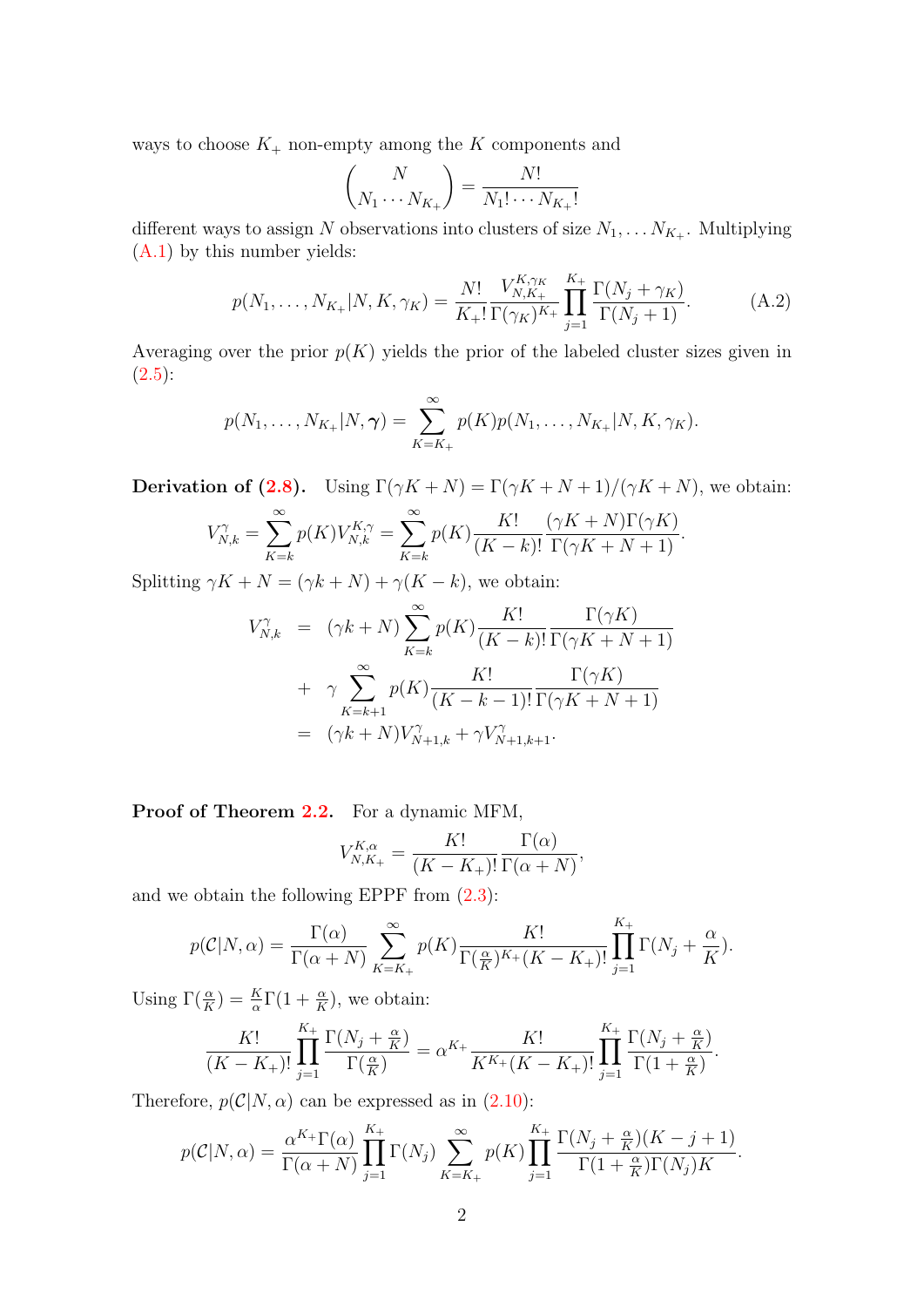**Proof of Theorem [3.1](#page-8-0) and Algorithm [1.](#page-9-0)** The marginal prior  $Pr{K_+ = k|N, \gamma}$ is obtained by aggregating the prior pmf  $p(N_1, \ldots, N_k|N, \gamma)$  of the labeled cluster sizes  $(N_1, \ldots, N_k)$  of a partition with k non-empty clusters, given in  $(2.5)$ , over all cluster sizes  $N_1, \ldots, N_k$  such that  $N_1 + \ldots + N_k = N$ . The resulting prior  $Pr{K_+ = k|N, \gamma}$  can be represented as

$$
\Pr\{K_{+}=k|N,\gamma\} = \sum_{K=k}^{\infty} p(K)\Pr\{K_{+}=k|N,K,\gamma_{K}\},\tag{A.3}
$$

where  $Pr{K_+ = k|N, K, \gamma_K}$  is the prior of  $K_+$  for a fixed number of components  $K,$ 

$$
\Pr\{K_{+} = k | N, K, \gamma_{K}\} = \frac{N!}{k!} \times \frac{V_{N,k}^{K, \gamma_{K}}}{\Gamma(\gamma_{K})^{k}} \times C_{N,k}^{K, \gamma_{K}},
$$

$$
C_{N,k}^{K, \gamma_{K}} = \sum_{\substack{N_{1}, \dots, N_{k} > 0 \\ N_{1} + \dots + N_{k} = N}} \prod_{j=1}^{k} \frac{\Gamma(N_{j} + \gamma_{K})}{\Gamma(N_{j} + 1)},
$$

and the prior uncertainty with respect to  $K$  is integrated out. This proves Theorem [3.1.](#page-8-0)

The number of terms in  $C_{N,k}^{K,\gamma_K}$  is the number of partitions of N into k integer summands with regard to order. Algorithm [1](#page-9-0) is based on following recursion to compute  $C_{N,k}^{K,\gamma_K}$  for  $k \in \{1,2,\ldots\}$ . We write

$$
C_{N,k}^{K,\gamma_K} = \sum_{\substack{N_1,\dots,N_k > 0\\N_1 + \dots + N_k = N}} \prod_{j=1}^k w_{N_j}, \text{ where } w_n = \frac{\Gamma(n + \gamma_K)}{\Gamma(n + 1)}, n = 1,\dots,N.
$$

Since the cluster sizes are labeled, this can be written for  $k \geq 2$  as:

$$
C_{N,k}^{K,\gamma_K} = \sum_{n=1}^{N-k+1} w_n \sum_{\substack{n_1,\dots,n_{k-1}>0\\n_1+\dots+n_{k-1}=N-n}} \prod_{j=1}^{k-1} w_{n_j} = \sum_{n=1}^{N-k+1} w_n C_{N-n,k-1}^{K,\gamma_K},
$$
 (A.4)

where  $C_{\tilde{\sigma}}^{K,\gamma_K}$  ${}_{\tilde{n}, \tilde{k}}^{iK,\gamma_K}$  is defined for  $\tilde{k} \in \{1, \ldots, K\}$  and  $\tilde{n} = 1, \ldots, N$  as:

<span id="page-31-1"></span><span id="page-31-0"></span>
$$
C_{\tilde{n},\tilde{k}}^{K,\gamma_K} = \sum_{\substack{\tilde{n}_1,\ldots,\tilde{n}_{\tilde{k}} > 0 \\ \tilde{n}_1 + \ldots + \tilde{n}_{\tilde{k}} = \tilde{n}}} \prod_{j=1}^{\tilde{k}} \frac{\Gamma(\tilde{n}_j + \gamma_K)}{\Gamma(\tilde{n}_j + 1)}.
$$
\n(A.5)

Note that for  $\tilde{k} = 1$ ,  $C_{\tilde{n},1}^{K,\gamma_K} = \frac{\Gamma(\tilde{n}+\gamma_K)}{\Gamma(\tilde{n}+1)} = w_{\tilde{n}}$ . Equation [\(A.4\)](#page-31-0) is equivalent to the following recursive system:

$$
C_{N,k}^{K,\gamma_K} = w_1 C_{N-1,k-1}^{K,\gamma_K} + w_2 C_{N-2,k-1}^{K,\gamma_K} \cdots + w_{N-k+1} C_{k-1,k-1}^{K,\gamma_K},
$$
  
\n
$$
C_{N-1,k}^{K,\gamma_K} = w_1 C_{N-2,k-1}^{K,\gamma_K} + w_2 C_{N-3,k-1}^{K,\gamma_K} \cdots + w_{N-k} C_{k-1,k-1}^{K,\gamma_K},
$$
  
\n...

$$
C_{k+1,k}^{K,\gamma_K} = \qquad \qquad w_1 C_{k,k-1}^{K,\gamma_K} \qquad + w_2 C_{k-1,k-1}^{K,\gamma_K},
$$
  
\n
$$
C_{k,k}^{K,\gamma_K} = \qquad \qquad w_1 C_{k-1,k-1}^{K,\gamma_K}.
$$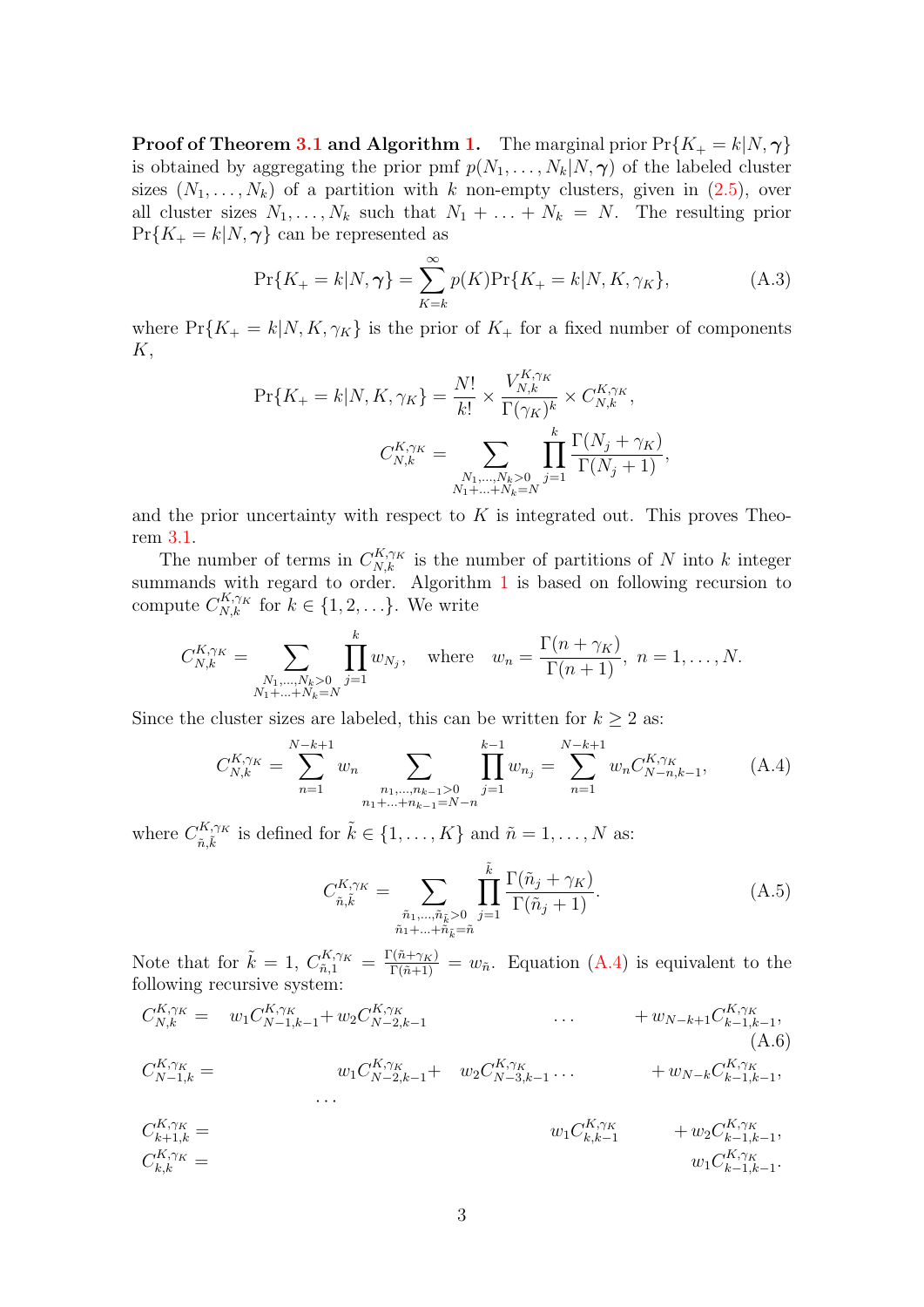Hence, if we define

$$
\boldsymbol{c}_{K,k} = \left(\begin{array}{c} C_{N,k}^{K,\gamma_K} \\ C_{N-1,k}^{K,\gamma_K} \\ \vdots \\ C_{k,k}^{K,\gamma_K} \end{array}\right),
$$

for all  $k \in \{2, 3, \ldots\}$ , then we obtain from  $(A.6)$ :

$$
\boldsymbol{c}_{K,k} = \left( \begin{array}{cccc} \mathbf{0}_{N-k+1} & \boldsymbol{W}_k \end{array} \right) \boldsymbol{c}_{K,k-1}, \quad \boldsymbol{W}_k = \left( \begin{array}{cccc} w_1 & w_2 & \cdots & w_{N-k} & w_{N-k+1} \\ & w_1 & \ddots & \ddots & w_{N-k} \\ & & \ddots & w_2 & \ddots \\ & & & w_1 & w_2 \\ & & & & w_1 \end{array} \right).
$$

Obviously,  $C_{N,k}^{K,\gamma_K}$  is equal to the first element of the vector  $\boldsymbol{c}_{K,k}$  for all  $k \in \{1,2,\ldots\}$ .  $W_1$  $W_1$  takes the form given in Algorithm 1 and  $W_k$  is obtained from  $W_{k-1}$  for all  $k \in \{2, 3, \ldots\}$  by deleting the first row and the first column.

**Proof of [\(4.1\)](#page-12-0).** Using [Pitman](#page-28-7) [\(1996\)](#page-28-7), we obtain:

$$
Pr{\mathbf{y}_{N+1} \in C_{k+1} | \mathbf{N}, K_{+} = k, \alpha} = \frac{p(C^{\text{new}}|N+1, \alpha)}{p(C|N, \alpha)}
$$
  
= 
$$
\frac{p_{\text{DP}}(C^{\text{new}}|N+1, \alpha)}{p_{\text{DP}}(C|N, \alpha)} \cdot \frac{\sum_{K=k+1}^{\infty} p(K) R_{\mathbf{N}^{\text{new}}, k+1}^{K, \alpha}}{\sum_{K=k}^{\infty} p(K) R_{\mathbf{N}, k}^{K, \alpha}},
$$

where  $\mathbf{N}^{\text{new}} = (\mathbf{N}, N_{k+1})$ . Since the  $(k+1)$ th cluster is of size  $N_{k+1} = 1$ , we obtain:

$$
R_{\mathbf{N}^{\text{new}},k+1}^{K,\alpha} = \prod_{j=1}^{k} \frac{\Gamma(N_j + \frac{\alpha}{K})(K-j+1)}{\Gamma(1 + \frac{\alpha}{K})\Gamma(N_j)K} \frac{K-k}{K} = \frac{K-k}{K} R_{\mathbf{N},k}^{K,\alpha},
$$

and

$$
\frac{p_{\rm DP}(\mathcal{C}^{\rm new}|N+1,\alpha)}{p_{\rm DP}(\mathcal{C}|N,\alpha)} = \frac{\alpha}{N+\alpha}
$$

.

Therefore,

$$
\Pr\{\mathbf{y}_{N+1} \in \mathcal{C}_{k+1} | \mathbf{N}, K_+ = k, \alpha\} = \frac{\alpha}{\alpha + N} \cdot \frac{\sum_{K=k+1}^{\infty} p(K)(K-k)/KR_{\mathbf{N},k}^{K,\alpha}}{\sum_{K=k}^{\infty} p(K)R_{\mathbf{N},k}^{K,\alpha}}
$$

$$
= \frac{\alpha}{\alpha + N} \cdot \frac{\sum_{K=k}^{\infty} p(K)(K-k)/KR_{\mathbf{N},k}^{K,\alpha}}{\sum_{K=k}^{\infty} p(K)R_{\mathbf{N},k}^{K,\alpha}}.
$$

Evidently, since  $(K - k)/K \leq 1$ ,  $Pr{\mathbf{y}_{N+1} \in C_{k+1} | \mathbf{N}, K_+ = k, \alpha}$  is bounded by the predictive probability  $\alpha/(\alpha+N)$  of a DPM:

$$
\Pr\{\mathbf{y}_{N+1}\in\mathcal{C}_{k+1}|\mathbf{N},K_{+}=k,\alpha\}=\frac{\alpha}{\alpha+N}\frac{\sum_{K=k}^{\infty}p(K)(K-k)/KR_{\mathbf{N},k}^{K,\alpha}}{\sum_{K=k}^{\infty}p(K)R_{\mathbf{N},k}^{K,\alpha}}\leq\frac{\alpha}{\alpha+N}.
$$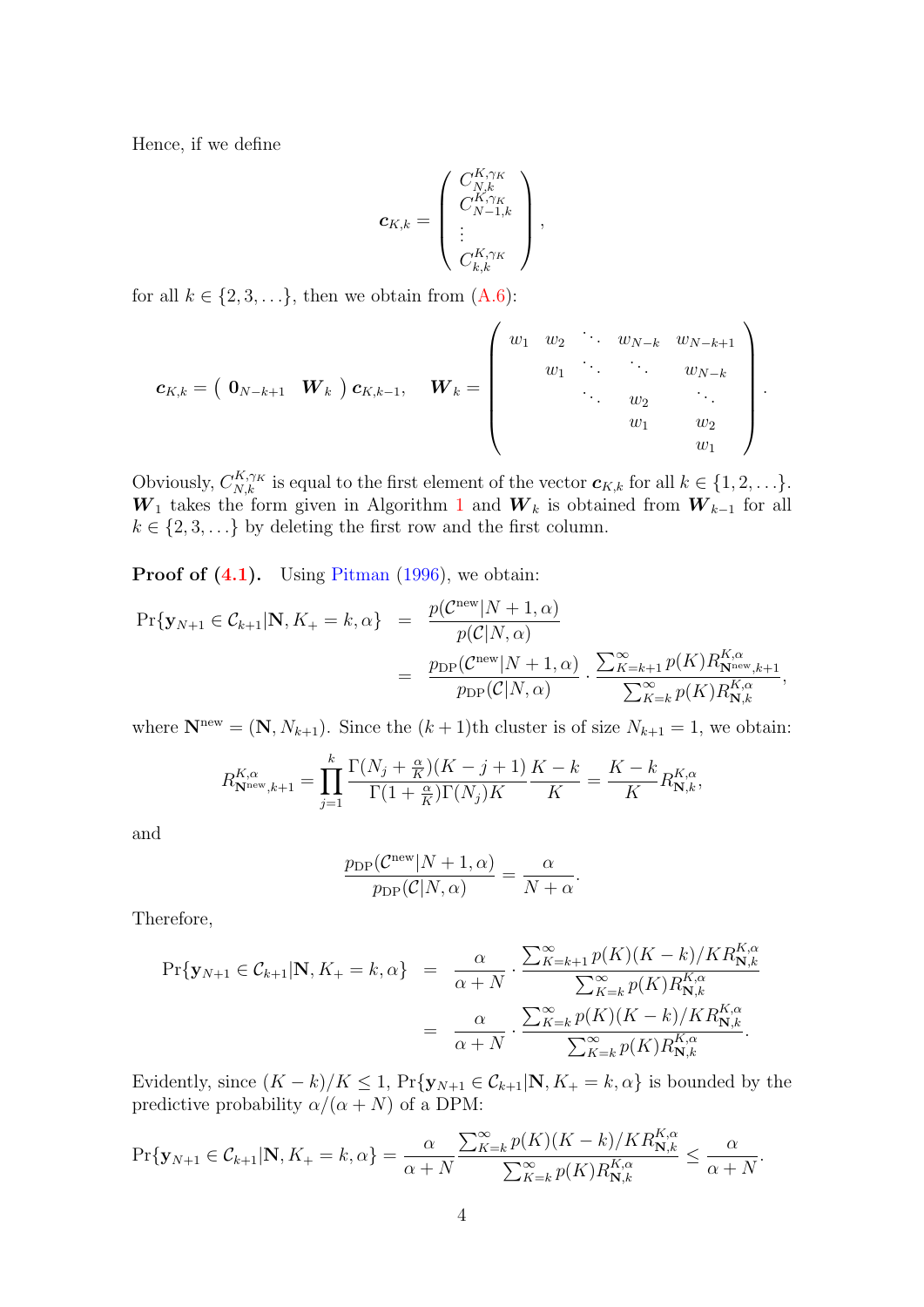<span id="page-33-2"></span>

| $K-1 \sim p_t$                             | p(K)                                                                                                                                                                                          | $E(K-1)$                                     | E(K)                                             |
|--------------------------------------------|-----------------------------------------------------------------------------------------------------------------------------------------------------------------------------------------------|----------------------------------------------|--------------------------------------------------|
| $\mathcal{P}(\lambda)$                     | $\frac{\lambda^{K-1}}{\Gamma(K)}e^{-\lambda}$                                                                                                                                                 |                                              | $\lambda + 1$                                    |
| NegBin $(\alpha_{\lambda}, \beta)$         | $\begin{pmatrix} \alpha_{\lambda}+K-2 \\ \alpha_{\lambda}-1 \end{pmatrix} \begin{pmatrix} \beta \\ \beta+1 \end{pmatrix}^{\alpha_{\lambda}} \begin{pmatrix} 1 \\ \beta+1 \end{pmatrix}^{K-1}$ | $\frac{\alpha_{\lambda}}{\beta}$             | $1+\frac{\alpha_{\lambda}}{\beta}$               |
| Geo $(\pi)$                                | $\pi (1 - \pi)^{K-1}$                                                                                                                                                                         | $1-\pi$                                      |                                                  |
| BNB $(\alpha_{\lambda}, a_{\pi}, b_{\pi})$ | $\Gamma(\alpha_{\lambda}+K-1)B(\alpha_{\lambda}+a_{\pi},K-1+b_{\pi})$<br>$\Gamma(\alpha_{\lambda})\Gamma(K)B(a_{\pi},b_{\pi})$                                                                | $\alpha_{\lambda} \frac{b_{\pi}}{a_{\pi}-1}$ | $1 + \alpha_{\lambda} \frac{b_{\pi}}{a_{\pi}-1}$ |

Table A.1: Priors on the number of components based on various translated priors  $K-1 \sim p_t$ . The corresponding pmf  $p(K) = p_t(K-1)$  as well as  $E(K-1)$  and  $E(K)$  (which exist for the BNB  $(\alpha_{\lambda}, a_{\pi}, b_{\pi})$ -prior, iff  $a_{\pi} > 1$ ) are given.

To make this relation more evident, the predictive probability is expressed as in  $(4.1):$  $(4.1):$ 

$$
\Pr\{\mathbf{y}_{N+1}\in\mathcal{C}_{k+1}|\mathbf{N},K_{+}=k,\alpha\} = \frac{\alpha}{\alpha+N}\cdot\left(1-k\frac{\sum_{K=k}^{\infty}p(K)/KR_{\mathbf{N},k}^{K,\alpha}}{\sum_{K=k}^{\infty}p(K)R_{\mathbf{N},k}^{K,\alpha}}\right).
$$

# <span id="page-33-0"></span>B The beta-negative-binomial distribution

The beta-negative-binomial (BNB) distribution is a hierarchical generalization of the Poisson, the geometric and the negative-binomial distribution. This can be derived in the following way: The starting point is the translated Poisson distribution  $K 1 \sim \mathcal{P}(\lambda)$  introduced by [Miller and Harrison](#page-27-1) [\(2018\)](#page-27-1) with a fixed value of  $\lambda$  which also determines the prior mean  $E(K-1) = \lambda$ . A typical choice is  $\lambda = 1$ , but this choice might be influential and it appears promising to consider hierarchical priors.

Assuming the Gamma prior  $\lambda \sim \mathcal{G}(\alpha_{\lambda}, \beta)$  on  $\lambda$  leads to the translated negativebinomial distribution  $K - 1 \sim \text{NegBin}(\alpha_{\lambda}, \beta)$ . For  $\alpha_{\lambda} = 1$ , this distribution reduces to the translated geometric distribution  $K - 1 \sim \text{Geo}(\pi)$  with success probability  $\pi = \beta/(1+\beta)$ , modeling the number of failures before the first success. The pmf of the negative-binomial distribution can be combined with the hierarchical prior  $\pi \sim \mathcal{B}(a_{\pi}, b_{\pi})$  on  $\pi = \beta/(1 + \beta)$ . Marginally, this yields the translated BNB distribution  $K - 1 \sim \text{BNB}(\alpha_{\lambda}, a_{\pi}, b_{\pi}).$ 

Table [A.1](#page-33-2) gives an overview on the beta-negative-binomial (BNB) distribution including its special cases given by the Poisson, negative-binomial and the geometric distribution. The translated pmf is provided as well as the prior mean values  $E(K -$ 1) and  $E(K)$ . The different shapes of the BNB distribution possible for various values of the parameters are illustrated in Figure [B.1.](#page-34-0)

# <span id="page-33-1"></span>C Inference algorithm: Telescoping sampling

In the following we provide more details about using telescoping sampling for MCMC estimation of MFMs. Algorithm [2](#page-16-0) can be easily modified for static MFMs, as outlined in Algorithm [3.](#page-35-0)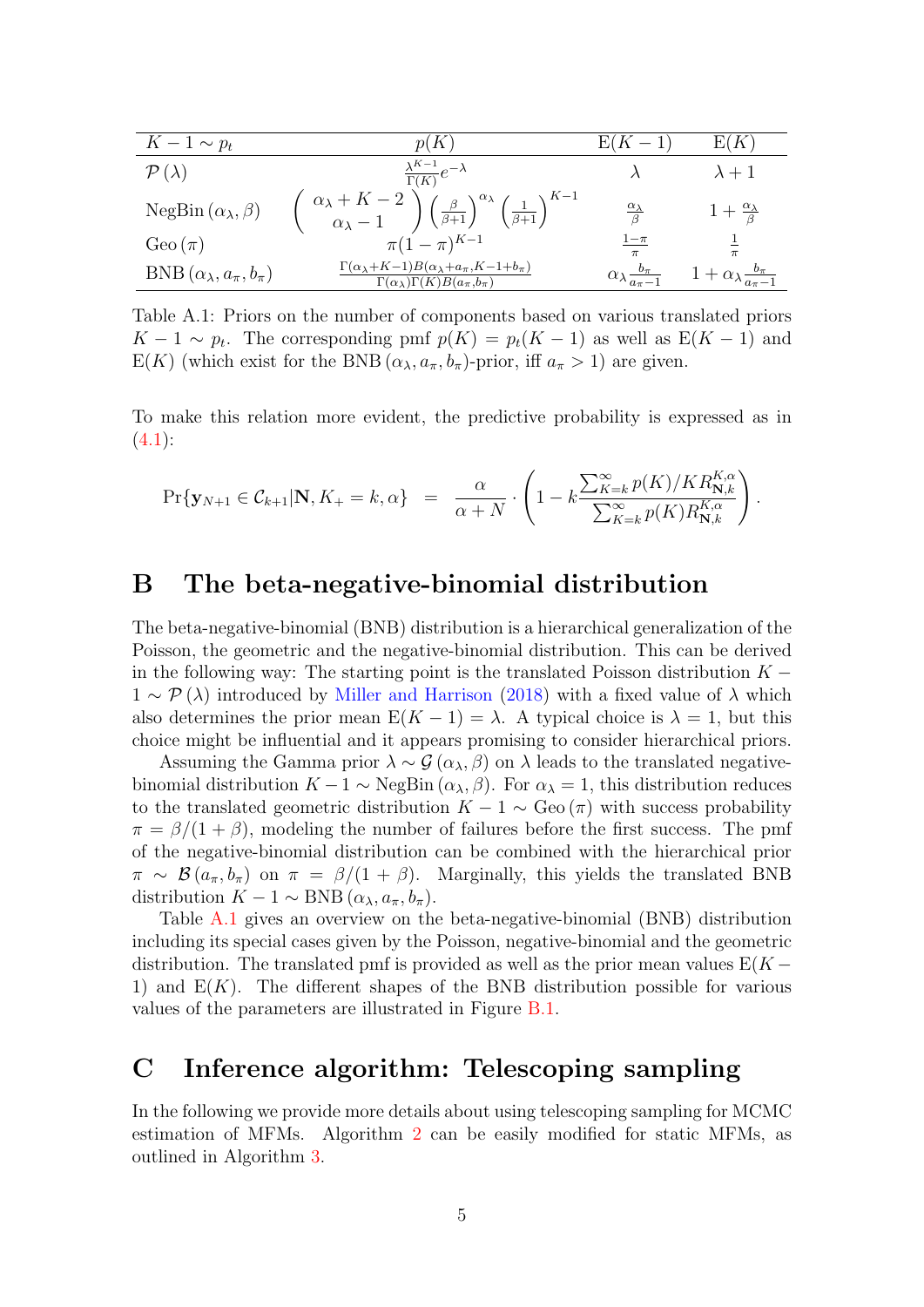<span id="page-34-0"></span>

Figure B.1: Priors  $p(K)$  derived from the translated prior  $K - 1 \sim BNB (\alpha_{\lambda}, a_{\pi}, b_{\pi})$ for various parameter values  $\alpha_{\lambda}, a_{\pi}$ , and  $b_{\pi}$ .

Starting values and burn-in. We define starting values in Algorithms [2](#page-16-0) and [3,](#page-35-0) respectively, in the following way.  $k$ -means (?) or  $k$ -modes (?) clustering is used to split the data into  $K_0$  initial clusters, where  $K_0$  is clearly overfitting the number of clusters, e.g.,  $K_0 = 10$  or 15, if about 5 clusters are expected. The cluster centers returned by k-means or k-modes are the initial values for the component means. In case the component distributions have a variance parameter independent of the mean, e.g., for Gaussian distributions, sufficiently large values are specified to encourage merging of the components in the first classification steps. The component weights are initialized using uniform weights.

We repeat Algorithms [2](#page-16-0) and [3,](#page-35-0) respectively, for  $M_0+M$  iterations and discard the draws from the first  $M_0$  iteration as burn-in. In general only a rather small number of burn-in iterations (e.g., 1,000) is required to reach a region of the parameter space with high posterior values, while many iterations (e.g., 100,000) need to be recorded in order to sufficiently well explore regions of the parameter space with high posterior values. Convergence of the MCMC sampler is assessed by exploring trace plots of the posterior of the number of clusters  $K_{+}$  or the component weights.

**Details on Step 1(b).** To reorder the components, determine the indices  $\{i_1,\ldots,i_{K_{+}}\}\subset\{1,\ldots,K\}$  of the  $K_{+}$  non-empty components and let  $i_{K_{+}+1},\ldots,i_K$ be the remaining sub-indices corresponding to the  $K - K_+$  empty components. Note that  $\{i_1, \ldots, i_K\}$  is not unique, but the algorithm is invariant to the specific choice. Given  $\{i_1, \ldots, i_K\}$ , the cluster sizes, the component parameters and the component weights are reordered using:

<span id="page-34-1"></span>
$$
N_k := N_{i_k}, \quad \boldsymbol{\theta}_k := \boldsymbol{\theta}_{i_k}, \quad \eta_k := \eta_{i_k}, \qquad k = 1, \dots, K. \tag{C.1}
$$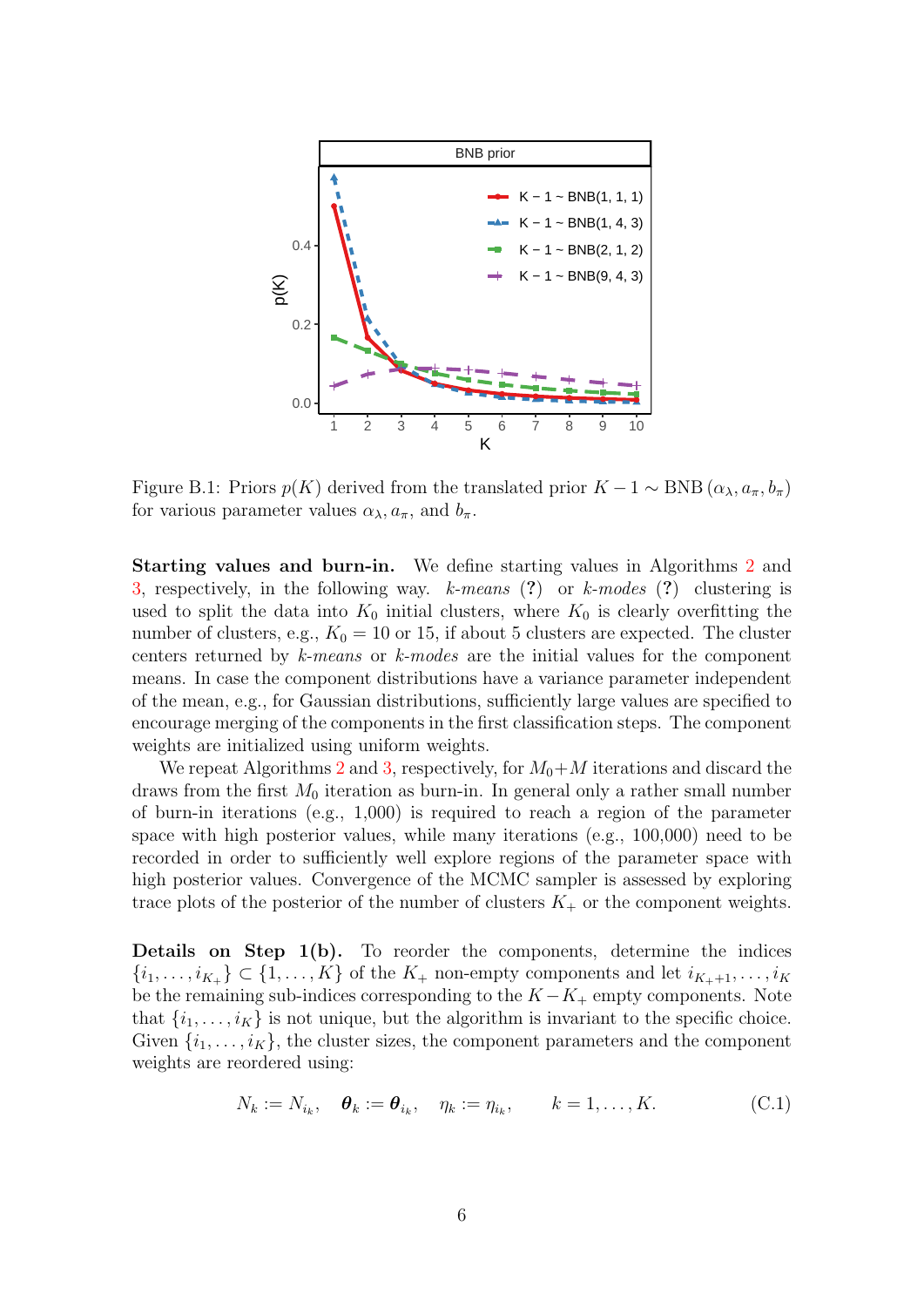#### <span id="page-35-0"></span>Algorithm 3 Telescoping sampling for a static MFM.

Perform Steps 1, [2](#page-16-0), and  $4(a)$  as in Algorithm 2 and substitute Step 3 and  $4(b)$  by the following steps:

 $3(a^*)$  Conditional on C and  $\gamma$ , sample K from

$$
p(K|\mathcal{C}, \gamma) \propto p(K) \frac{K!}{(K - K_+)!} \frac{\Gamma(\gamma K)}{\Gamma(N + \gamma K)}, \quad K = K_+, K_+ + 1, \dots
$$

 $3(b^*)$  Use a random walk Metropolis-Hastings with proposal  $\log(\gamma^{\text{new}}) \sim \mathcal{N}(\log(\gamma), s_\gamma^2)$  to sample  $\gamma$ |C, K from

$$
p(\gamma|\mathcal{C}, K) \propto p(\gamma) \frac{\Gamma(\gamma K)}{\Gamma(N + \gamma K)} \prod_{k=1}^{K_+} \frac{\Gamma(N_k + \gamma)}{\Gamma(\gamma)}.
$$

Numeric stability for small values of  $\gamma$  is achieved through  $\Gamma(\gamma) = \Gamma(1 + \gamma)/\gamma$ . 4(b\*) Sample  $\eta_K|K, \gamma, S \sim \mathcal{D}(e_1, \ldots, e_K)$ , where  $e_k = \gamma + N_k$ .

To reorder the allocations variables  $S_i$ , use the permutation  $\rho : \{1, \ldots, K\} \rightarrow$  $\{1, \ldots, K\}$  underlying  $(C.1)$ :

$$
S_i := \rho(S_i), \qquad i = 1, \dots, N.
$$

Note that  $\{i_1, \ldots, i_K\} = \{\rho^{-1}(1), \ldots, \rho^{-1}(K)\},\$ i.e.,  $i_k = \rho^{-1}(k)$ . Therefore,  $\rho$  can be recovered by ordering the pairs  $(i_k, k)$ ,  $k = 1, ..., K$  with respect to the first element. Since  $i_k = \rho^{-1}(k)$ , the reordered pairs are equal to  $(k, \rho(k))$ .

**Details on Step 3(a).** In Step 3(a),  $\Gamma(\frac{\alpha}{K}) = \frac{K}{\alpha}\Gamma(1+\frac{\alpha}{K})$  is used to evaluate the posterior  $(5.3)$  to increase the numeric stability for large values of K or small values of  $\alpha$ , respectively.

$$
\frac{K!}{(K-K_+)!} \prod_{j=1}^{K_+} \frac{\Gamma(N_j + \frac{\alpha}{K})}{\Gamma(\frac{\alpha}{K})} = \frac{\alpha^{K_+} K!}{K^{K_+} (K - K_+)!} \prod_{j=1}^{K_+} \frac{\Gamma(N_j + \frac{\alpha}{K})}{\Gamma(1 + \frac{\alpha}{K})}.
$$
 (C.2)

# D Empirical demonstrations – Details and additional results

#### <span id="page-35-1"></span>D.1 Benchmarking the telescoping sampler

Tables [D.1](#page-36-0) and [D.2](#page-36-1) provide additional details on the results obtained in Section [6.1](#page-18-2) when using the telescoping sampler (TS), RJMCMC (RJ) and the Jain-Neal sampler (JN) to fit a static MFM to the Galaxy data set using the priors as suggested in [Richardson and Green](#page-28-0) [\(1997\)](#page-28-0). Table [D.1](#page-36-0) gives the average posterior probabilities over 100 different initializations for the posterior of  $K$  together with the standard deviations in parentheses. The mean values differ at most at the third decimal place. The standard deviations differ more strongly, in particular the RJ sampler has higher standard deviations than the other two samplers. Similar observations apply to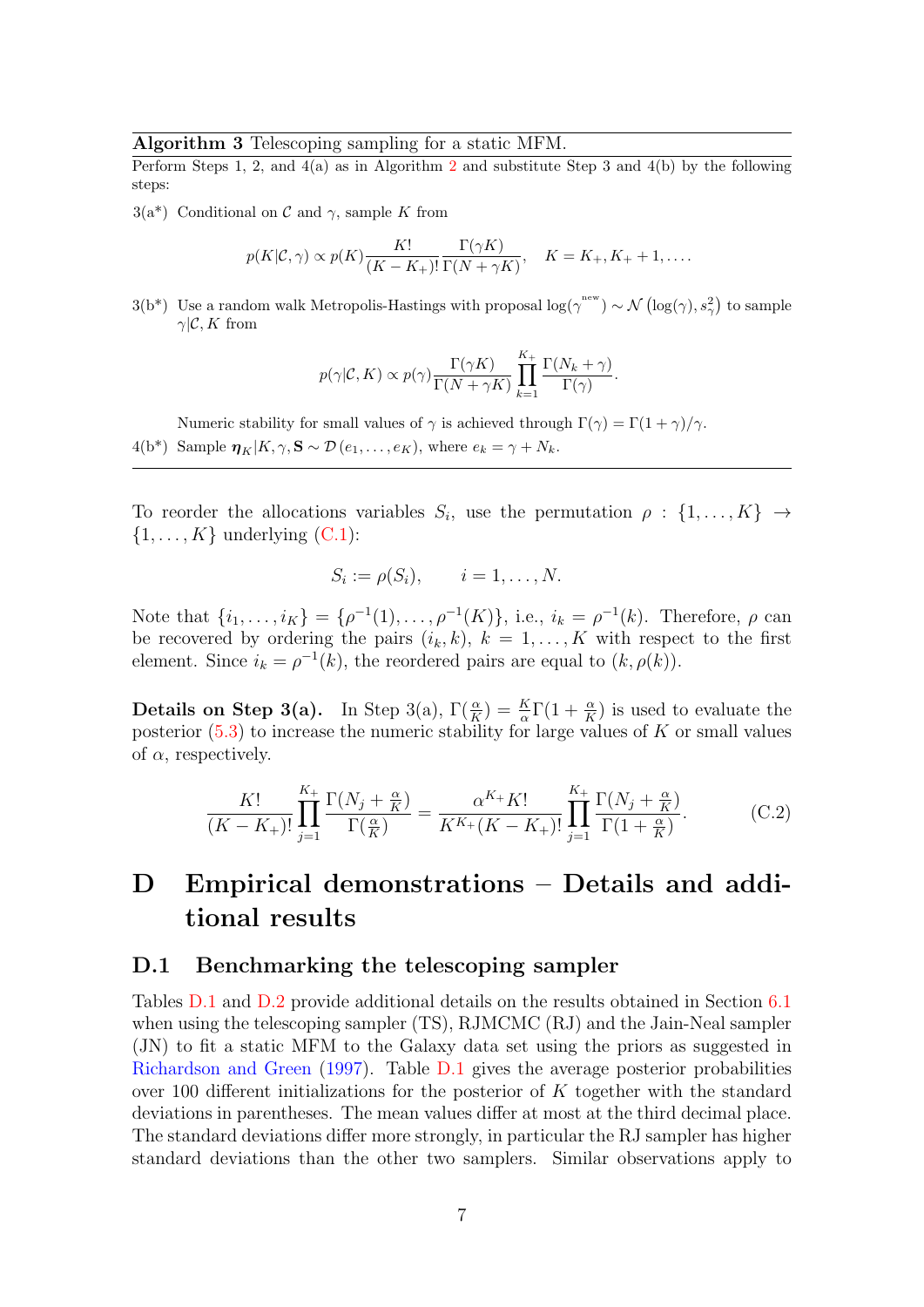<span id="page-36-0"></span>

| Sampler     | 1       | $\overline{2}$ | 3       | 4       | 5       | 6       | 7       |
|-------------|---------|----------------|---------|---------|---------|---------|---------|
| <b>TS</b>   | 0.000   | 0.000          | 0.060   | 0.135   | 0.188   | 0.195   | 0.158   |
|             | (0.000) | (0.000)        | (0.005) | (0.004) | (0.002) | (0.002) | (0.002) |
| RJ          | 0.000   | 0.000          | 0.061   | 0.134   | 0.187   | 0.194   | 0.157   |
|             | (0.000) | (0.000)        | (0.004) | (0.008) | (0.011) | (0.011) | (0.009) |
| $_{\rm JN}$ | 0.000   | 0.000          | 0.061   | 0.135   | 0.188   | 0.195   | 0.158   |
|             | (0.000) | (0.000)        | (0.001) | (0.002) | (0.001) | (0.001) | (0.001) |
| 8           | 9       | 10             | 11      | 12      | 13      | 14      | 15      |
| 0.109       | 0.068   | 0.039          | 0.022   | 0.012   | 0.006   | 0.003   | 0.002   |
| (0.002)     | (0.001) | (0.001)        | (0.001) | (0.000) | (0.000) | (0.000) | (0.000) |
| 0.108       | 0.067   | 0.039          | 0.022   | 0.012   | 0.006   | 0.003   | 0.002   |
| (0.006)     | (0.004) | (0.002)        | (0.001) | (0.001) | (0.000) | (0.000) | (0.000) |
| 0.109       | 0.068   | 0.039          | 0.022   | 0.012   | 0.006   | 0.003   | 0.002   |
| (0.001)     | (0.001) | (0.000)        | (0.000) | (0.000) | (0.000) | (0.000) | (0.000) |

Table D.1: Galaxy data. Estimates of the **posterior of K** for the telescoping (TS), the RJMCMC (RJ) and the Jain-Neal (JN) sampler. Means (and standard deviations in parentheses) over 100 MCMC runs are reported.

<span id="page-36-1"></span>

| Sampler   | $\mathbf 1$ | $\overline{2}$ | 3       | 4       | 5       | 6       | 7       |
|-----------|-------------|----------------|---------|---------|---------|---------|---------|
| <b>TS</b> | 0.000       | 0.000          | 0.070   | 0.161   | 0.228   | 0.228   | 0.159   |
|           | (0.000)     | (0.000)        | (0.005) | (0.004) | (0.003) | (0.003) | (0.003) |
| RJ        | 0.006       | 0.000          | 0.070   | 0.161   | 0.227   | 0.226   | 0.158   |
|           | (0.058)     | (0.000)        | (0.005) | (0.010) | (0.013) | (0.013) | (0.009) |
| <b>JN</b> | 0.000       | 0.000          | 0.070   | 0.162   | 0.228   | 0.228   | 0.159   |
|           | (0.000)     | (0.000)        | (0.002) | (0.002) | (0.002) | (0.002) | (0.001) |
| 8         | 9           | 10             | 11      | 12      | 13      | 14      | 15      |
| 0.087     | 0.040       | 0.017          | 0.006   | 0.002   | 0.001   | 0.000   | 0.000   |
| (0.002)   | (0.001)     | (0.001)        | (0.000) | (0.000) | (0.000) | (0.000) | (0.000) |
| 0.086     | 0.040       | 0.017          | 0.006   | 0.002   | 0.001   | 0.000   | 0.000   |
| (0.005)   | (0.003)     | (0.001)        | (0.000) | (0.000) | (0.000) | (0.000) | (0.000) |
| 0.087     | 0.040       | 0.017          | 0.006   | 0.002   | 0.001   | 0.000   | 0.000   |
| (0.001)   | (0.001)     | (0.000)        | (0.000) | (0.000) | (0.000) | (0.000) | (0.000) |

Table D.2: Galaxy data. Estimates of the **posterior of K** for the telescoping (TS), the RJMCMC (RJ) and the Jain-Neal (JN) sampler. Means (and standard deviations in parentheses) over 100 MCMC runs are reported.

Table [D.2](#page-36-1) depicting the mean posterior probabilities over 100 different initializations for the posterior of  $K_{+}$  together with the standard deviations in parentheses.

Figure [D.1](#page-37-0) visualizes the empirical distribution of the sample with  $N = 1000$ observations drawn from a three-component mixture of Gaussian distributions and used in Section [6.1](#page-18-2) for the performance comparison of the three samplers. The three components differ in size with one large component of size 0.8 and a small component of size 0.07. While the three modes are guessable, there is considerable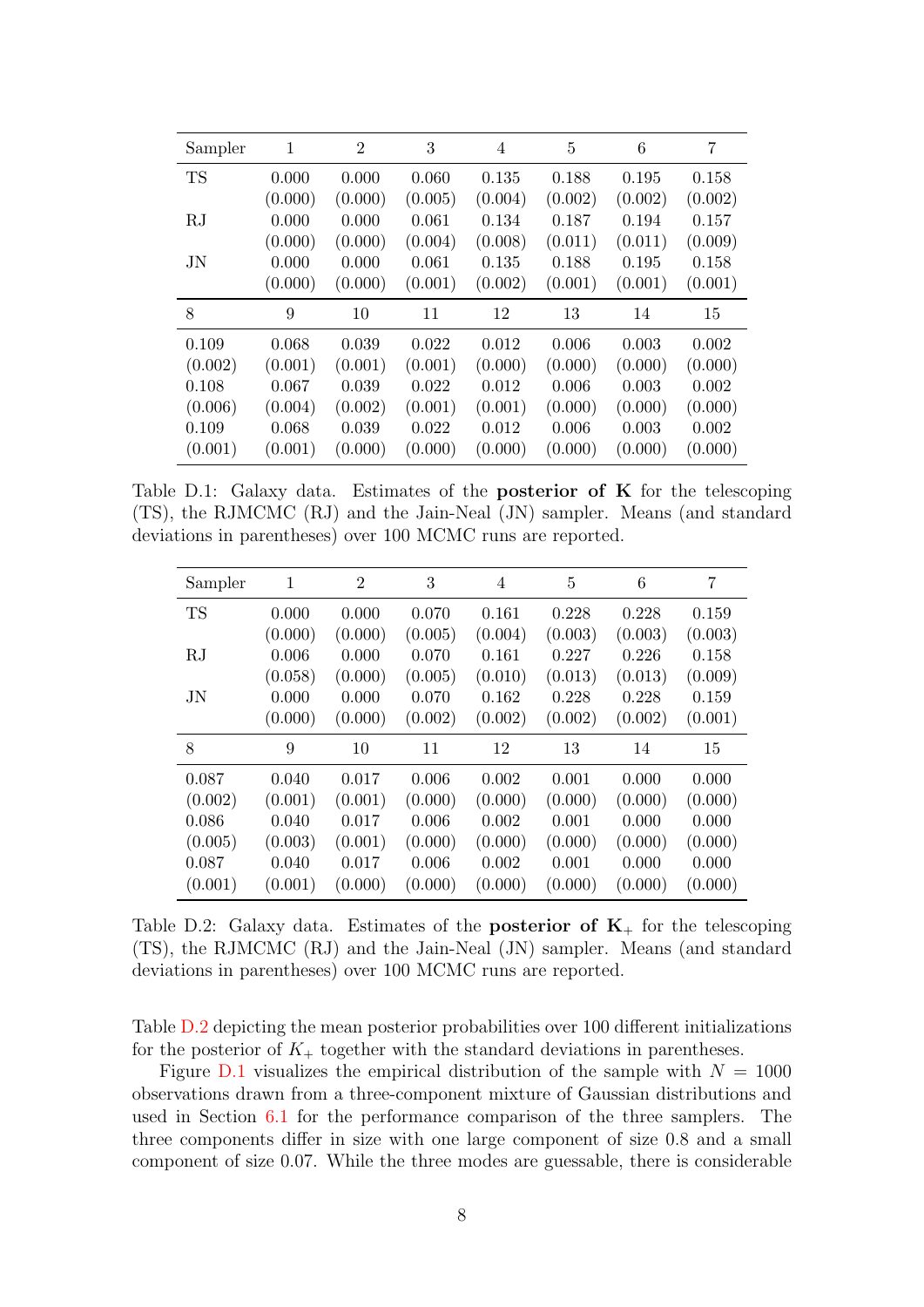<span id="page-37-0"></span>

Figure D.1: Histogram of the simulated data used in Section [6.1.](#page-18-2)  $N = 1000$  data points are simulated from a three-component univariate Gaussian mixture with parameters  $(\mu_1, \mu_2, \mu_3) = (15, 23, 31), (\sigma_1^2, \sigma_2^2, \sigma_3^2) = (3, 5, 3)$  and  $\boldsymbol{\eta} = (0.13, 0.80, 0.07)$ .

overlap between the components.

### <span id="page-37-1"></span>D.2 Sensitivity to the prior choice on the number of components

The Galaxy data set has been used numerous times in the literature to illustrate the use of Bayesian methods to fit a mixture model with univariate Gaussian components, in particular to address the issue of the number of components and clusters. [Aitkin](#page-25-3) [\(2001\)](#page-25-3) compares the results obtained in [Escobar and West](#page-26-12) [\(1995\)](#page-26-12), ?, ?, ? and [Richardson and Green](#page-28-0) [\(1997\)](#page-28-0) and points out that the posterior probabilities for K obtained in the different analyses are rather diffuse over the range 4–9, except for ? who conclude that the number of components is almost certainly three. The five Bayesian analyses did not only differ with respect to the prior specification on K and  $\gamma_K$ , but also the priors specified for the component parameters. [Aitkin](#page-25-3) [\(2001\)](#page-25-3) also compares the Bayesian results to those obtained using a maximum likelihood analysis which shows strong evidence for 3 or 4 mixture components, depending on whether equal or unequal variances between the components are considered.

In addition to static and dynamic MFMs considered in Section [6.2](#page-20-0) also a finite mixture model (FM), a sparse finite mixture model (SFM) and a Dirichlet process mixture (DPM) model are fitted. While all three modeling approaches might be seen as special cases of MFMs, they differ in the specification of K and the Dirichlet parameter. The FM uses a fixed value of K and  $\gamma = 1$  inducing a priori a uniform distribution on the component weights. The SFM combines a fixed value of K with a fixed small value for  $\gamma$  which induces that a priori empty components occur. Figure  $D.2$  visualizes the priors for K and  $K_{+}$  for the FM, SFM, and DPM. The fixed value for K is equal to 10 and the number of observations is selected as  $N = 82$ . We use for the FM  $\gamma = 1$  (corresponding to  $\alpha = 10$  for a dynamic MFM), for the SFM  $\gamma = 0.01$  (corresponding to  $\alpha = 0.1$  for a dynamic MFM) and for the DPM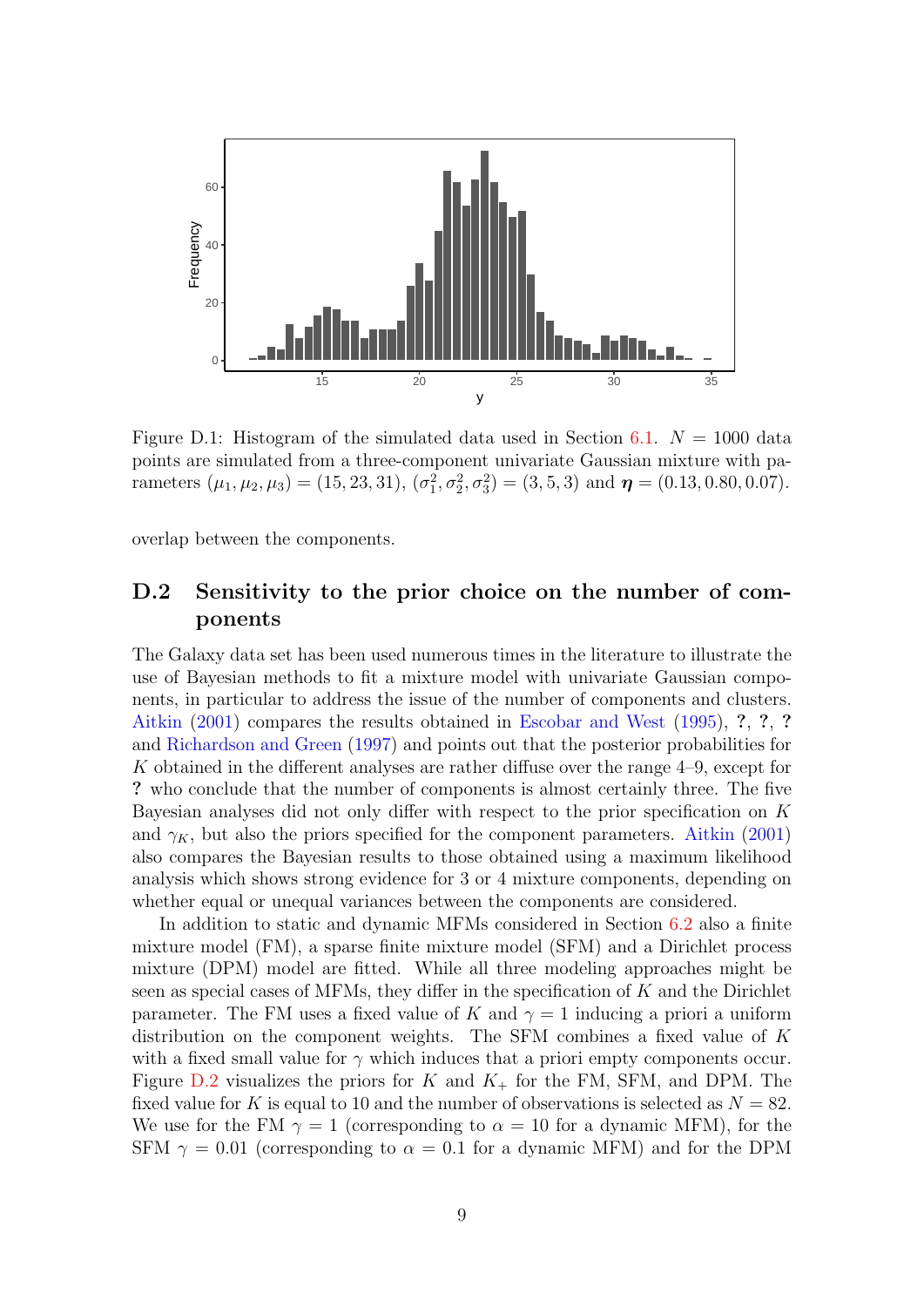<span id="page-38-0"></span>

Figure D.2: Galaxy data. Prior of  $K_{+}$  (solid red lines, circles) for the standard finite mixture model with  $K = 10$  fixed and  $\gamma = 1$  (left), the sparse finite (or overfitting) mixture model with  $K = 10$  fixed and  $\gamma = 0.01$  (middle), and a DPM with  $\alpha = 1$ (right),  $N = 82$ . The prior on K (dashed blue lines, triangles) is a spike on  $K = 10$ (left and middle) and on  $K = \infty$  (right, not shown).



Figure D.3: Galaxy data. Posterior of  $K_{+}$  (solid red lines, circles) and K (dashed blue lines, triangles) for a standard finite mixture with  $K = 10, \gamma = 1$  (left), a sparse finite mixture with  $K = 10, \gamma = 0.01$  (middle) and a DPM with  $\alpha = 1$  (right).

 $\alpha = 1$ . For FM and SFM the prior on K has a degenerate distribution putting all prior mass at 10, whereas the DPM puts all mass at  $K = \infty$ . The FM with  $\gamma = 1$ implies a mode at 9 for the prior on  $K_{+}$  while also putting considerable mass on  $K_{+} = 8$  and  $K_{+} = 10$ . Clearly a value of  $\gamma = 1$  is not sufficiently large to ensure that all components are filled. For the SFM, the prior on  $K_{+}$  has its mode at 1 and is quickly decreasing putting also some mass on  $K_{+} = 2$ , but negligible mass on higher values of  $K_{+}$ . The DPM prior for  $K_{+}$  is a unimodal distribution with mode at 4–5, but essentially no mass assigned to  $K_{+} = 1$  or  $K_{+} = 10$  and beyond.

The posterior distributions for the priors in Figure [D.2](#page-38-0) are shown in Figure [D.3](#page-38-0) when fitting the corresponding finite mixture and DPM specifications to the Galaxy data set. While  $K$  (being fixed) remains unchanged, the differences in prior distributions for  $K_{+}$  are also reflected in different posteriors for  $K_{+}$ . The FM obtains a fine-grained approximation of the data density with in general 8–9 components being filled in the mixture model. The SFM obtains an approximation with only 4–5 components being filled with a high probability, with some probability also be-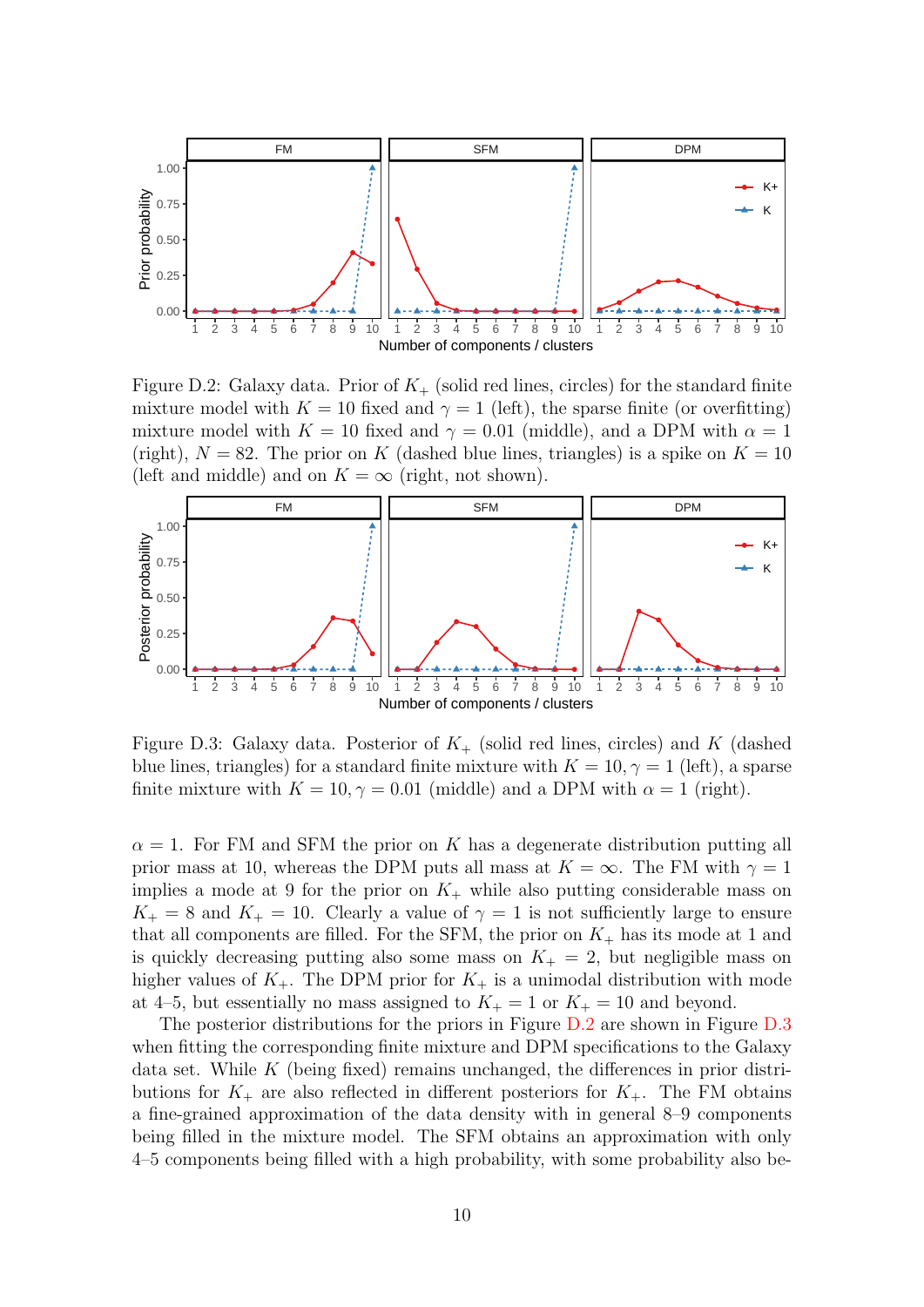<span id="page-39-1"></span>

Figure D.4: Galaxy data. Posteriors of K (dashed blue lines, triangles) and  $K_{+}$ (solid red lines, circles) under priors  $K - 1 \sim BNB(1, 4, 3)$  (left),  $K - 1 \sim$  Geo (0.1) (middle) and  $K \sim \mathcal{U}{1,30}$  (right) for a dynamic MFM with  $\alpha \sim \mathcal{G}(1,20)$ , for  $N = 82.$ 

<span id="page-39-2"></span>

|             |      |  |                                                                                                                                                      | M |  |  |                |
|-------------|------|--|------------------------------------------------------------------------------------------------------------------------------------------------------|---|--|--|----------------|
|             |      |  | 3 1 2 3 1 2 3                                                                                                                                        |   |  |  | $\overline{4}$ |
| $1 \t 0.62$ | 0.28 |  | $0.09$ $0.68$ $0.11$ $0.21$ $0.22$ $0.57$ $0.13$ $0.08$<br>$(0.10)$ $(0.09)$ $(0.06)$ $(0.08)$ $(0.05)$ $(0.07)$ $(0.06)$ $(0.08)$ $(0.06)$ $(0.04)$ |   |  |  |                |
| $2 \t 0.07$ | 0.29 |  | $0.64$ $0.26$ $0.31$ $0.43$ $0.15$ $0.17$ $0.41$ $0.28$<br>$(0.06)$ $(0.09)$ $(0.10)$ $(0.09)$ $(0.08)$ $(0.09)$ $(0.06)$ $(0.08)$ $(0.09)$ $(0.08)$ |   |  |  |                |

Table D.3: Fear data. Posterior means (and standard deviations in parenthesis) for the cluster-specific success probabilities after model identification for  $K - 1 \sim$ BNB (1, 4, 3) and a dynamic MFM with  $\alpha \sim \mathcal{F}(6, 3)$  and a uniform Dirichlet prior on the component parameters.

ing assigned to 3 or 6 components being filled. The approximation with the DPM specification is the sparsest with a mode at  $K_{+} = 3$  and most mass assigned to the values 3–5.

If the shrinkage prior  $\alpha \sim \mathcal{G}(1, 20)$  is specified, the posterior of  $K_{+}$  becomes completely independent of both the prior and posterior of  $K$ , as can be seen in Figure [D.4.](#page-39-1) In this case, regardless of  $p(K)$ , for each prior specification three clusters are estimated, while the posteriors of  $K$  are very flat.

### D.3 Changing the clustering kernel

#### <span id="page-39-0"></span>D.3.1 Multivariate Gaussian mixtures: Thyroid data

A simplified version of the priors proposed in [Malsiner-Walli et al.](#page-27-3) [\(2016\)](#page-27-3) are specified on the component parameters. That is,  $\mu_k \sim \mathcal{N}(\mathbf{b}_0, \mathbf{B}_0)$ ,  $\mathbf{b}_0 = \text{median}(\mathbf{y})$ ,  $\mathbf{B}_0 = \text{Diag}(R_1^2, \ldots, R_r^2)$ , where  $R_j$  is the range of the data in dimension j, and  $r = 5$ . For the component covariance matrices the hierarchical prior  $\Sigma_k^{-1} \sim \mathcal{W}(c_0, \mathbf{C}_0)$ ,  $\mathbf{C}_0 \sim \mathcal{W}(g_0, \mathbf{G}_0)$ , where  $c_0 = 2.5 + (r - 1)/2$ ,  $g_0 = 0.5 + (r - 1)/2$  and  $\mathbf{G}_0 = 100g_0/c_0$ Diag  $(1/R_1^2, \ldots, 1/R_r^2)$ , is assumed. Note that the same priors on the component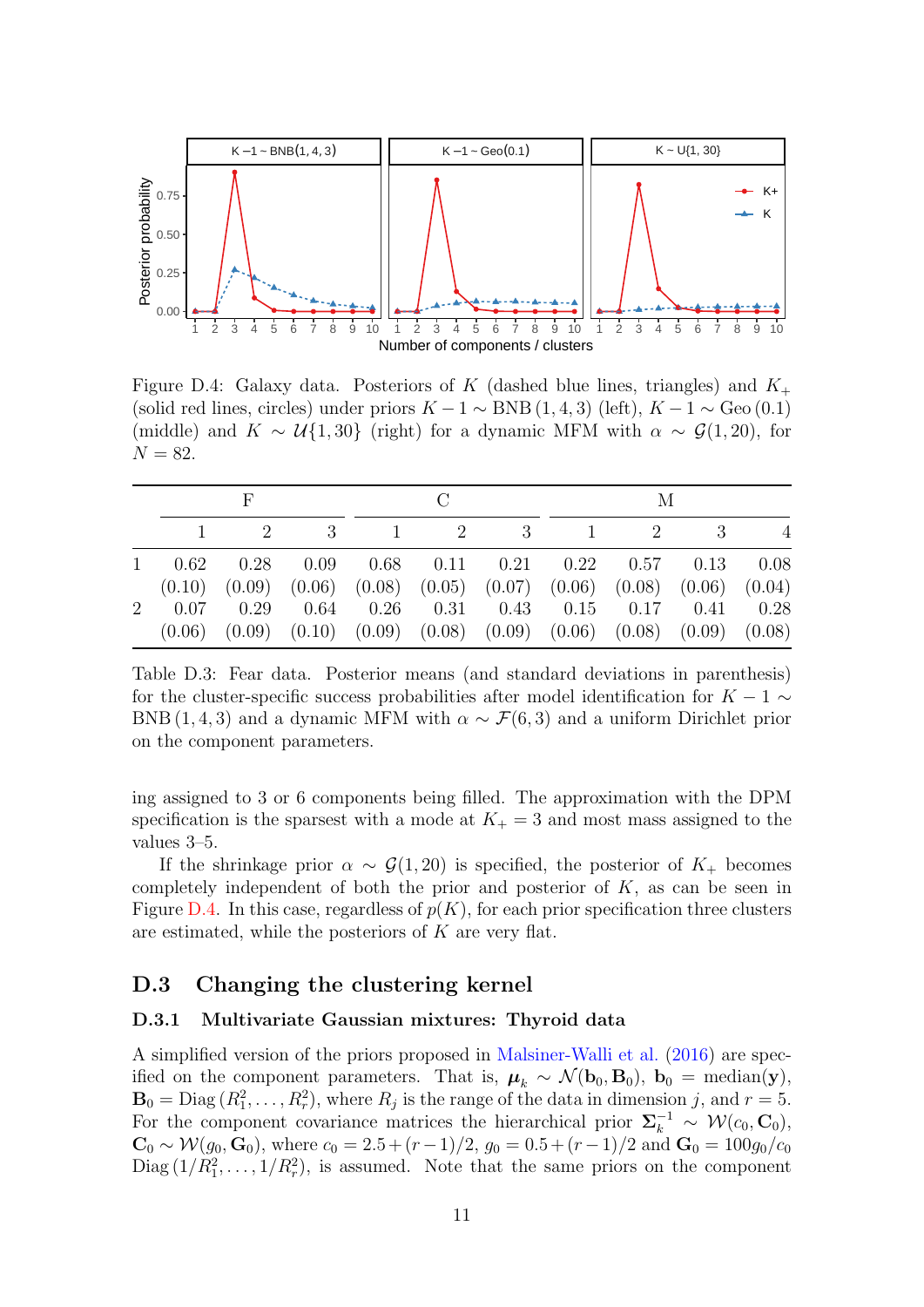parameters are used in the simulation study with artificial data in Section [6.4](#page-23-1) where also multivariate Gaussian mixtures are fitted.

#### <span id="page-40-0"></span>D.3.2 Latent class analysis: Fear data

Table [D.3](#page-39-2) summarizes the cluster-specific parameter estimates obtained for a dynamic MFM model after model identification. A dynamic MFM was fitted with the following prior specifications:  $K - 1 \sim BNB(1, 4, 3), \alpha \sim \mathcal{F}(6, 3)$  and uniform Dirichlet priors on the component parameters. Model identification is performed by first selecting the mode of the posterior on  $K_{+}$  as suitable number of clusters. In the following only the MCMC draws are considered where the number of filled components equals the estimated number of clusters  $K_{+}$  and unique labels are assigned by clustering the component parameters of filled components in the point process representation and retaining only MCMC draws where the cluster labels assigned to the component parameters of filled components from the same MCMC draw represent a permutation of the numbers 1 to the estimated number of clusters.

The posterior distributions of the cluster-specific parameters obtained in this way are summarized in Table [D.3](#page-39-2) by the posterior mean and standard deviation. Note that the categories can be interpreted as scores with higher scores indicating a stronger behavior. Whereas children belonging to class 2 are more likely to have higher scores in all three variables, children in class 1 show less motor activity, crying behavior and fear at the same time. This clustering result coincides with both the results reported in Frühwirth-Schnatter and Malsiner-Walli [\(2019\)](#page-26-2) and the psychological theory behind the experiments, according to which all three behavioral variables are regularized by the same physiological mechanism, see [Stern et al.](#page-28-12) [\(1994\)](#page-28-12) for more details.

## <span id="page-40-1"></span>D.4 Investigating the telescoping sampler with artificial data

For the simulation study in Section [6.4,](#page-23-1) we draw artificial data from finite mixtures of multivariate Gaussian distributions with eight components. The component weights are set to be equal, i.e.,  $\eta_k = 1/8$  for all  $k = 1, \ldots, 8$ . The mean vectors for each of the components are determined in the following way. The four values  $\{2, 6, 10, 14\}$ are combined in one dimension with the two values  $\{0, 5\}$  in a second dimension through a full factorial design to define eight different two-dimensional mean values. To obtain the mean vectors for higher dimensional data (where  $r$  is an even number) the two dimensions are replicated but also multiplied with the square root of the number of replicates to ensure that the Euclidean distance between mean vectors remains the same. The variance-covariance matrices of the component distributions are assumed to be all equal to the identity matrix. For drawing the artificial data, the number of dimensions r and the sample sizes N are varied using the following settings:  $(N = 400, r = 2)$ ,  $(N = 4000, r = 8)$  and  $(N = 10000, r = 12)$ . For each setting 100 data sets are drawn. For illustration, an example data set with  $N = 400$ and  $r = 2$  is shown in Figure [D.5.](#page-41-0)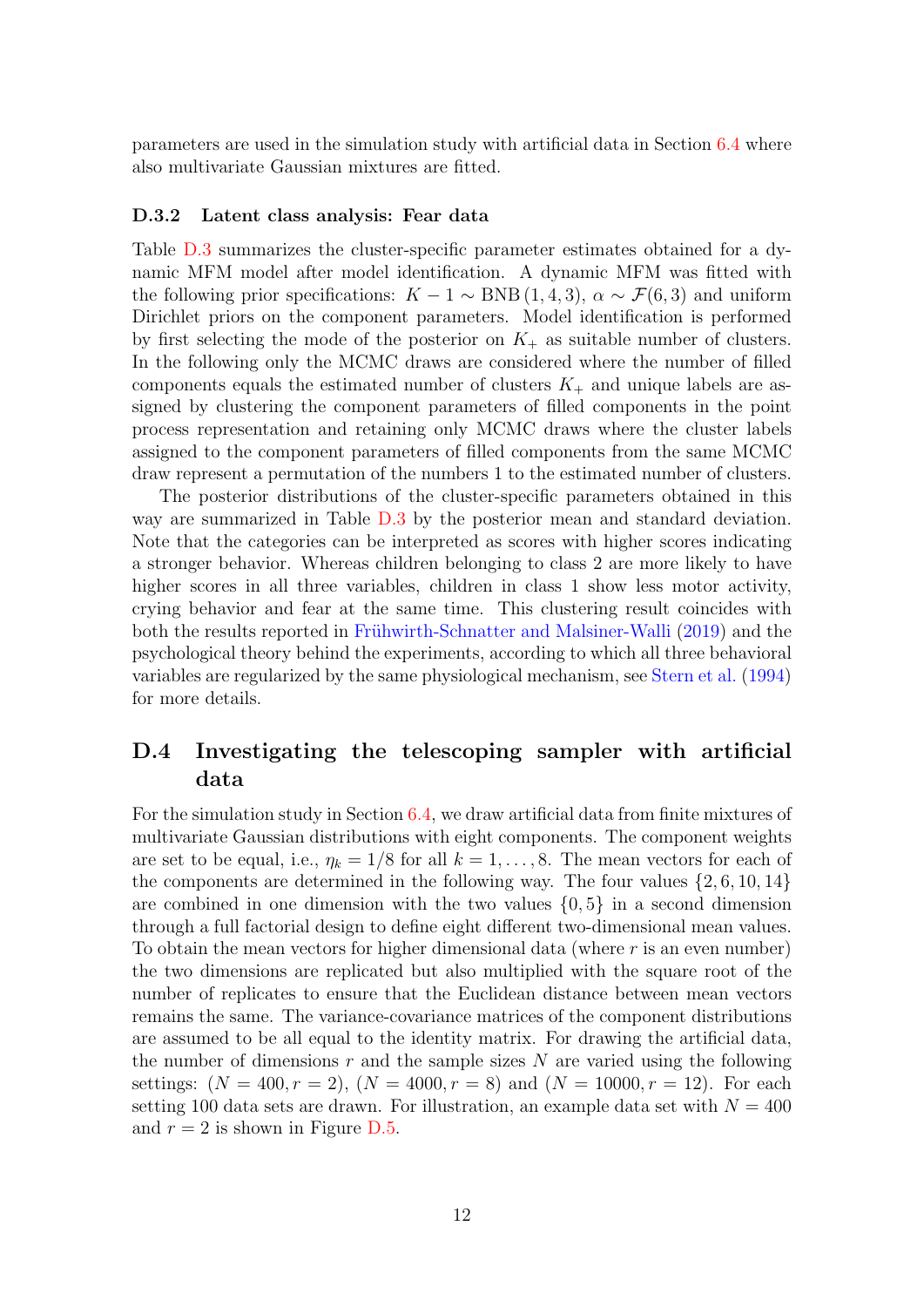<span id="page-41-0"></span>

Figure D.5: Simulation study, one artificial data set with eight components,  $N =$ 400,  $r = 2$ .

As prior on K, we use the beta-negative-binomial distribution  $\text{BNB}(1, 4, 3)$  for K − 1 (see Section [3.1\)](#page-6-3), the Poisson distribution with  $\lambda = 1$  for  $K - 1$  (similar to [Nobile and Fearnside,](#page-28-8) [2007\)](#page-28-8), BNB  $(1,1,1)$  for  $K-1$  (as suggested by [Grazian](#page-26-5) [et al.,](#page-26-5) [2020\)](#page-26-5), Geo (0.1) for  $K-1$  (as suggested by [Miller and Harrison,](#page-27-1) [2018\)](#page-27-1) and  $U\{1, 30\}$  for K (as suggested by [Richardson and Green,](#page-28-0) [1997\)](#page-28-0). For the Dirichlet parameter  $\gamma_K$  we consider different priors for static as well as dynamic MFMs. For the static MFM where  $\gamma_K \equiv \gamma$  we use  $\gamma \in \{1, 1/\log(N), 0.01\}$ .  $\gamma = 1$  corresponds to the value used in [Richardson and Green](#page-28-0) [\(1997\)](#page-28-0) and [Miller and Harrison](#page-27-1) [\(2018\)](#page-27-1);  $\gamma = 0.01$  induces a sparse solution as suggested by [Malsiner-Walli et al.](#page-27-3) [\(2016\)](#page-27-3). In addition we consider a specification for  $\gamma$  where  $\gamma$  decreases in an indirectly proportional way to the log of the sample size  $N$ . For the sample sizes considered, the values of  $log(N)$  vary only moderately and take values between 6.0 and 9.2. For the dynamic MFM with  $\gamma_K = \alpha/K$ , we consider a fixed value for  $\alpha$  where  $\alpha = 1$  and settings where a prior on  $\alpha$  is assumed. In addition to the prior  $\alpha \sim \mathcal{F}(6,3)$  (see Section [4.3\)](#page-14-1), we consider  $\alpha \sim \mathcal{G}(2, 4)$  (see [Escobar and West,](#page-26-12) [1995\)](#page-26-12) and  $\alpha \sim \mathcal{G}(1, 20)$ (see Frühwirth-Schnatter and Malsiner-Walli, [2019\)](#page-26-2). For the component parameters the same simplified version of the priors proposed in [Malsiner-Walli et al.](#page-27-3) [\(2016\)](#page-27-3) is used as for the Thyroid data set (see Section [6.3.1](#page-22-0) and Appendix [D.3.1\)](#page-39-0).

MCMC sampling is performed using the TS sampler. The sampler is initialized using 15 filled components and then run for 10,000 burn-in iterations and 100,000 iterations are recorded without any thinning. The number of data clusters are estimated using the mode of the posterior of the number of clusters. Applying the TS sampler to fit static and dynamic MFMs is straightforward, whereas the RJMCMC and JN implementations, used in Section [6.1](#page-18-2) as benchmarks for the TS sampler, would require major changes to be applicable for this simulation setup where multivariate data and hierarchical priors are considered.

In this simulation study the true data generating process is included in the fitted model. For larger sample sizes, we would thus expect to have the sampler concentrate